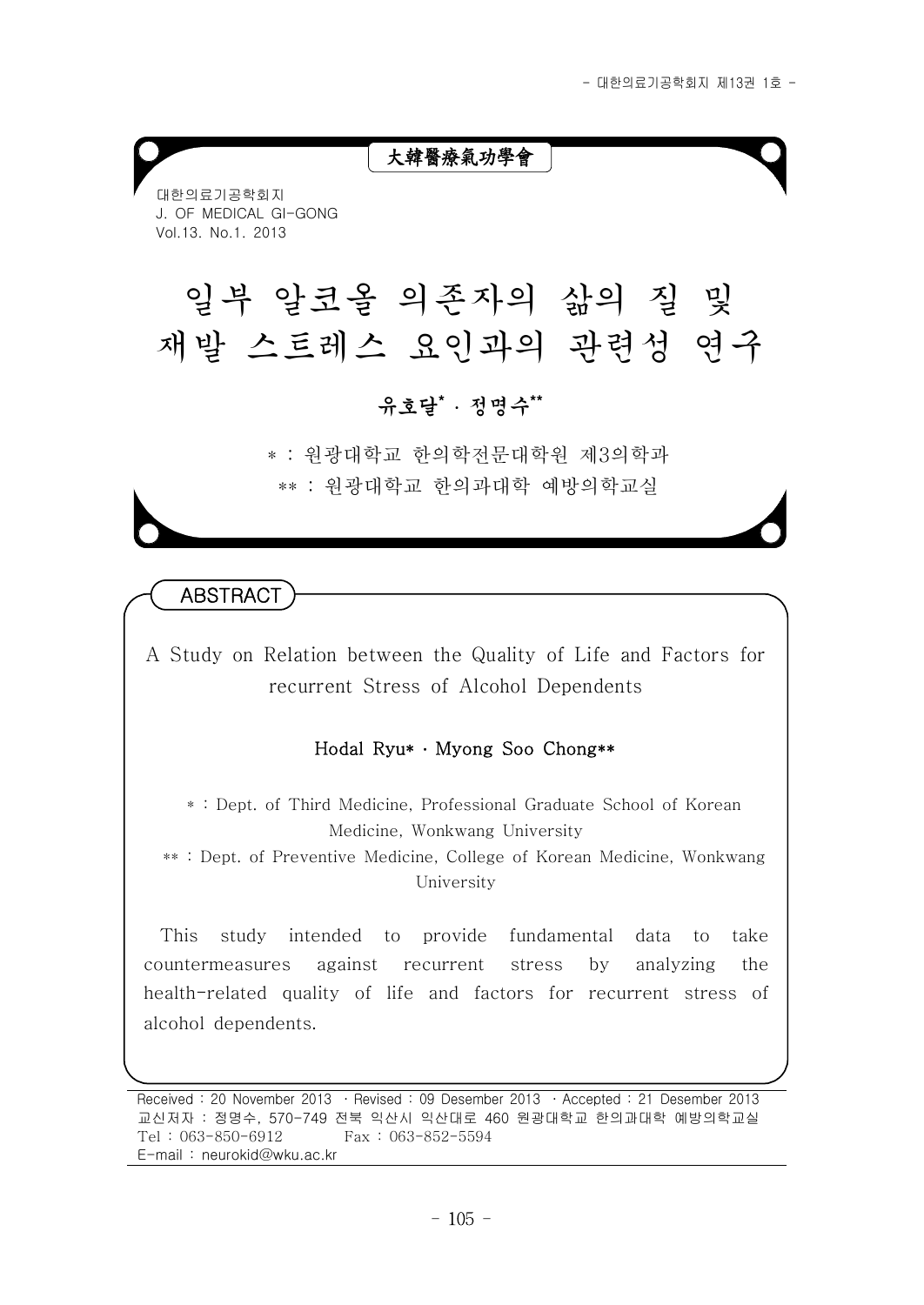Structured questionnaire was prepared for patients who quitted drinking after they had been hospitalized for alcohol dependence to take medical treatment but suffered recurrence, and analysis on health-related quality of life and environmental factors with drinking risk was conducted.

The quality of life was at a relatively satisfactory level, where pain was found at the highest level and general health condition was found at the lowest level. Environmental factors with drinking risk were found to be a moderate level, drinking for the reason of family and friends in terms of complications with other persons was found to be highest, and then job, self control, bad emotions, and social pressure on drinking were found in order.

For health-related quality of life, the quality of life was found to be high in case of the only son, professional job, well-educated persons, and no history of hospitalization. Regarding factors for recurrent stress, stress was found to be high in case of the eldest son and being without religion, and the lower was the quality of life, the higher were recurrent stress and environmental factors with drinking risk.

It was found that demographic factors including age, marriage, and job influenced the recurrence of alcohol dependence, and factors for recurrent stress, etc. also influenced recurrent alcohol dependence with drinking risks. Specially, the lower was the quality of life, the higher were factors for recurrent stress, and drinking risks, therefore measures to improve the quality of life are required to be taken to prevent alcohol dependence from recurrence.

\*Key Words : quality of life, recurrent stress, alcohol dependents

Ⅰ. 緖論

### 1. 연구 배경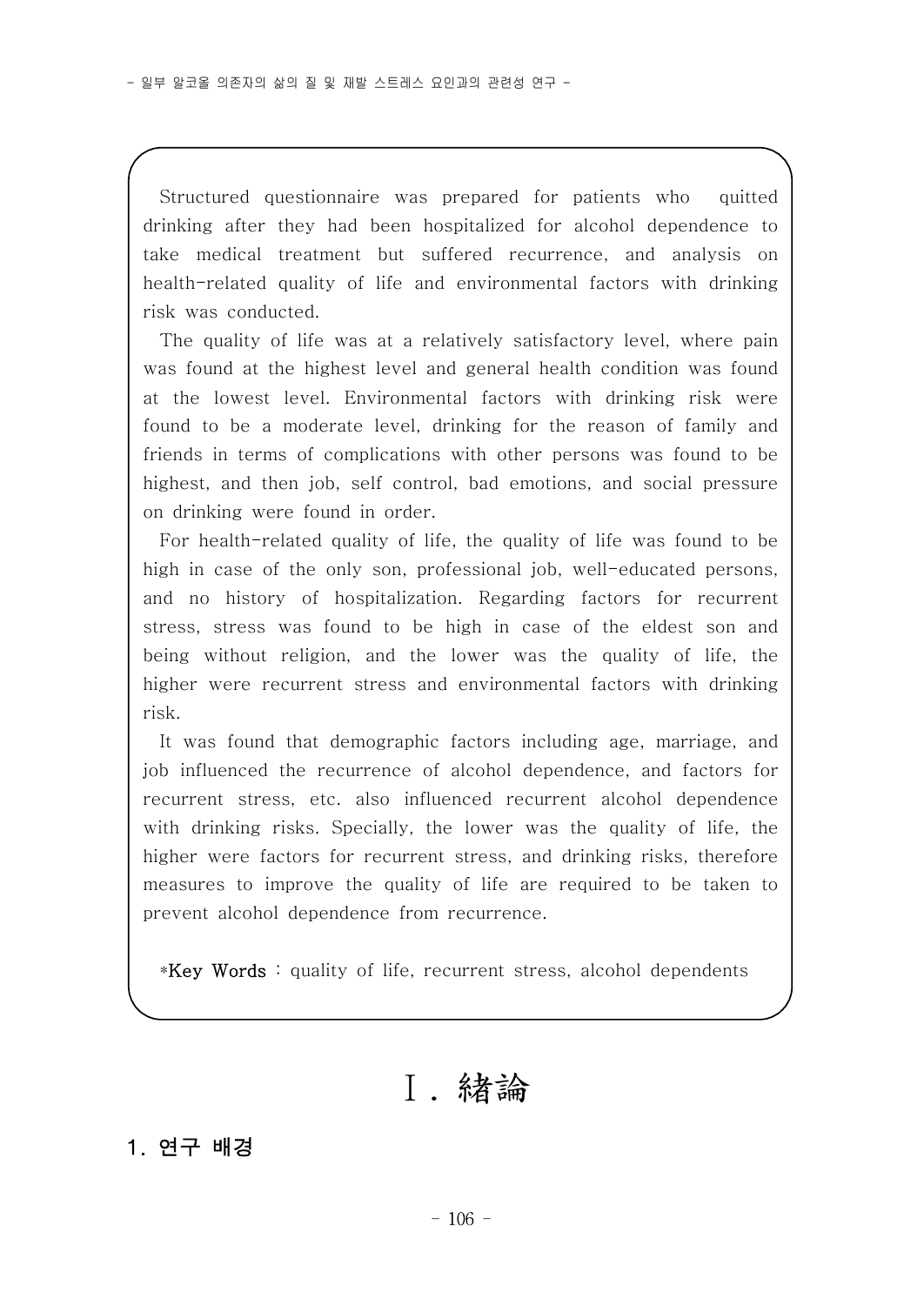- 대한의료기공학회지 제13권 1호 -

인류역사와 함께 탄생한 술은 인간과 매우 밀접한 관계가 있다. 즉 인 간은 술을 태초부터 의식이나 축제에 사용하는 등 오랜 세월에 걸친 인류 의 문화 산물 중 하나이다. 이러한 술은 '百藥의 長이자, 百毒의 두령'이 라는 상반된 평가가 있을 정도로, 적당량의 술은 긴밀한 인간관계를 맺어 주는 '윤활유'로 작용할 뿐 아니라 스트레스 해소, 건강에도 도움을 주기 도 하지만 정도가 지나치거나, 그릇된 음주 태도는 병적인 음주양상을 보 이거나 직업적 및 사회적 기능장애를 초래한다.

그동안 우리나라는 음주에 대한 관대하고 허용적인 문화인 술을 권하는 사회 분위기로, 알코올의존(증)을 한 개인의 문제로 여기고 심각하지 않 게 생각하는 경향이 있어 왔다. 이로 인해 과음, 폭음 등 무절제한 음주 습관이 전 연령층으로 확산되어 알코올의존(증)으로 인한 각종 폐해가 증 가하게 되면서, 알코올의존(증)의 문제가 더 이상 개인의 문제가 아닌 사 회적 문제라는 인식이 확산되었다. 지난 2001년 보건복지부의 정신질환 실태 역학조사에 의하면 18세-64세의 알코올의존(증) 추정 환자 수는 약 139만명(유병율 4.3%)으로 나타났고, 음주로 인한 질병으로 발생하는 사 회경제적 비용이 약 2조 7,917억원으로 GDP의 약 2.86%에 달하는 것으 로 조사되었다1). 또한 2003년도의 범죄분석 통계에 의하면 음주가 범죄 원인이 된 경우는 전체 형법범 994, 628건 가운데 93,041건으로 전체의 9.4%를 차지하는 것으로 나타나 결코 무시할 수 없는 높은 수준인 것으 로 평가되었으며, 음주운전에 의한 교통사고의 비율도 5.6%에 달하는 것 으로 나타났다2). 이처럼 알코올의 문제가 단순히 한 개인의 문제를 벗어 나 사회문제로 확대되고, 이로 인한 사회적 손실이 크다는 것을 알 수 있

다.<br>- 알코올 의존자들은 술에 대한 갈망 자체보다도 중독증이 만성화되어 불 안, 우울, 강박증 등이 나타나는 경우가 많으며 필요시 양방신경정신과와 의 협진 등 다양한 치료방법을 통하여 좀 더 환자 중심의 치료를 시행할 필요성이 있다.

따라서 본 연구에서는 알코올 의존자의 삶의 질과 재발 스트레스 요인 에 대해 살펴봄으로써 기초의학적 자료를 제공하고자 한다.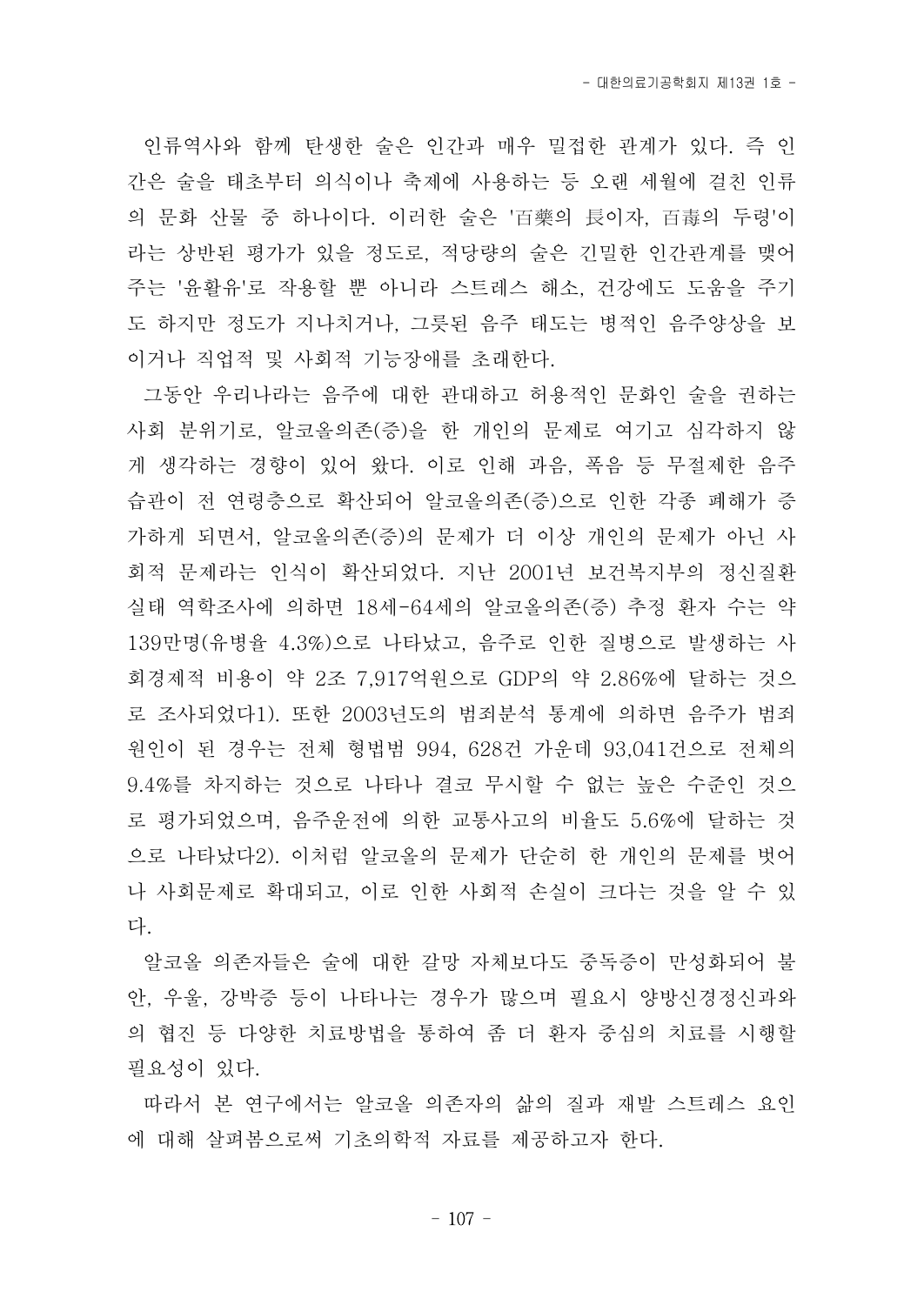### 2. 연구 목적

이 연구는 알코올 의존자의 삶의 질을 살펴보고 재발과 관련된 스트레 스에 대해 살펴보고자 하는데 그 목적이 있다.

본 연구의 목적을 구체적으로 살펴보면 다음과 같다.

#### 1) 알코올 의존자의 건강관련 삶의 질을 살펴본다.

- 2) 알코올 의존자의 재발관련 스트레스를 살펴본다.
- 3) 알코올 의존자의 음주위험 환경요인에 대해서 살펴본다.
- 4) 알코올 의존자의 건강관련 삶의 질과 재발관련 스트레스, 음주위험 환경요인과의 관계를 살펴본다.

## Ⅱ. 연구 방법

#### 1. 연구의 대상 및 방법

연구 대상자는 과거에 알코올의존(증)으로 입원치료를 받은 경험이 있 으며, 단주상태로 전국의 Alcoholic Anonymous(이하 AA)에 참여하고 있 는 알코올의존(증) 환자들 가운데 재발을 하게 되어 일반 병원이 아닌 정 신전문병원이나 알코올 전문병원에 입원했던 환자들과 단주모임에 참석하 면서 오랜 기간 술을 마시지 않았다가 재발을 하였던 환자들 총 100명으 로 하였으며, 구조화된 설문지를 작성하여 건강관련 삶의 질과 사회심리 적 스트레스, 그리고 재발관련 스트레스와 음주위험환경요인에 대해 응답 하도록 하였다.

구체적인 것은 다음과 같다.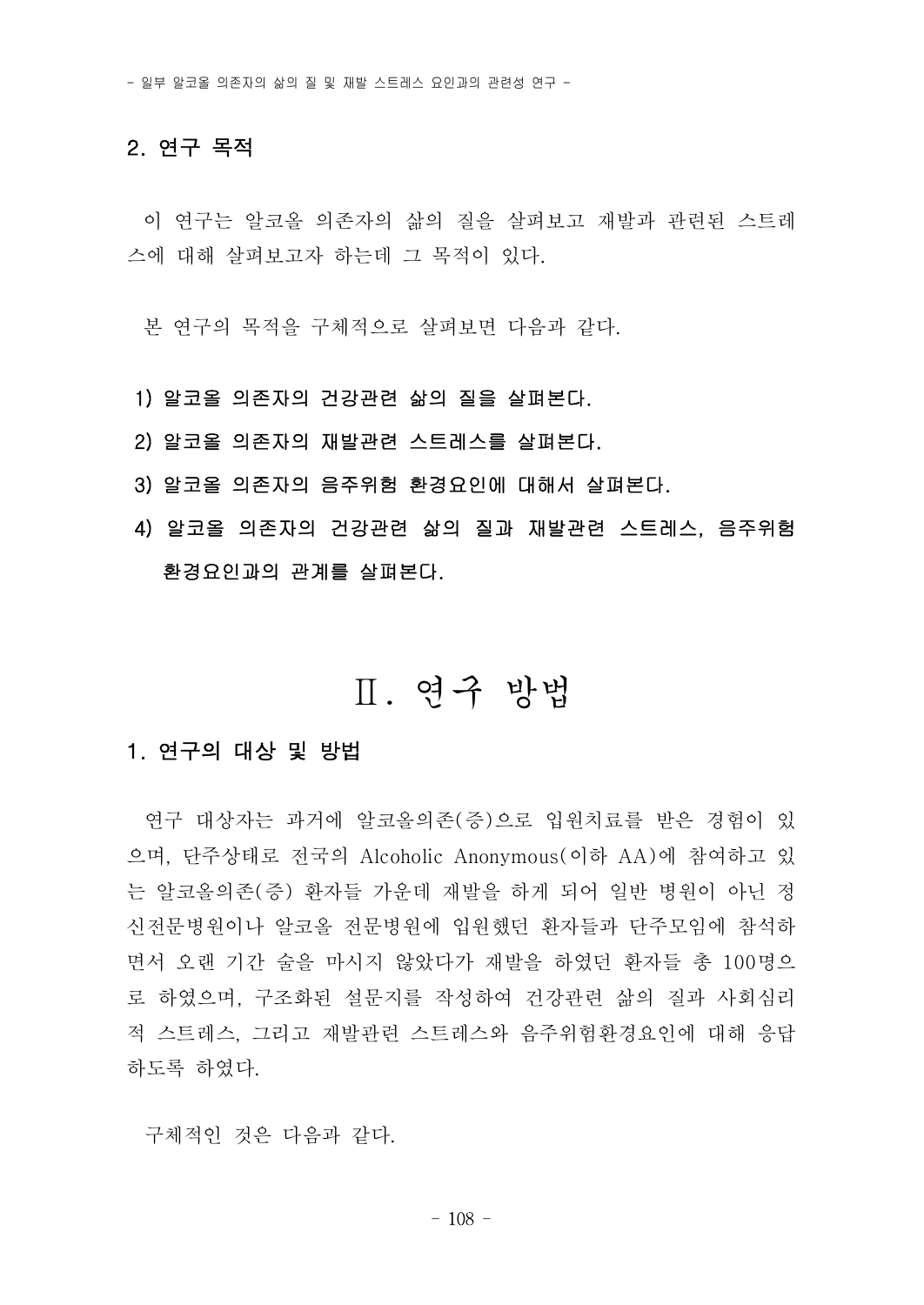1) 연구자가 직접 AA모임이나 접근이 용이한 장소로 찾아가서 연구목 적과 연구방법을 소개하고 이에 동의한 경우 설문지를 나누어 주고, 지시 사항을 설명해 준 다음, 대상자들로 하여금 자기기입 식으로 응답하게 하 였다.<br>2) 알코올 의존자들의 건강관련 삶의 질과 사회심리적 스트레스, 그리

고 재발관련 스트레스와 음주위험 환경요인(IDS-42) 42문항 등 총 84문 항으로 구성된 설문지를 나누어 주고 자기보고식으로 답변하게 하였다.

3) 자료수집 방법에 있어서는 전국의 AA에 참여하고 있는 알코올 의존 자들 중에서 매주 참여하고, 재발을 경험한 남녀 모두를 비단 AA 뿐만이 아니고 접근이 용이한 장소에서 1인 1-4회의 평균 3-40분의 면담과 상 담을 하였으며, 본인이 운영하는 인터넷카페의 설문에 응하게 하는 방식 으로 참여자와의 신뢰관계형성에 초점을 두어 부담을 주지 않게 설문지를 작성토록 하였다.

### 2. 측정 도구

#### 1) 삶의 질

삶의 질을 측정하기 위하여 미국의 Medical Outcome Study에서 개발 한 SF-8(Short Form-8)을 이용하였다<sup>3)</sup>. 이는 '전반적 건강상태', '신체 적 기능', '신체적 역할', '통증', '활력', '사회적 기능', '정신건강', '정서적 역할'의 8개 영역을 측정하는 포괄적인 건강관련 삶의 질 측정도구로서 세계 전지역에서 건강수준 측정도구로 폭넓게 사용되고 있는 SF-36(Short Form-36)의 축약판으로 총 8문항으로 이루어져 있다. 각 영역별 검사-재검사 신뢰도가 0.61-0.72로 나타났고, 내용 타당도를 보 기 위하여 SF-36과의 상관관계를 조사한 결과에서도 각 영역별로 최저 0.70에서 최고 0.88로 매우 높아 신뢰도와 타당도가 입증되었다<sup>3)</sup>. 국내 에서도 신영전 등 4)이 번역하여 신뢰도를 평가한 결과 내적 일치도를 보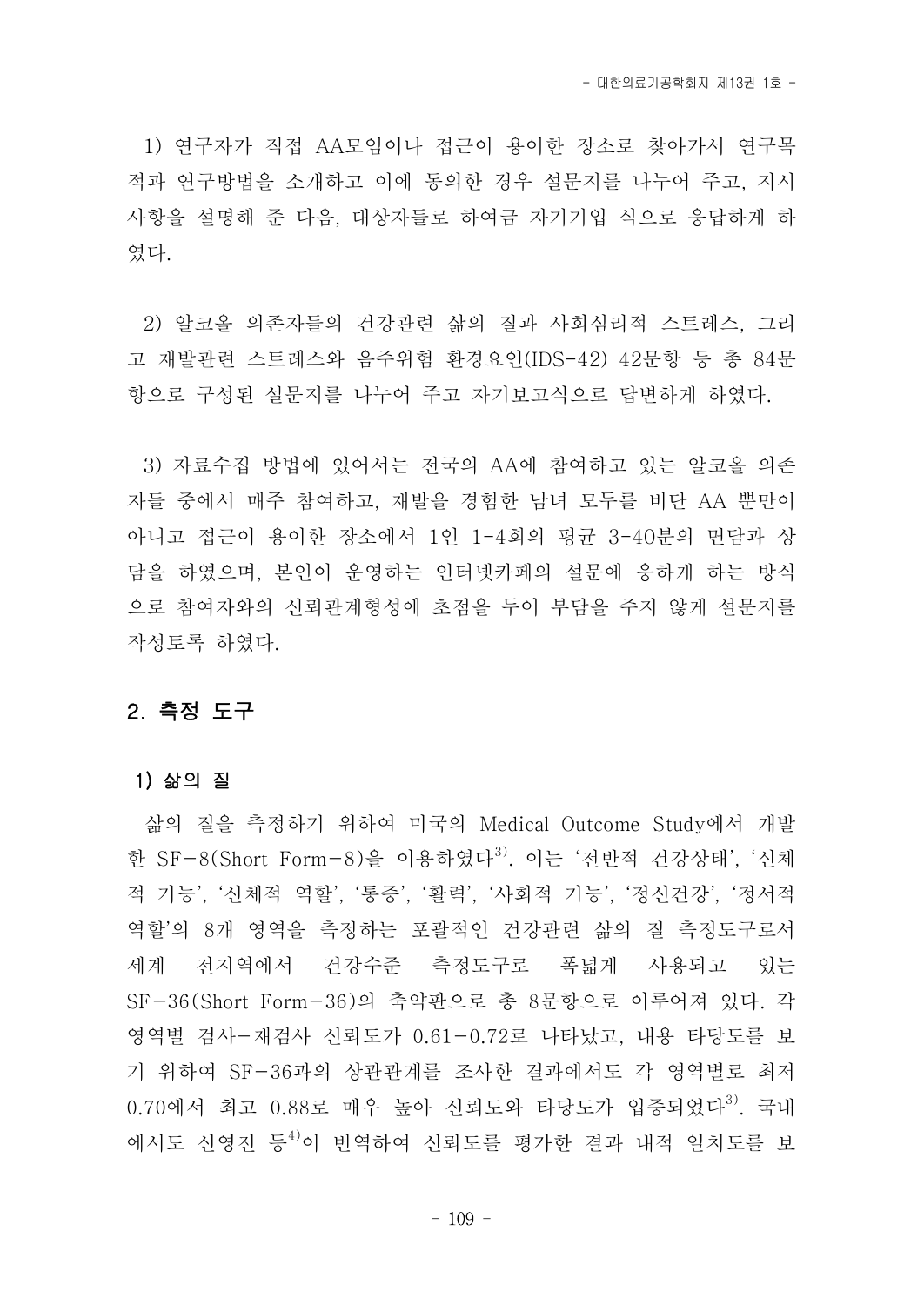는 cronbach's alpha 값이 0.87로 수용할 만한 높은 신뢰도를 보였으며,<br>SF-36의 각 삶의 질 개념간 상관분석을 실시한 결과에서도 동일한 개념 과의 상관정도가 높은 것으로 나타났다. 본 연구에서의 신뢰도는 Cronbach's alpha 값이 0.95로 매우 높게 나타났다.

#### 2) 재발관련 스트레스와 음주위험환경요인

재발관련 스트레스는 정신과 교과서와 각 알코올 전문병원의 상담자료 및 재발을 경고하는 증상들<sup>5)</sup>에서 참조하여 구성하였으며, IDS42는 알코 올 의존자들의 음주위험 환경요인을 측정하기 위하여 Annis<sup>6)</sup>가 개발한<br>"The Inventory of Drinking Situation"을 윤명숙<sup>7)</sup>이 100문항에서 42문 항으로 축소하여 개발한 도구이다. 본 연구에서 사용한 측정도구의 신뢰 도(Cronbach's Alpha 값)는 재발관련 스트레스는 0.90, 음주위험 환경요 인은 0.98로 매우 높은 신뢰도를 보였다.

#### 3. 자료 분석

본 연구에서는 수집된 총 100부의 설문지 가운데 답변이 불성실하거나 근거가 미약한 30부를 제외한 70부를 SPSSWIN 12.0 프로그램으로 다음 과 같이 통계 처리하였다.

- 1) 일반적인 특성을 알아보기 위하여 빈도분석을 실시하였다.
- 2) 건강관련 삶의 질, 재발관련 스트레스, 음주위험환경요인을 살펴보기 위하여 평균과 표준편차를 구하였다.
- 3) 일반적 특성에 따른 건강관련 삶의 질, 재발관련 스트레스, 음주위험 환경요인을 살펴보기 위하여 t-검증과 ANOVA 분석을 실시하였다. 4) 건강관련 삶의 질, 재발관련 스트레스, 음주위험 환경요인과의 관계를
- 
- 살펴보기 위하여 상관관계분석을 실시하였다. 5) 실증분석은 유의수준 p<.05에서 검증하였다.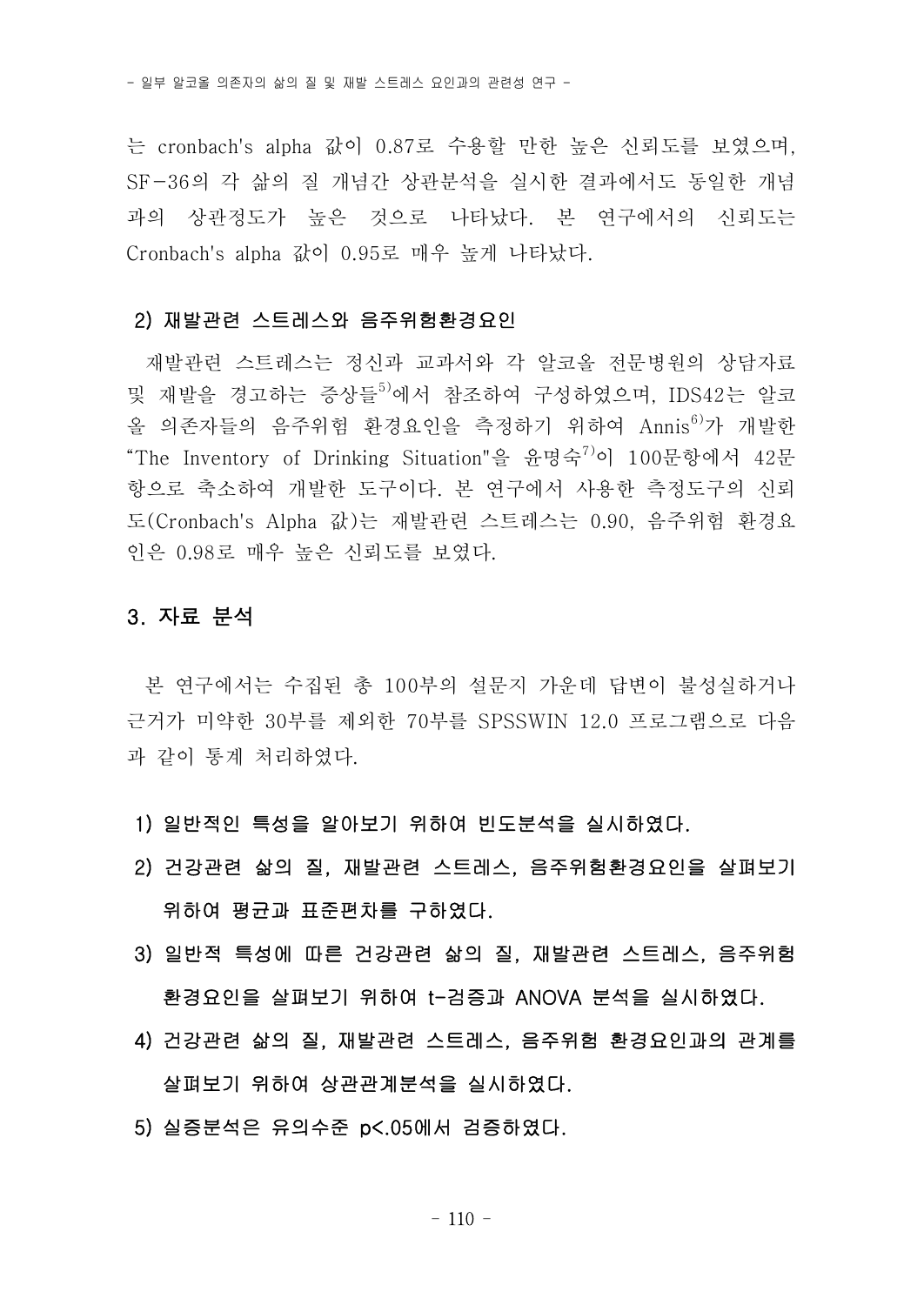## Ⅲ. 분석 결과

## 1. 연구대상자의 일반적 특성

일반적 특성을 살펴보면 성별로는 남자 72.9%(51명), 여자 27.1%(19 명)로 남자가 대부분을 차지하였고, 연령별로는 40대가 전체의 45.7%(32명)로 가장 많았으며, 50대 이상 25.7%(18명), 30대 18.6%(13명), 20대 10.0%(7명)의 순이었다. 결혼상태 별로는 기혼이 전 체의 48.6%(34명)로 가장 많았으며, 출생력 별로는 장자가 50.0%(35명) 로 가장 많았고, 중간 28.6%(20명), 막내 15.7%(11명), 외아들이나 외 동딸 5.7%(4명)의 순이었다. 직업별로는 노동 및 기타가 전체의 34.3%(24명)로 가장 많았으며, 전문직 32.9%(23명), 서비스업 20.0%(14명), 사업 12.9%(9명)의 순이었고, 학력별로는 고졸이 51.4%(36명)로 가장 많았다. 입원경력별로는 1-2회가 45.7%(32명)로 가장 많았으며, 7회 이상과 없음 각 20.0%(각 14명), 3-4회와 5-6회 각 7.1%(각 5명)의 순이었고, 입원시 병원 종류로는 정신과가 42.8%(30 명), 내과 28.6%(20명), 기타 10.0%(7명)의 순이었으며, 입원시 입원경 로별로는 기타의 경로로 입원한 경우가 전체의 35.7%(25명)로 가장 많 았다(Table 1).

|                | classification | frequency<br>(N) | rate $(\% )$ |
|----------------|----------------|------------------|--------------|
|                | male           | 51               | 72.9         |
| sex            | female         | 19               | 27.1         |
|                | $20 - 29$      | 7                | 10.0         |
| age            | $30 - 39$      | 13               | 18.6         |
| (yrs)          | $40 - 49$      | 32               | 45.7         |
|                | $\geq 50$      | 18               | 25.7         |
|                | single         | 19               | 27.1         |
| marital status | married        | 34               | 48.6         |
|                | divorce        | 10               | 14.3         |
|                | separation     | 7                | 10.0         |

Table 1. General characteristics of study subjects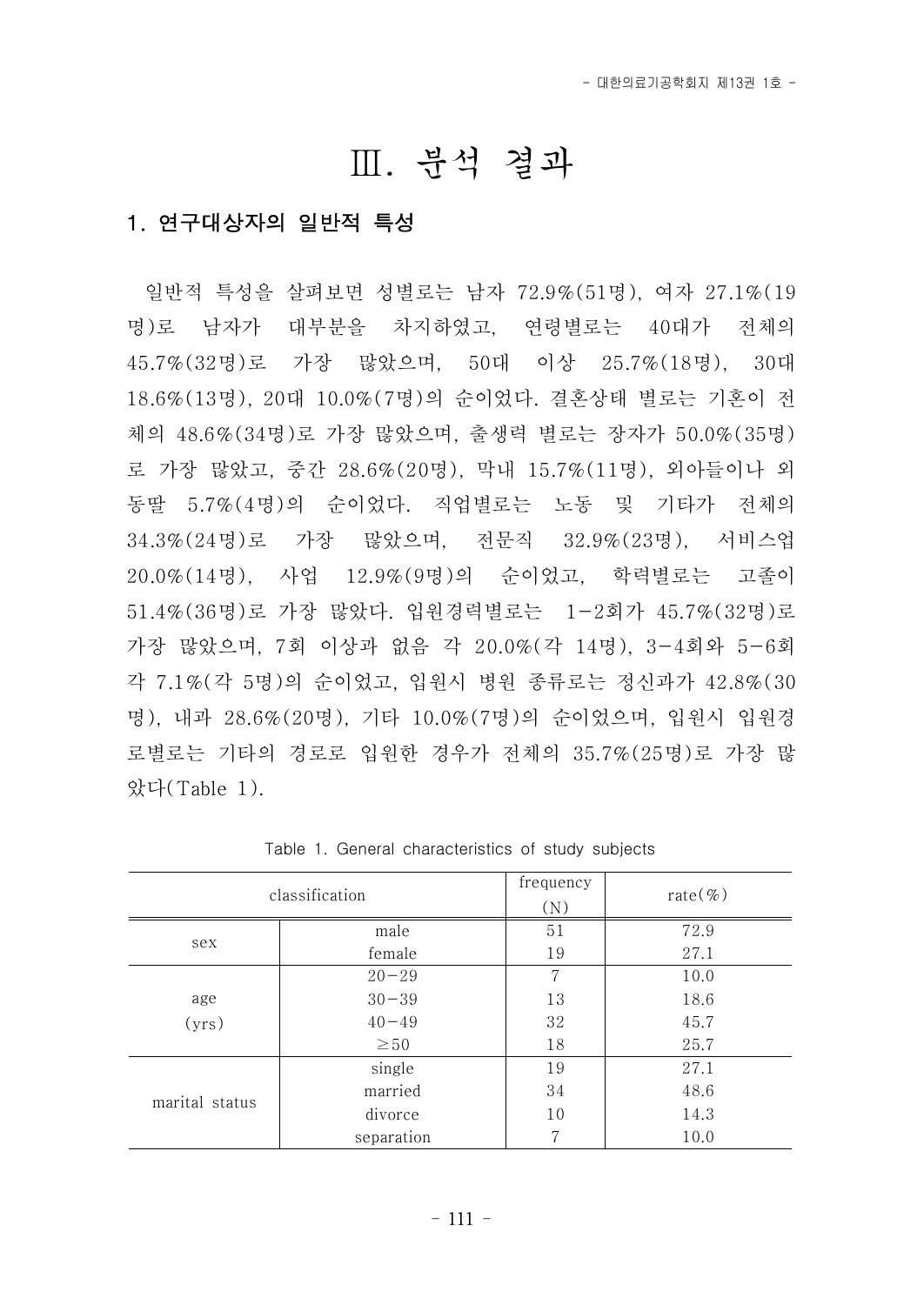|                    | eldest                  | 35 | 50.0  |
|--------------------|-------------------------|----|-------|
| born order         | middle                  | 20 | 28.6  |
|                    | youngest                | 11 | 15.7  |
|                    | only son(daughter)      | 4  | 5.7   |
|                    | business                | 9  | 12.9  |
| occupation         | specialist              | 23 | 32.9  |
|                    | service                 | 14 | 20.0  |
|                    | labor and others        | 24 | 34.3  |
| graduation         | high school             | 36 | 51.4  |
|                    | $\geq$ college          | 34 | 48.6  |
|                    | none                    | 14 | 20.0  |
| hospitalization    | $1 - 2$                 | 32 | 45.7  |
| (times)            | $3 - 4$                 | 5  | 7.1   |
|                    | $5 - 6$                 | 5  | 7.1   |
|                    | $\geq$ 7                | 14 | 20.0  |
|                    | psychiatry              | 30 | 42.8  |
| special subject in | internal medicine       | 20 | 28.6  |
| hospitalization    | others                  | 7  | 10.0  |
|                    | none                    | 13 | 18.6  |
|                    | voluntary               | 14 | 20.0  |
| hospitalization    | by invitation of family | 13 | 18.6  |
|                    | forcibly                | 5  | 7.1   |
| pathway            | others                  | 25 | 35.7  |
|                    | none                    | 13 | 18.6  |
|                    | total                   | 70 | 100.0 |

## 2. 연구대상자의 삶의 질

## 1) 전체적인 삶의 질

대상자의 건강관련 삶의 질(SF-8) 평균은 45.00점으로 비교적 양호한 것으로 나타났으며, 하위요인별로는 통증이 평균 48.03점으로 가장 높게 나타났으며, 일반적 건강상태가 평균 42.53점으로 가장 낮게 나타났다 (Table 2).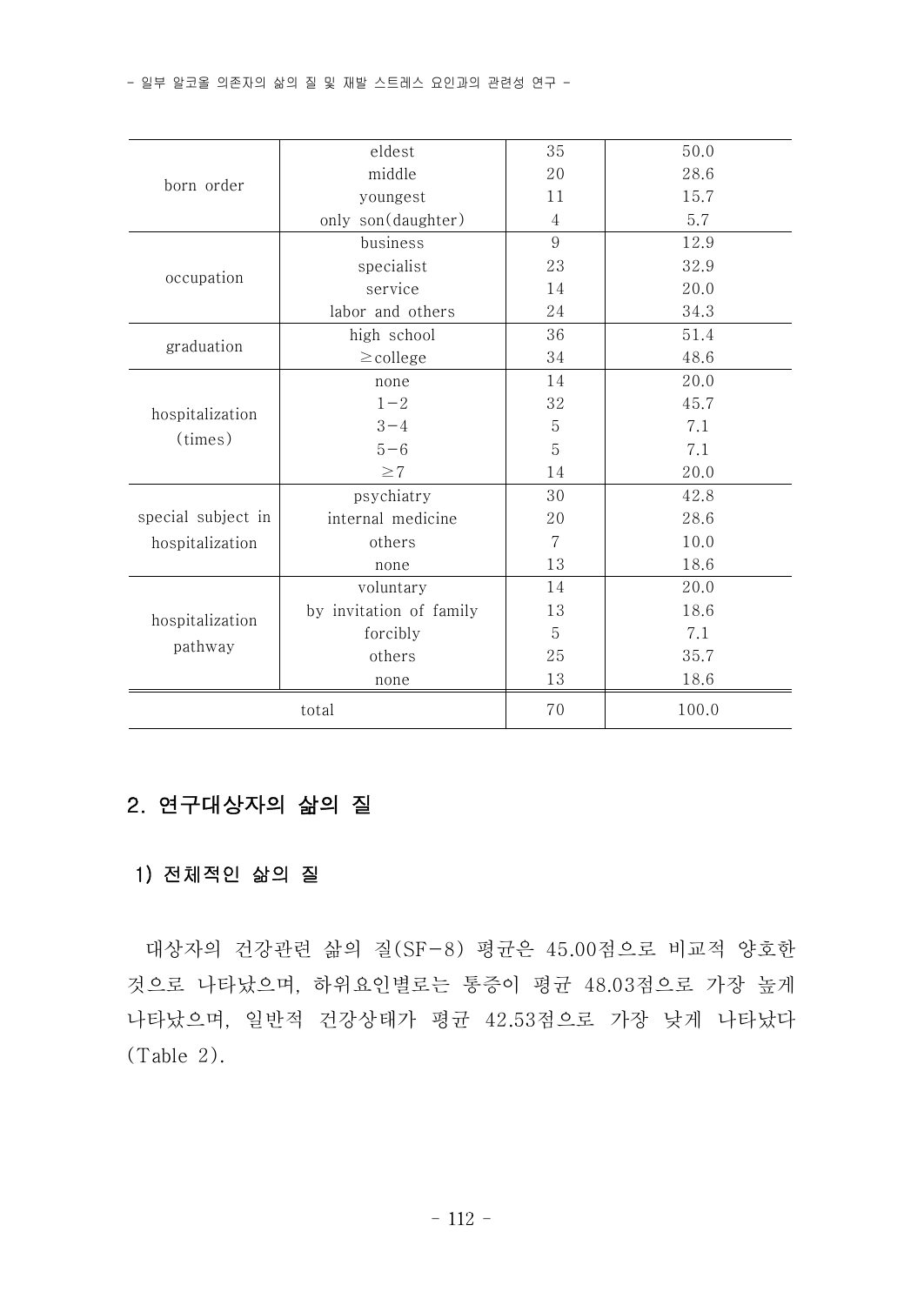| classification | M     | <b>SD</b> |
|----------------|-------|-----------|
| GH             | 42.53 | 7.18      |
| PF             | 46.56 | 7.90      |
| RP             | 45.89 | 9.64      |
| $\rm BP$       | 48.03 | 10.99     |
| ${\rm VT}$     | 43.46 | 8.76      |
| $\rm{SF}$      | 44.42 | 10.19     |
| МH             | 43.00 | 9.37      |
| RE             | 46.13 | 10.82     |
| HRQoL          | 45.00 | 8.16      |

Table 2. Health-related quality of life of subject

 $GH : general health$  PF : physical functioning RP : role physical BP : bodily pain VT : vitality SF : social functioning MH : mental health RE : role emotional HRQoL : health-related quality of life

#### 2) 연구대상자의 특성에 따른 건강관련 삶의 질

(1) 성별에 따른 삶의 질

성별에 따른 삶의 질은 남자 45.34점, 여자 44.10점으로 남자가 여자에 비해 다소 삶의 질이 높게 나타났으나, 통계적으로 유의한 차이는 보이지 않았다.

하위요인별로 살펴보면 남․여 모두 통증이 각각 평균 48.91점과 45.67 점으로 가장 높았다. 그리고 남자는 정신건강이 평균 42.50점으로 가장 낮았으며, 여자는 일반적 건강상태가 평균 40.11점으로 가장 낮았으나 통 계적으로 유의하지는 않았다(Table 3).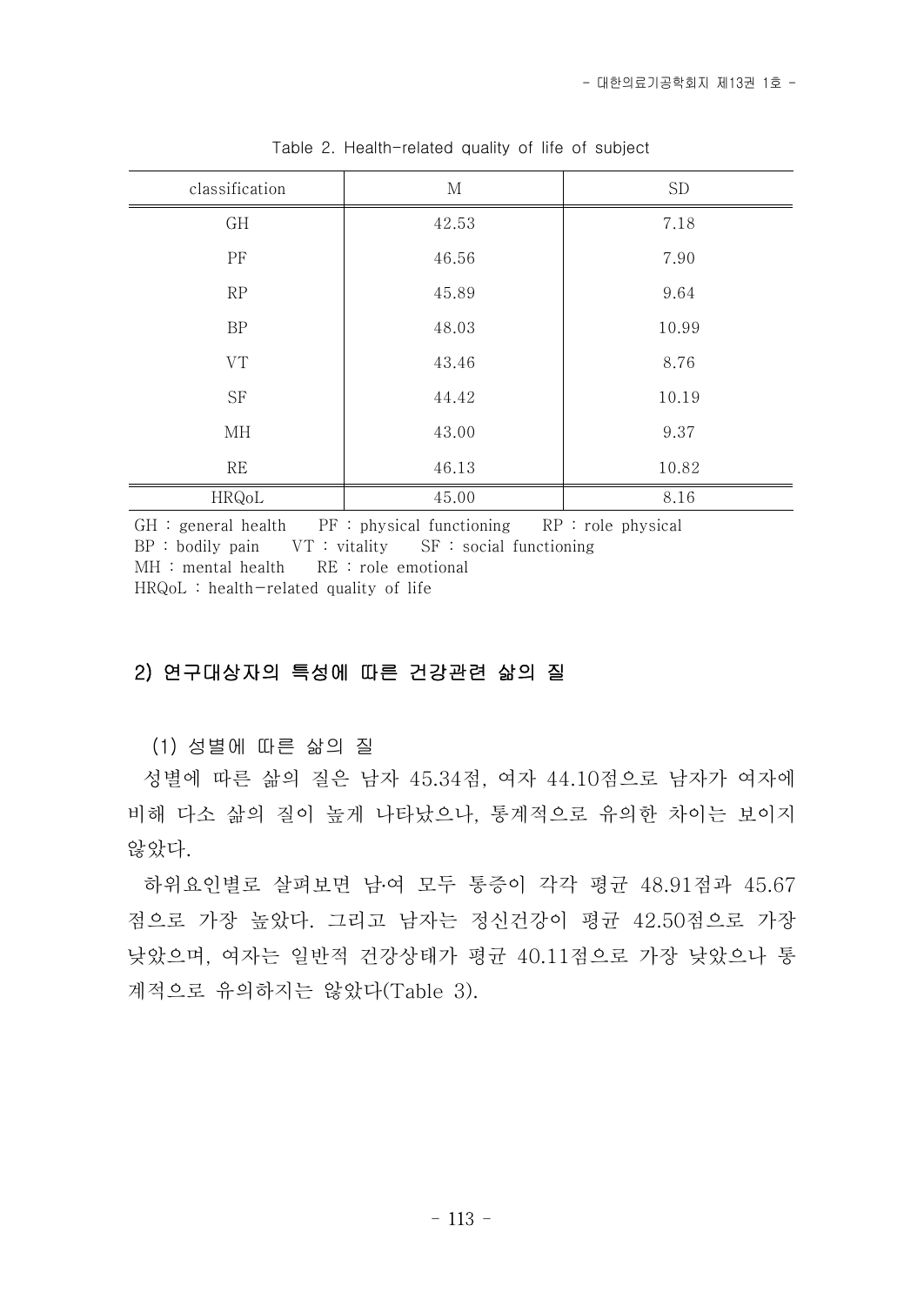| classification | $male(N=51)$ |           | $female(N=19)$ |           |         | p    |  |
|----------------|--------------|-----------|----------------|-----------|---------|------|--|
|                | М            | <b>SD</b> | М              | <b>SD</b> | t       |      |  |
| <b>GH</b>      | 43.43        | 6.97      | 40.11          | 7.33      | 1.751   | .084 |  |
| PF             | 47.35        | 6.83      | 44.45          | 10.16     | 1.374   | .174 |  |
| RP             | 46.16        | 10.33     | 45.15          | 7.66      | .389    | .698 |  |
| <b>BP</b>      | 48.91        | 12.40     | 45.67          | 5.35      | 1.101   | .275 |  |
| <b>VT</b>      | 43.38        | 10.07     | 43.68          | 3.50      | $-.129$ | .898 |  |
| <b>SF</b>      | 44.13        | 11.02     | 45.20          | 7.77      | $-.389$ | .698 |  |
| ΜН             | 42.50        | 10.54     | 44.34          | 4.99      | $-.725$ | .471 |  |
| <b>RE</b>      | 46.85        | 11.24     | 44.20          | 9.64      | .910    | .366 |  |
| HRQoL          | 45.34        | 8.87      | 44.10          | 5.96      | .562    | .576 |  |

Table 3. Health-related quality of life by sex

(2) 연령에 따른 삶의 질

- 연령에 따른 삶의 질은 20대가 평균 51.28점으로 가장 높게 나타났고,<br>다음으로 50 이상 평균 46.23점, 40대 46.10점, 30대 37.23점의 순으로 유의한 차이를 나타내었다.<br>-<br>하위요인별로 살펴보면 20대와 40대는 통증이 각각 평균 59.71점과

48.82점으로 가장 높았고, 30대는 신체적 기능이 평균 43.30점으로, 50 대 이상은 정서적 역할이 평균 49.70점으로 가장 높았다. 그리고 20대는 사회적 기능이 평균 49.47점으로, 30대는 정신건강이 평균 32.45점으로,<br>40대는 일반적 건강상태가 평균 43.07점으로, 50대 이상은 활력이 평균 39.73점으로 가장 낮았다.

한편, 신체적 역할, 통증, 활력, 사회적 기능, 정신건강, 정서적 역할 분 야에서 20대가 가장 높게 나타났고 30대가 가장 낮게 나타났으나 (p<0.05), 일반적 건강상태, 신체적 기능에서는 통계적으로 유의한 차이 를 보이지 않았다(Table 4).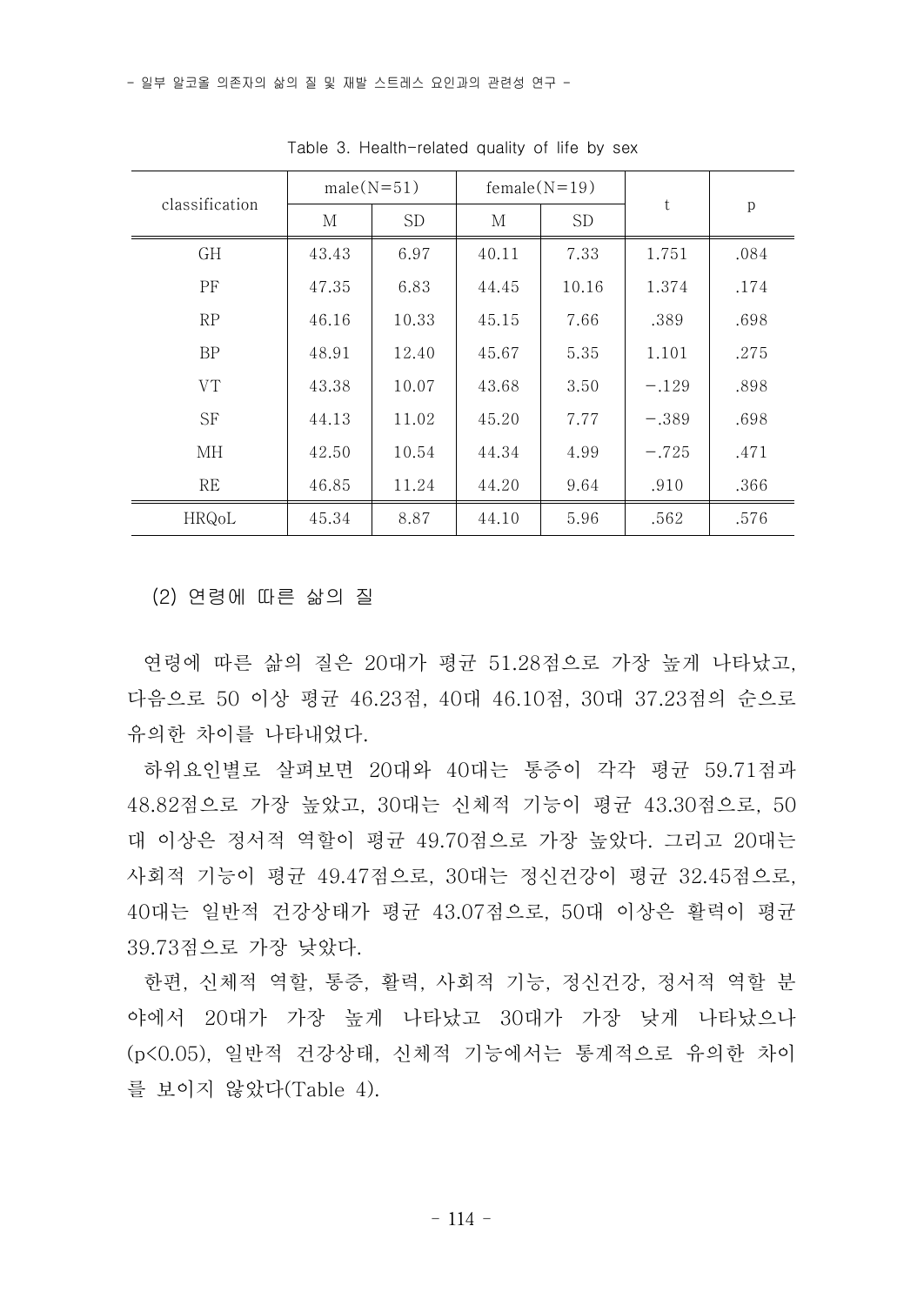| classification | $20 - 29$<br>$(N=7)$ |           | $30 - 39$<br>$(N=13)$ |           | $40 - 49$<br>$(N=32)$ |           | $\geq 50$<br>$(N=18)$ |           | $\rm F$          | $\mathbf{p}$ |
|----------------|----------------------|-----------|-----------------------|-----------|-----------------------|-----------|-----------------------|-----------|------------------|--------------|
| (yrs)          | М                    | <b>SD</b> | М                     | <b>SD</b> | М                     | <b>SD</b> | М                     | <b>SD</b> |                  |              |
| GH             | 46.43                | 0.00      | 38.01                 | 5.49      | 43.07                 | 7.85      | 43.31                 | 7.23      | 2.732            | .051         |
| PF             | 48.33                | 0.00      | 43.30                 | 6.13      | 46.92                 | 8.51      | 47.59                 | 9.16      | .979             | .408         |
| RP             | 52.97                | 2.67      | 38.09                 | 13.32     | 46.97                 | 6.64      | 46.83                 | 9.91      | 5.048            | $.003***$    |
| <b>BP</b>      | 59.71                | 2.80      | 37.71                 | 8.20      | 48.82                 | 7.75      | 49.55                 | 13.77     | 8.892            | $^*000$ .    |
| <b>VT</b>      | 54.13                | 3.95      | 36.20                 | 6.03      | 46.18                 | 8.07      | 39.73                 | 6.75      | $13.036$ .000*** |              |
| SF             | 49.47                | 0.00      | 34.80                 | 13.06     | 45.85                 | 7.53      | 46.84                 | 10.33     | 6.086            | $.001**$     |
| MH             | 44.58                | 2.86      | 32.45                 | 14.37     | 45.09                 | 4.08      | 46.31                 | 8.44      | 9.301            | $.000***$    |
| RE             | 54.61                | 5.77      | 37.31                 | 14.41     | 45.86                 | 8.08      | 49.70                 | 9.75      | 6.066            | $.001**$     |
| HRQoL          | 51.28                | 2.26      | 37.23                 | 9.23      | 46.10                 | 6.20      | 46.23                 | 8.49      | 7.138            | $000***$     |

Table 4. Health-related quality of life by age

\*\*  $p < .01$ , \*\*\*  $p < .001$ 

(3) 결혼상태에 따른 삶의 질

결혼상태에 따른 삶의 질은 기혼이 평균 48.90점으로 가장 높았으며, 다음으로 별거 평균 44.45점, 미혼 41.62점, 이혼 38.57점의 순으로 유 의한 차이를 나타내었다.<br>-<br>- 하위요인별로 살펴보면 미혼, 기혼, 이혼 모두 통증이 각각 평균 46.19

점, 52.30점, 41.59점으로 가장 높았고, 별거는 정서적 역할이 평균 52.68점으로 가장 높았다. 그리고 미혼은 정신건강이 평균 35.16점으로,<br>기혼은 활력이 평균 44.89점으로, 이혼과 별거는 일반적 건강상태가 각각 평균 34.90점, 평균 35.90점으로 가장 낮았다.

한편, 일반적 건강상태와 신체적 기능, 신체적 역할, 통증, 사회적 기능 에서는 기혼의 삶의 질이 가장 높았으며, 정신건강과 정서적 역할에서는 별거가 가장 높게 나타났으나(p<0.05) 활력에서는 유의한 차이가 나타나 지 않았다(Table 5).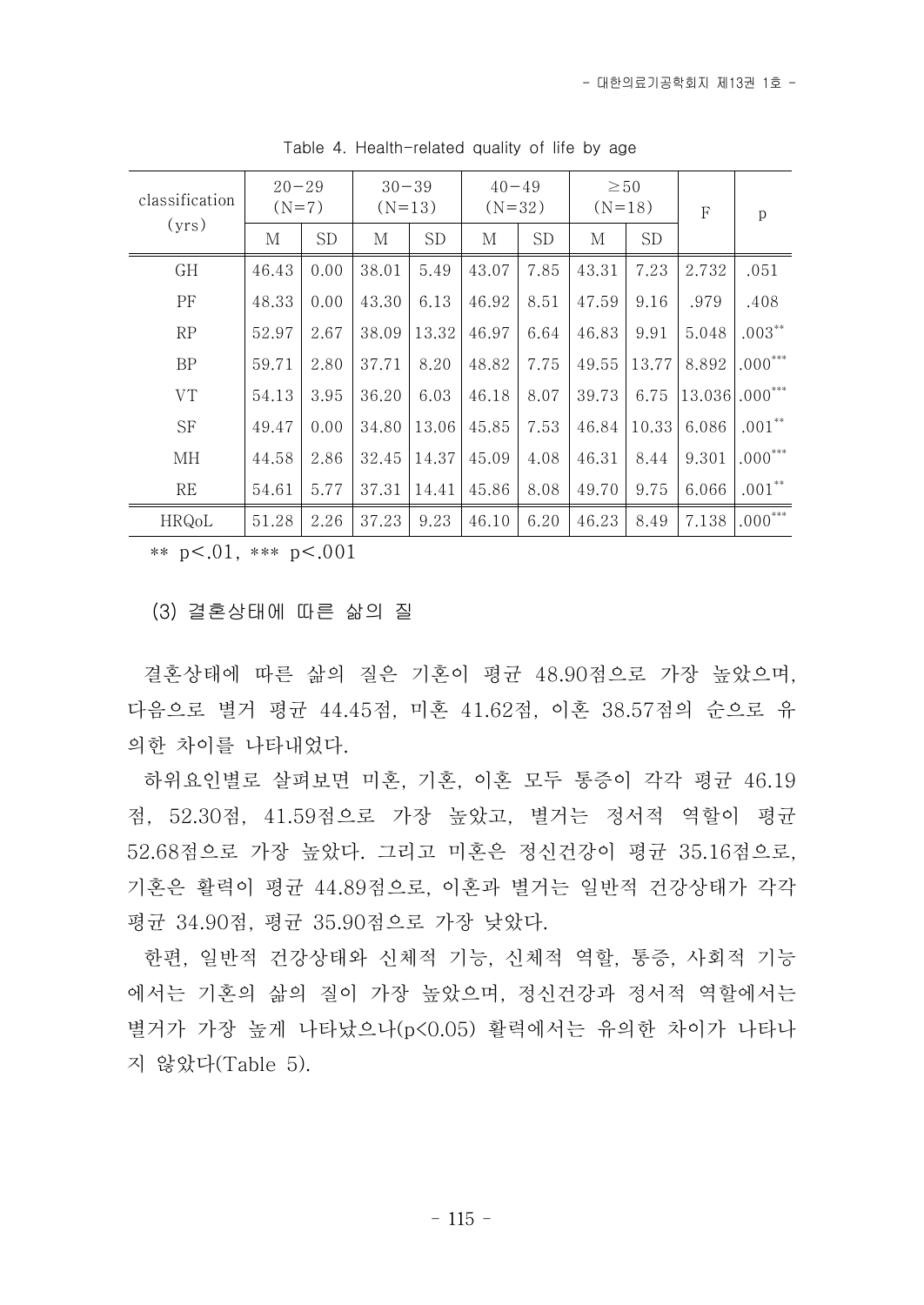| classificatio | single<br>$(N=19)$ |           | married<br>$(N=34)$ |           | divorce<br>$(N=19)$ |           | separation<br>$(N=7)$ |           | F                 | p         |
|---------------|--------------------|-----------|---------------------|-----------|---------------------|-----------|-----------------------|-----------|-------------------|-----------|
| n             | М                  | <b>SD</b> | М                   | <b>SD</b> | M                   | <b>SD</b> | М                     | <b>SD</b> |                   |           |
| GH            | 41.09              | 6.14      | 46.94               | 5.89      | 34.90               | 3.02      | 35.90                 | 3.13      | 17.389 .000***    |           |
| PF            | 44.85              | 4.19      | 50.29               | 7.31      | 35.87               | 7.68      | 48.33                 | 0.00      | $14.270$ .000***  |           |
| RP            | 42.86              | 12.57     | 49.78               | 7.96      | 37.67               | 3.29      | 46.92                 | 0.00      | 5.998             | $.001**$  |
| <b>BP</b>     | 46.19              | 13.36     | 52.30               | 9.68      | 41.59               | 3.20      | 41.54                 | 9.62      | 4.408             | $.007**$  |
| ${\rm VT}$    | 43.32              | 10.27     | 44.89               | 9.26      | 41.42               | 4.83      | 39.82                 | 5.00      | .885              | .454      |
| <b>SF</b>     | 38.04              | 11.41     | 49.68               | 8.50      | 40.41               | 0.00      | 41.87                 | 9.30      | 8.050             | $.000***$ |
| МH            | 35.16              | 11.95     | 46.80               | 6.41      | 41.12               | 3.91      | 48.56                 | 3.61      | $ 10.146 .000***$ |           |
| <b>RE</b>     | 41.48              | 13.92     | 50.50               | 7.38      | 35.58               | 5.12      | 52.68                 | 3.85      | 9.693             | $.000***$ |
| HRQoL         | 41.62              | 9.84      | 48.90               | 7.05      | 38.57               | 2.19      | 44.45                 | 1.83      | 7.330             | $.000***$ |

Table 5. Health-related quality of life by marital status

\*\* p<.01, \*\*\* p<.001

(4) 출생력에 따른 삶의 질

출생력에 따른 삶의 질 외동아들(딸)이 평균 48.90점으로 가장 높았으 며, 다음으로 막내평균 51.03점, 중간 43.48점, 장자 43.25점의 순이었 다. 하위요인별로 살펴보면 장자, 막내, 외동아들(딸) 모두 통증이 각각 평

균 46.84점, 56.05점, 58.92점으로 가장 높았고, 중간은 정서적 역할이 평균 48.25점으로 가장 높았다. 그리고 장자와 막내는 정신건강이 각각 평균 39.46점, 48.12점으로, 중간과 외동아들(딸)은 활력이 각각 평균 38.40점, 45.16점으로 가장 낮았다.

- 한편 일반적 건강상태와 활력에 있어서는 막내가, 신체적 기능과 통증,<br>정신건강에서는 외동아들(딸)이 가장 높게 나타났으나 신체적 역할과 사 회적 기능, 정서적 역할에서는 유의한 차이를 보이지 않았다(Table 6).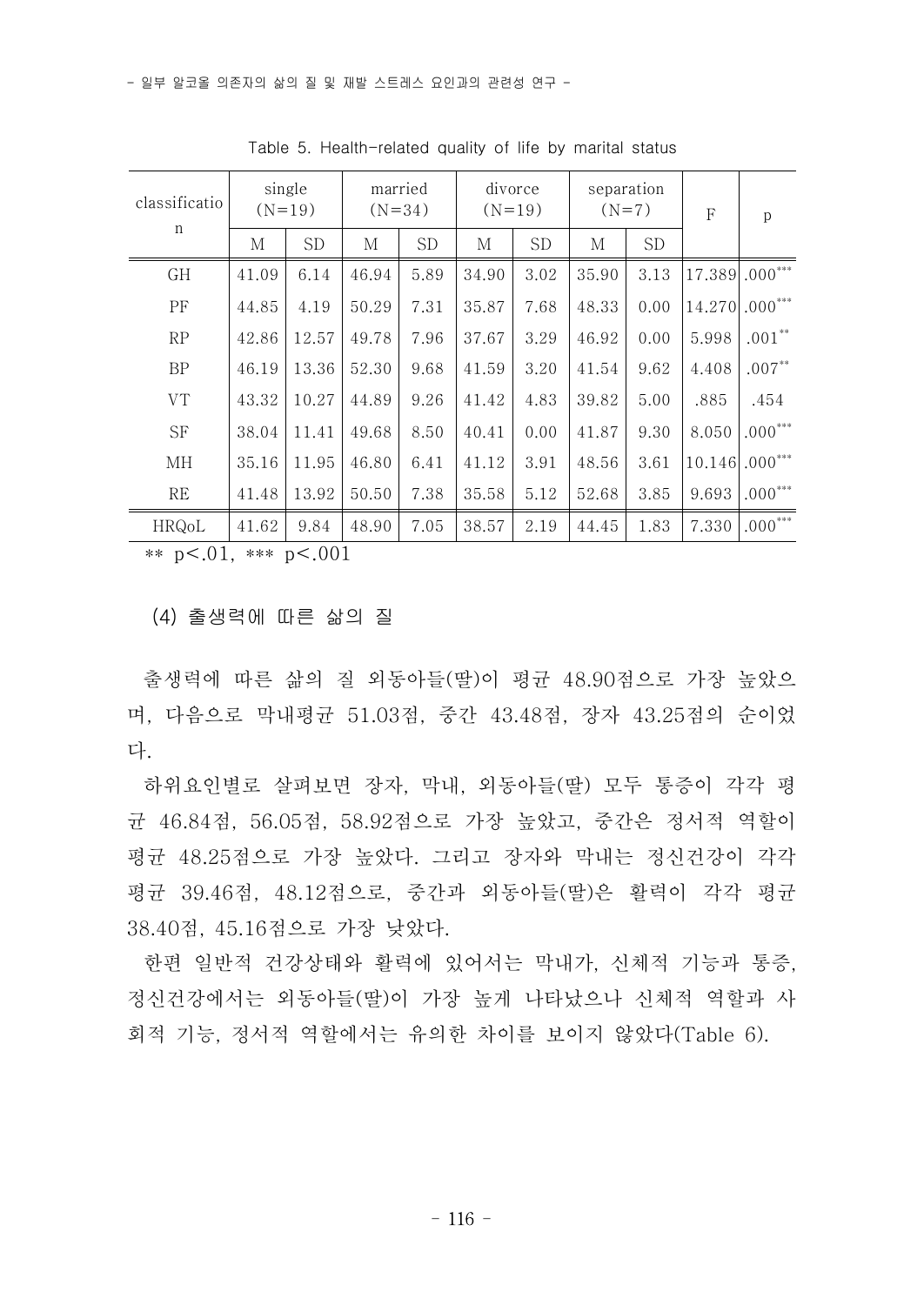| classification | eldest<br>$(N=35)$ |           | middle<br>$(N=20)$ |           |       | youngest<br>$(N=11)$ |       | only<br>son(daughter)<br>$(N=4)$ |       | $\mathbf{p}$ |
|----------------|--------------------|-----------|--------------------|-----------|-------|----------------------|-------|----------------------------------|-------|--------------|
|                | М                  | <b>SD</b> | М                  | <b>SD</b> | М     | <b>SD</b>            | М     | <b>SD</b>                        |       |              |
| GH             | 41.75              | 7.83      | 39.14              | 4.29      | 49.77 | 4.78                 | 46.43 | 0.00                             | 7.351 | $000***$     |
| PF             | 44.68              | 8.62      | 45.66              | 7.49      | 51.97 | 2.89                 | 52.62 | 2.86                             | 3.623 | $.017*$      |
| RP             | 44.29              | 11.40     | 44.37              | 7.92      | 51.41 | 3.56                 | 52.22 | 3.53                             | 2.406 | .075         |
| <b>BP</b>      | 46.84              | 11.53     | 43.54              | 10.29     | 56.05 | 3.74                 | 58.92 | 3.71                             | 5.356 | $.002**$     |
| ${\rm VT}$     | 43.09              | 7.97      | 38.40              | 6.25      | 53.22 | 9.01                 | 45.16 | 0.00                             | 9.339 | $000***$     |
| <b>SF</b>      | 42.77              | 10.98     | 43.27              | 8.15      | 48.31 | 10.69                | 53.81 | 2.89                             | 2.156 | .102         |
| МH             | 39.46              | 10.49     | 45.23              | 7.53      | 48.12 | 3.41                 | 48.84 | 7.17                             | 4.163 | $.009**$     |
| <b>RE</b>      | 43.13              | 12.69     | 48.25              | 8.50      | 49.36 | 5.91                 | 52.98 | 7.63                             | 2.106 | .108         |
| HRQoL          | 43.25              | 9.06      | 43.48              | 6.58      | 51.03 | 4.79                 | 51.37 | 3.48                             | 4.054 | $.010*$      |

Table 6. Health-related quality of life by born order

\* p <.05. \*\*p <.01, \*\*\*p <.001

(5) 직업에 따른 삶의 질

직업에 따른 삶의 질은 전문직이 평균 51.38점으로 가장 높았으며, 다 음으로 노동 및 기타 평균 44.00점, 사업 43.09점, 서비스업 37.47점의 순으로 유의한 차이를 보였다.

하위요인별로 살펴보면 사업과 전문직은 정서적 역할이 각각 평균 51.70점, 53.03점으로 가장 높았고, 서비스업과 노동 및 기타는 통증이 각각 평균 40.26점, 49.23점으로 가장 높았다. 그리고 사업과 전문직은 활력이 각각 평균 36.37점, 47.80점으로, 서비스업은 정서적 역할이 평균 35.16점으로, 노동 및 기타는 정신건강이 평균 40.66점으로 가장 낮았다.

한편 일반적 건강상태, 신체적 기능, 신체적 역할, 사회적 기능, 정신건 강 및 정서적 역할에 있어서는 전문직이 가장 높았고, 서비스업이 가장 낮았으며, 통증과 활력에서는 전문직이 가장 높았고, 사업이 가장 낮게 나타났다(Table 7).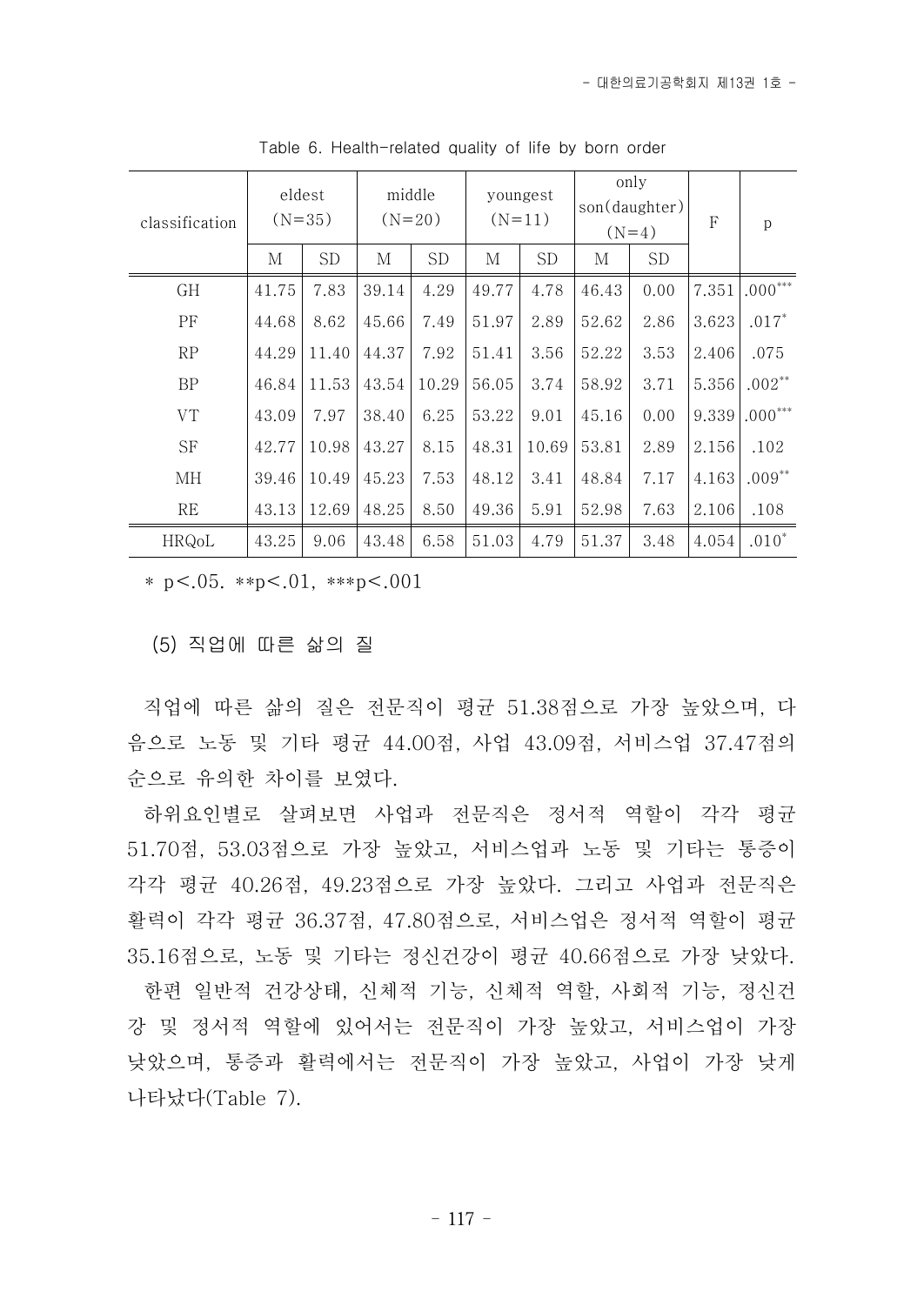| classification | business<br>$(N=9)$ |           | specialist<br>$(N=23)$ |           | service<br>$(N=14)$ |           | labor and<br>others<br>$(N=24)$ |           | F      | p         |
|----------------|---------------------|-----------|------------------------|-----------|---------------------|-----------|---------------------------------|-----------|--------|-----------|
|                | М                   | <b>SD</b> | М                      | <b>SD</b> | М                   | <b>SD</b> | М                               | <b>SD</b> |        |           |
| <b>GH</b>      | 39.13               | 6.03      | 48.10                  | 5.41      | 36.48               | 4.09      | 42.00                           | 6.80      | 13.263 | $.000***$ |
| PF             | 47.48               | 6.09      | 52.81                  | 2.41      | 35.57               | 7.74      | 46.64                           | 4.69      | 33.433 | $.000***$ |
| RP             | 49.27               | 3.53      | 52.45                  | 2.98      | 36.33               | 5.68      | 43.90                           | 11.84     | 13.779 | $.000***$ |
| BP             | 36.88               | 8.10      | 55.88                  | 7.93      | 40.26               | 6.28      | 49.23                           | 10.44     | 15.246 | $.000***$ |
| <b>VT</b>      | 36.37               | 7.38      | 47.80                  | 8.61      | 38.84               | 7.12      | 44.66                           | 7.66      | 6.577  | $.001**$  |
| <b>SF</b>      | 41.73               | 11.18     | 52.42                  | 5.76      | 38.73               | 5.53      | 41.08                           | 11.00     | 10.117 | $.000***$ |
| МH             | 42.17               | 15.38     | 48.60                  | 3.43      | 38.36               | 5.97      | 40.66                           | 9.96      | 5.217  | $.003***$ |
| RE             | 51.70               | 7.63      | 53.03                  | 3.68      | 35.16               | 4.93      | 43.84                           | 12.88     | 14.325 | $.000***$ |
| HRQoL          | 43.09               | 7.25      | 51.38                  | 4.12      | 37.47               | 4.48      | 44.00                           | 8.73      | 14.027 | $.000***$ |

Table 7. Health-related quality of life by occupation

\*\*  $p < .01$ , \*\*\*p $< .001$ 

(6) 학력에 따른 삶의 질

학력에 따른 삶의 질은 대졸 이상이 평균 48.448점, 고졸이 평균 41.76점으로 대졸이상이 다소 높게 나타났다.

하위요인별로 살펴보면 대졸이상과 고졸 모두 통증이 각각 평균 52.46 점과 43.85점으로 가장 높았다. 그리고 대졸 이상은 활력이 평균 44.52 점으로 가장 낮았으며, 고졸은 일반적 건강상태가 평균 39.34점으로 가장

낮았다.<br>- 한편 일반적 건강상태, 신체적 기능, 신체적 역할, 통증, 사회적 기능,<br>정신건강, 정서적 역할에 있어서는 대졸 이상이 고졸보다 유의하게 높게 나타났으나 활력에 있어서는 통계적으로 유의한 차이를 보이지 않았다 (Table 8).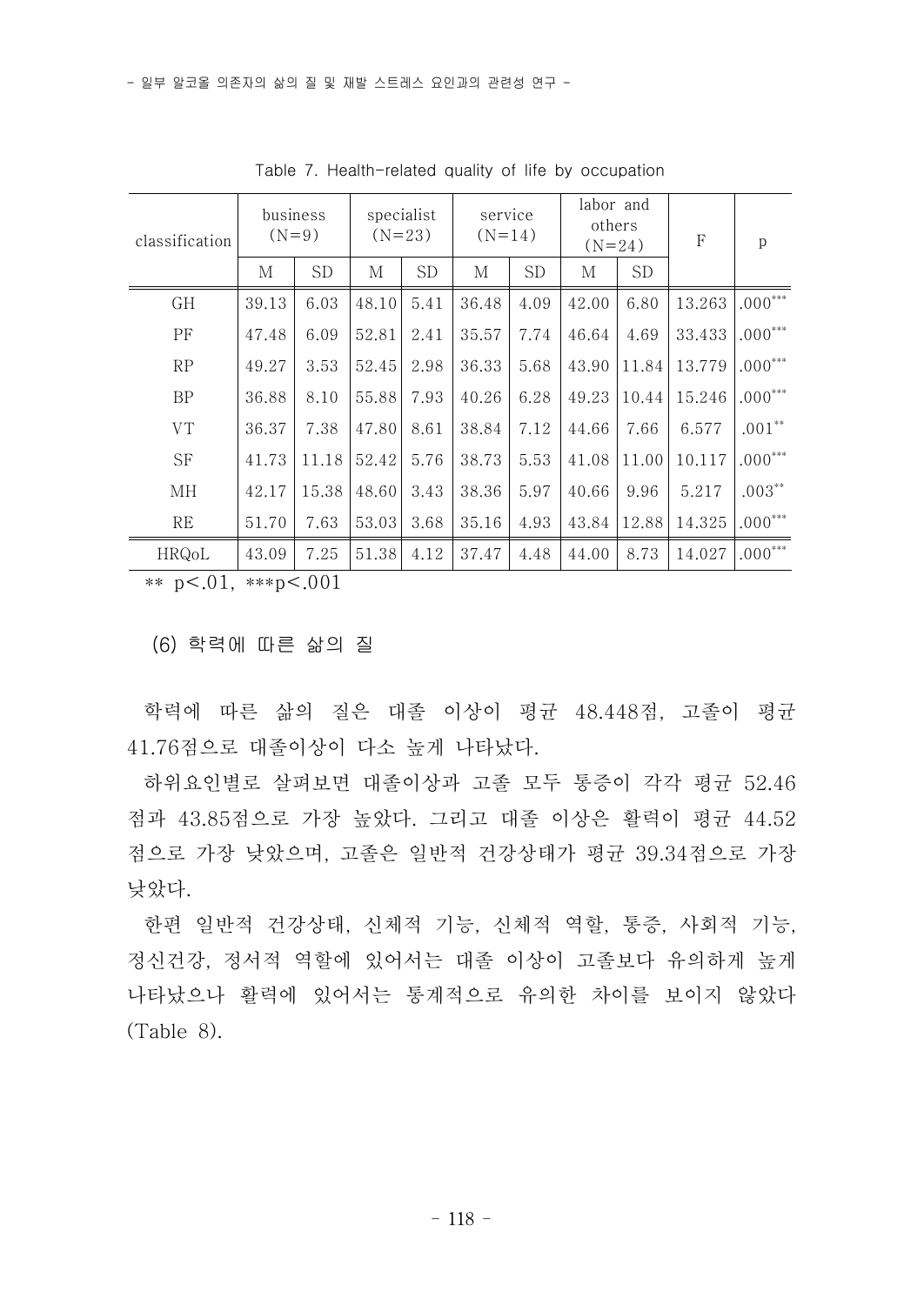|                |       | high school |       | $\geq$ college |          |              |
|----------------|-------|-------------|-------|----------------|----------|--------------|
| classification |       | $(N=36)$    |       | $(N=34)$       | t.       | p            |
|                | М     | SD.         | М     | SD.            |          |              |
| GH             | 39.34 | 6.87        | 45.91 | 5.90           | $-4.278$ | $.000^{***}$ |
| <b>PF</b>      | 42.71 | 8.61        | 50.63 | 4.31           | $-4.817$ | $.000***$    |
| RP             | 41.38 | 11.31       | 50.66 | 3.58           | $-4.572$ | $.000***$    |
| <b>BP</b>      | 43.85 | 10.66       | 52.46 | 9.64           | $-3.539$ | $.001**$     |
| <b>VT</b>      | 42.46 | 9.11        | 44.52 | 8.38           | $-.983$  | .329         |
| <b>SF</b>      | 40.66 | 10.55       | 48.40 | 8.22           | $-3.409$ | $.001**$     |
| ΜН             | 40.82 | 9.95        | 45.31 | 8.24           | $-2.047$ | $.044*$      |
| <b>RE</b>      | 42.84 | 13.53       | 49.62 | 5.13           | $-2.743$ | $.008**$     |
| HRQoL          | 41.76 | 8.78        | 48.44 | 5.81           | $-3.729$ | $.000***$    |

Table 8. Health-related quality of life by graduation

\* p<.05, \*\* p<.01, \*\*\* p<.001

#### (7) 입원경력에 따른 삶의 질

입원경력에 따른 삶의 질에서는 입원 경력 없음이 평균 48.95점으로 가 장 높았으며, 다음으로 5-6회 평균 48.28점, 1-2회 46.05점, 3-4회 평 균 42.09점, 7회 이상 평균 38.53점의 순이었다.

하위요인별로 살펴보면 입원경력 없음, 1-2회, 3-4회, 5-6회는 통증이 각각 평균 50.46점, 49.06점, 45.77점, 55.53점으로 가장 높았고, 7회 이 상은 신체적 기능이 평균 43.15점으로 가장 높았다. 그리고 없음, 1-2회,<br>3-4회, 5-6회는 일반적 건강상태가 각각 평균 45.97점, 42.17점, 40.01 점, 43.22점으로, 7회 이상은 신체적 기능이 평균 43.15점으로 가장 낮았 다.<br>-<br>한편 신체적 역할과 사회적 기능에 있어서는 입원경력 없음이 가장 높

았고, 7회 이상이 가장 낮았으며, 정신건강과 정서적 역할에 있어서는 5-6회가 가장 높았고, 7회 이상이 가장 낮게 나타났으나 일반적 건강상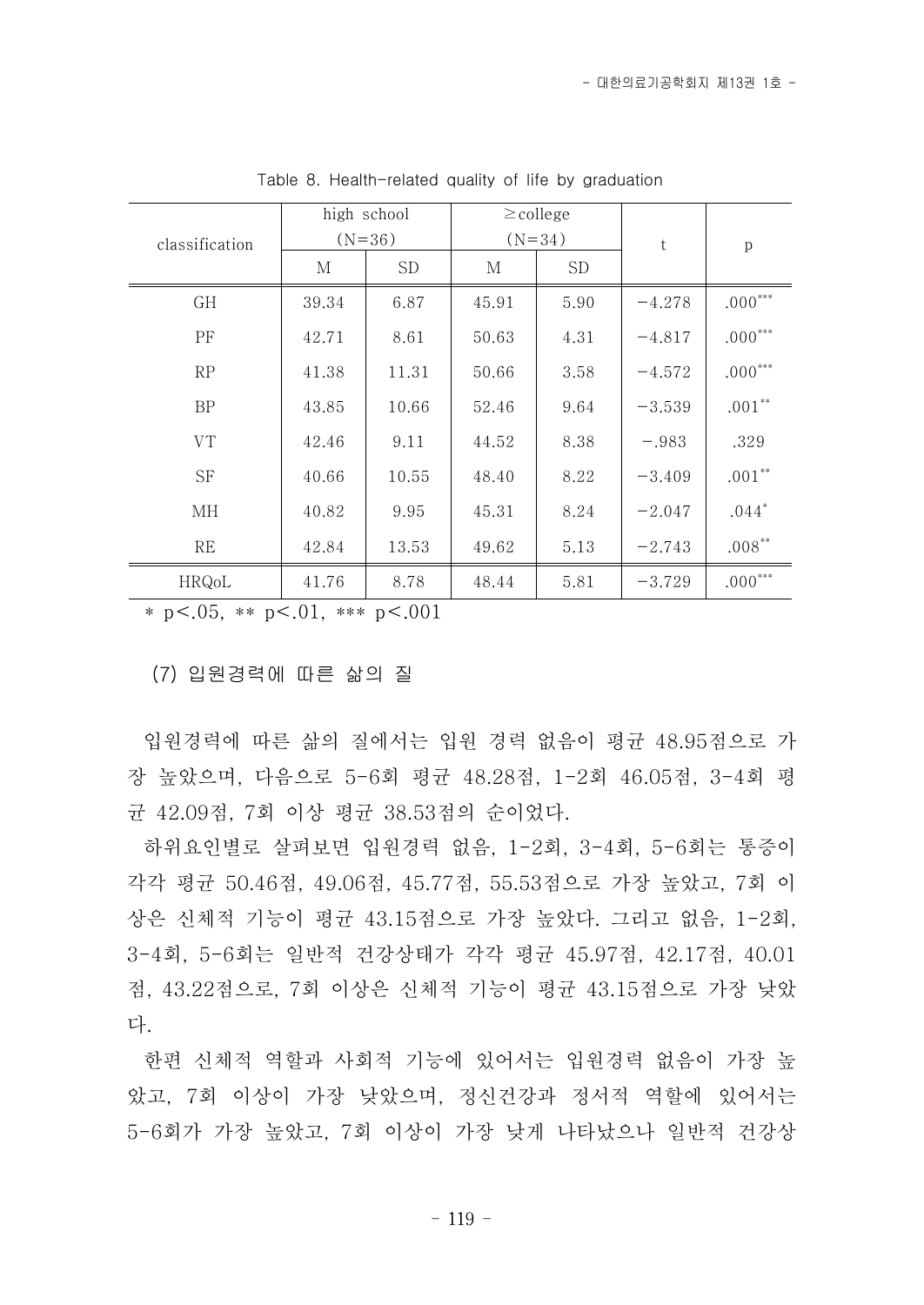태, 신체적 기능, 통증, 활력에 있어서는 유의한 차이를 보이지 않았다  $(Table 9)$ 

| classific<br>ation | none<br>$(N=14)$ |           | $1 - 2$<br>$(N=32)$    |             | $3 - 4$<br>$(N=5)$     |           | $5 - 6$<br>$(N=5)$ |           | $(N=14)$                                                                                 | $\geq$ 7  | $\mathbf{F}$ | p    |
|--------------------|------------------|-----------|------------------------|-------------|------------------------|-----------|--------------------|-----------|------------------------------------------------------------------------------------------|-----------|--------------|------|
| (times)            | М                | <b>SD</b> | М                      | <b>SD</b>   | М                      | <b>SD</b> | М                  | <b>SD</b> | М                                                                                        | <b>SD</b> |              |      |
| GH                 | 45.97            | 5.67      | 42.17                  | 7.81        | $40.01$   3.59         |           |                    |           | $43.22 \mid 4.39 \mid 40.56$                                                             | 8.13      | 1.273        | .290 |
| <b>PF</b>          | 51.19            | 2.97      | 45.96                  | 8.62        | $45.03 \mid 4.52 \mid$ |           |                    |           | 48.46 7.66 43.15                                                                         | 9.08      | 2.153        | .084 |
| RP                 | 50.45            | 3.66      | 48.59                  | 6.70        | $40.35$ 3.67           |           |                    |           | $ 47.87 8.36 36.41 14.01 7.137 .000***$                                                  |           |              |      |
| $\rm BP$           | 50.46            | 8.35      |                        | 49.06 11.62 |                        |           |                    |           | 45.77 5.69 55.53 7.18 41.38 12.01 2.319                                                  |           |              | .066 |
| <b>VT</b>          |                  |           | 47.25 10.38 44.65      | 7.58        |                        |           |                    |           | 37.68 4.18 41.42 5.12 39.75 10.04 2.185                                                  |           |              | .080 |
| SF                 | 47.83            | 7.70      | 46.32                  | 7.72        | $42.22$   4.05         |           |                    |           | $(49.31)8.13$ 35.69 $(14.50)4.256$ .004 <sup>**</sup>                                    |           |              |      |
| МH                 | 49.04            | 3.51      | 43.26                  | 8.35        |                        |           |                    |           | 44.15 3.39 49.72 3.70 33.57 11.24 7.954 .000***                                          |           |              |      |
| RE                 | 49.41            | 5.19      | 48.39                  | 9.44        |                        |           |                    |           | $41.53 0.00 50.69 8.36 37.73 15.64 3.739 0.08^{**}$                                      |           |              |      |
| HRQoL              | 48.95            |           | $5.05 \mid 46.05 \mid$ | 6.97        |                        |           |                    |           | $42.09$   $2.27$   $48.28$   $6.62$   $38.53$   $11.18$   $4.155$   $.005$ <sup>**</sup> |           |              |      |

Table 9. Health-related quality of life by hospitalization

\*\* p<.01, \*\*\* p<.001

### 3. 연구대상자의 재발관련 스트레스와의 관계

1) 재발 스트레스의 제요인

재발관련 스트레스와 관련하여 정신․심리적 요인은 평균 2.09점으로 가 장 높게 나타났으며, 다음으로 신체적 요인 평균 2.02점, 가정적 요인 평 균 1.88점, 사회적 요인 평균 1.81점, 기타요인 평균 1.15점의 순이었다.<br>즉 정신·심리적 요인이 가장 높았으며, 기타 요인이 가장 낮았다(Table 10).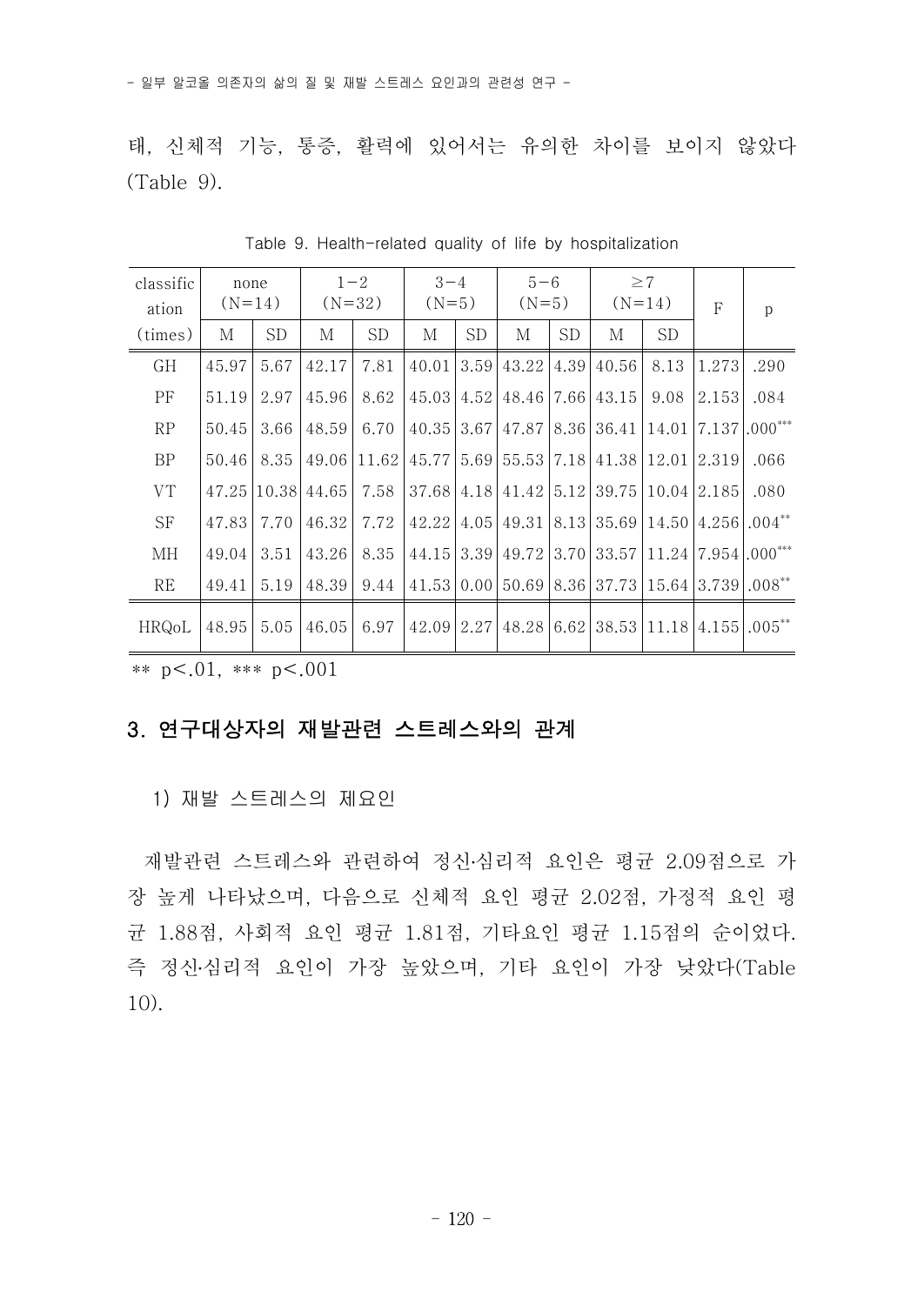| classification       | М    | <b>SD</b> |
|----------------------|------|-----------|
| physical factor      | 2.02 | .55       |
| domestic factor      | 1.88 | .57       |
| social factor        | 1.81 | .52       |
| psychological factor | 2.09 | .61       |
| other factor         | 1.15 | .41       |
| total                | 1.92 | .41       |

Table 10. Relapse-related stress of subject

## 2) 연구대상자의 특성에 따른 재발관련 스트레스

(1) 성별에 따른 재발관련 스트레스

성별에 따른 재발관련 스트레스는 남․여 모두 정신․심리적 요인이 각각 평균 2.13점과 1.98점으로 가장 높았으며, 기타 요인이 각각 평균 1.15

점, 1.16점으로 가장 낮았다.<br>- 한편 사회적 요인에 있어서는 남자가 평균 1.90점으로 여자(평균 1.54 점)보다 다소 높게 나타나, 유의한 차이를 보였으나 신체적 요인, 가정적 요인, 정신․심리적 요인, 기타 요인에서는 유의한 차이를 보이지 않았다 (Table 11).

| classification       | $male(N=51)$ |           | $female(N=19)$ |           |         |           |  |
|----------------------|--------------|-----------|----------------|-----------|---------|-----------|--|
|                      | M            | <b>SD</b> | M              | <b>SD</b> | t       | p         |  |
| physical factor      | 2.08         | .61       | 1.86           | .34       | 1.449   | .152      |  |
| domestic factor      | 1.87         | .61       | 1.92           | .46       | $-.338$ | .737      |  |
| social factor        | 1.90         | .45       | 1.54           | .61       | 2.738   | $.008***$ |  |
| psychological factor | 2.13         | .68       | 1.98           | .31       | .920    | .361      |  |
| other factor         | 1.15         | .39       | 1.16           | .47       | $-.097$ | .923      |  |
| total                | 1.97         | .42       | 1.78           | .34       | 1.796   | .077      |  |

Table 11. Relapse-related stress by sex

\*\*  $p < .01$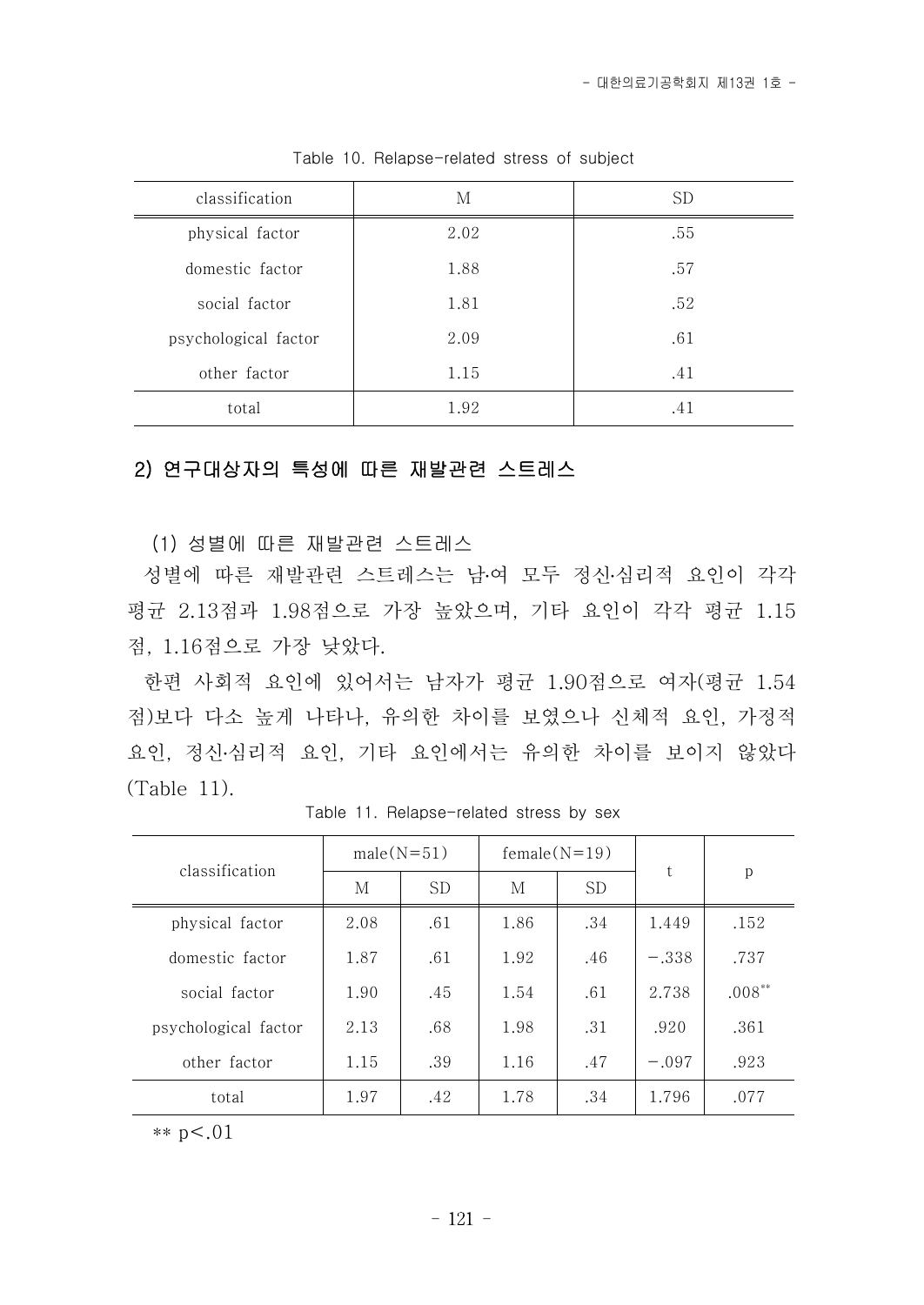#### (2) 연령에 따른 재발관련 스트레스

연령에 따른 재발관련 스트레스는 20대, 30대, 40대 모두 정신․심리적 요인이 각각 평균 2.36점, 2.64점, 1.88점으로 가장 높았으나, 50대 이상 은 신체적 요인이 평균 2.32점으로 가장 높았다. 그리고 20대, 30대, 40 대, 50대 이상 모두 기타 요인이 각각 평균 1.21점, 1.23점, 1.19점,<br>1.00점으로 가장 낮았다.

- 한편, 신체적 요인, 정신·심리적 요인에 있어서는 30대가 가장 높았고,<br>신체적 요인에서 20대가, 정신·심리적 요인에서는 40대가 가장 낮게 나타 나 유의한 차이를 보였으나 가정적 요인, 사회적 요인, 기타 요인에서는 유의한 차이를 보이지 않았다(Table 12).

| classification       |      | $20 - 29$<br>$(N=7)$ |      | $30 - 39$<br>$(N=13)$ | $40 - 49$<br>$(N=32)$ |           | $(N=18)$ | $\geq 50$ | $\mathsf{F}$ | p               |
|----------------------|------|----------------------|------|-----------------------|-----------------------|-----------|----------|-----------|--------------|-----------------|
| (vrs)                | M    | <b>SD</b>            | M    | <b>SD</b>             | М                     | <b>SD</b> | М        | <b>SD</b> |              |                 |
| physical factor      | 1.76 | .11                  | 2.37 | .41                   | 1.77                  | .44       | 2.32     | .65       |              | $8.222$ .000*** |
| domestic factor      | 1.76 | .19                  | 1.76 | .32                   | 1.83                  | .46       | 2.11     | .87       | 1.399        | .251            |
| social factor        | 2.03 | .49                  | 1.79 | .44                   | 1.68                  | .58       | 1.94     | .45       | 1.498        | .223            |
| psychological factor | 2.36 | .00                  | 2.64 | .46                   | 1.88                  | .44       | 1.96     | .81       | .68601       | $000***$        |
| other factor         | 1.21 | .57                  | 1.23 | .56                   | 1.19                  | .42       | 1.00     | .00       | 1.116        | .349            |
| total                | 2.01 | .17                  | 2.14 | .26                   | 1.76                  | .38       | 1.99     | .52       | 3.504        | $.020*$         |

Table 12. Relapse-related stress by age

\* p<0.05 \*\*\* p<.001

(3) 결혼상태에 따른 재발관련 스트레스

결혼상태에 따른 재발관련 스트레스는 미혼과 별거는 정신․심리적 요인 이 각각 평균 2.61점, 2.60점으로 가장 높았으나, 기혼은 신체적 요인이 평균 1.84점으로, 이혼은 가정적 요인이 평균 2.50점으로 가장 높았다.<br>그리고 미혼, 기혼, 이혼, 별거 모두 기타 요인이 각각 평균 1.08점, 1.18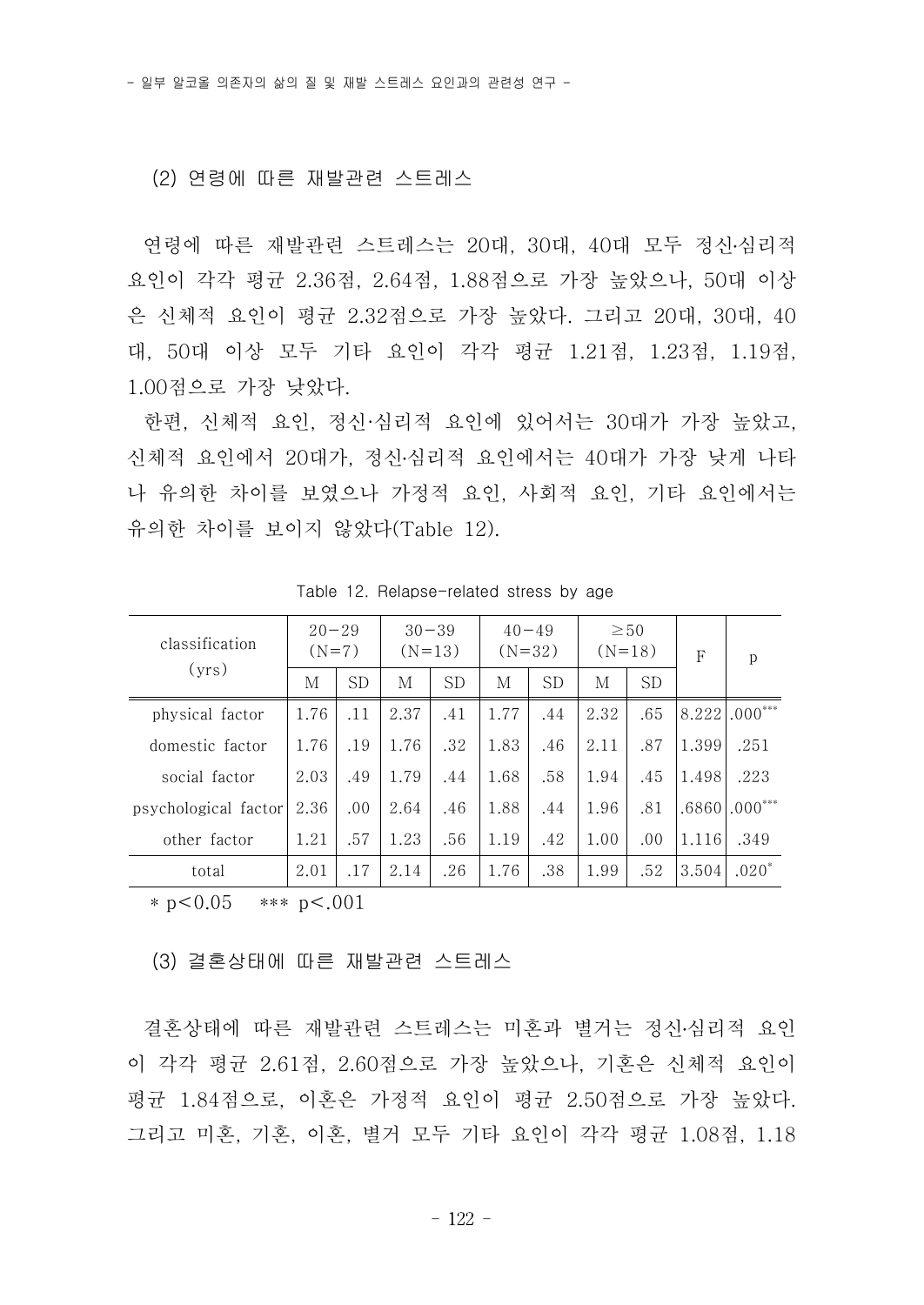점, 1.30점, 1.00점으로 가장 낮았다.

가정적 요인에 있어서는 이혼이 가장 높았고, 기혼이 가장 낮았으며, 정 신․심리적 요인에 있어서는 미혼이 가장 높았고, 기혼이 가장 낮게 나타나 유의한 차이를 보였으나 신체적 요인, 사회적 요인, 기타 요인에서는 유 의한 차이를 보이지 않았다(Table 13).

|                      | none     |           |      | married   |      | divorce   |         | separation |        |           |
|----------------------|----------|-----------|------|-----------|------|-----------|---------|------------|--------|-----------|
| classification       | $(N=19)$ |           |      | $(N=34)$  |      | $(N=19)$  | $(N=7)$ |            | F      | p         |
|                      | М        | <b>SD</b> | М    | <b>SD</b> | М    | <b>SD</b> | М       | <b>SD</b>  |        |           |
| physical factor      | 2.17     | .46       | 1.84 | .63       | 2.20 | .35       | 2.22    | .36        | 2.505  | .067      |
| domestic factor      | 1.82     | .31       | 1.70 | .57       | 2.50 | .67       | 2.07    | .30        | 6.850  | $.000***$ |
| social factor        | 1.94     | .42       | 1.71 | .46       | 1.85 | .90       | 1.82    | .37        | .776   | .512      |
| psychological factor | 2.61     | .32       | 1.76 | .55       | 1.89 | .18       | 2.60    | .60        | 17.138 | $000***$  |
| other factor         | 1.08     | .34       | 1.18 | .41       | 1.30 | .63       | 1.00    | .00.       | .989   | .404      |
| total                | 2.14     | .17       | 1.72 | .43       | 1.99 | .41       | 2.14    | .37        | 6.506  | $.001**$  |
| total                | 2.14     | .17       | 1.72 | .43       | 1.99 | .41       | 2.14    | .37        | 6.506  | $.001**$  |

Table 13. Relapse-related stress by marital status

\*\*  $p < 0.01$  \*\*\*  $p < .001$ 

(4) 출생력에 따른 재발관련 스트레스

출생력에 따른 재발관련 스트레스는 장자는 정신․심리적 요인이 평균 2.30점으로 가장 높았으나, 중간은 사회적 요인이 평균 2.05점으로, 막내 와 외동아들(딸)은 신체적 요인이 각각 평균 1.94점, 1.89점으로 가장 높 았다. 그리고 장자, 중간, 막내, 외동아들(딸) 모두 기타 요인이 각각 평균 1.17점, 1.15점, 1.00점, 1.38점으로 가장 낮았다.

정신․심리적 요인에 있어서는 장자가 가장 높았고, 막내가 가장 낮게 나 타나 유의한 차이를 보였으나, 신체적 요인, 가정적 요인, 사회적 요인,<br>기타 요인에서는 유의한 차이를 보이지 않았다(Table 14).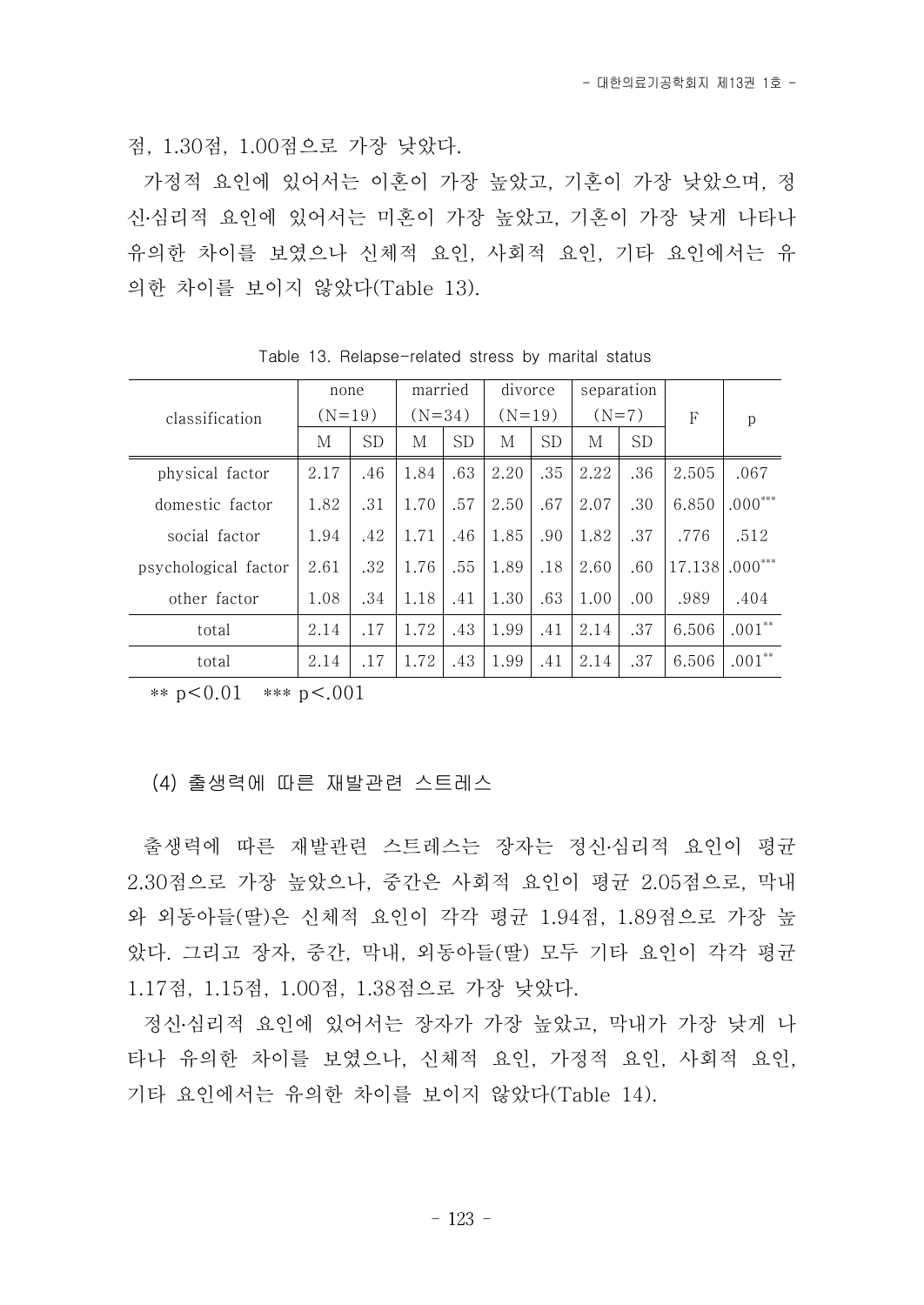| classification       | eldest<br>$(N=35)$                    |     | middle<br>$(N=20)$ |     | youngest  | $(N=11)$ | only<br>son(daughter)<br>$(N=4)$ |     | F     | p       |
|----------------------|---------------------------------------|-----|--------------------|-----|-----------|----------|----------------------------------|-----|-------|---------|
|                      | SD<br>М<br>2.06<br>.51<br>1.97<br>.56 | M   | <b>SD</b>          | M   | <b>SD</b> | М        | <b>SD</b>                        |     |       |         |
| physical factor      |                                       |     | 2.02               | .76 | 1.94      | .34      | 1.89                             | .07 | .214  | .886    |
| domestic factor      |                                       |     | 1.92               | .67 | 1.71      | .42      | 1.46                             | .08 | 1.381 | .256    |
| social factor        | 1.70                                  | .54 | 2.05               | .38 | 1.66      | .47      | 1.88                             | .85 | 2.457 | .071    |
| psychological factor | 2.30                                  | .51 | 1.98               | .72 | 1.75      | .54      | 1.77                             | .39 | 3.507 | $.020*$ |
| other factor         | 1.17                                  | .48 | 1.15<br>.29        |     | 1.00      | .00      | 1.38                             | .75 | .915  | .439    |
| total                | 1.97                                  | .40 | 1.96               | .43 | 1.71      | .39      | 1.76                             | .43 | 1.432 | .241    |

Table 14. Relapse-related stress by born order

 $*$  p  $< 0.05$ 

(5) 직업에 따른 재발관련 스트레스

직업에 따른 재발관련 스트레스는 사업과 노동 및 기타는 정신․심리적 요인이 각각 평균 2.79점, 2.35점으로 가장 높았으나, 전문직은 가정적 요인이 평균 1.75점으로, 서비스업은 신체적 요인이 평균 2.36점으로 가 장 높았다. 그리고 사업, 전문직, 서비스업, 노동 및 기타 모두 기타 요인 이 각각 평균 1.00점, 1.13점, 1.32점, 1.13점으로 가장 낮았다.

신체적 요인에 있어서는 서비스업이 가장 높았고, 전문직이 가장 낮았 으며, 정신․심리적 요인에 있어서는 사업이 가장 높았고, 전문직이 가장 낮게 나타나 유의한 차이를 보였으나, 가정적 요인, 사회적 요인, 기타 요 인에서는 유의한 차이를 보이지 않았다(Table 15).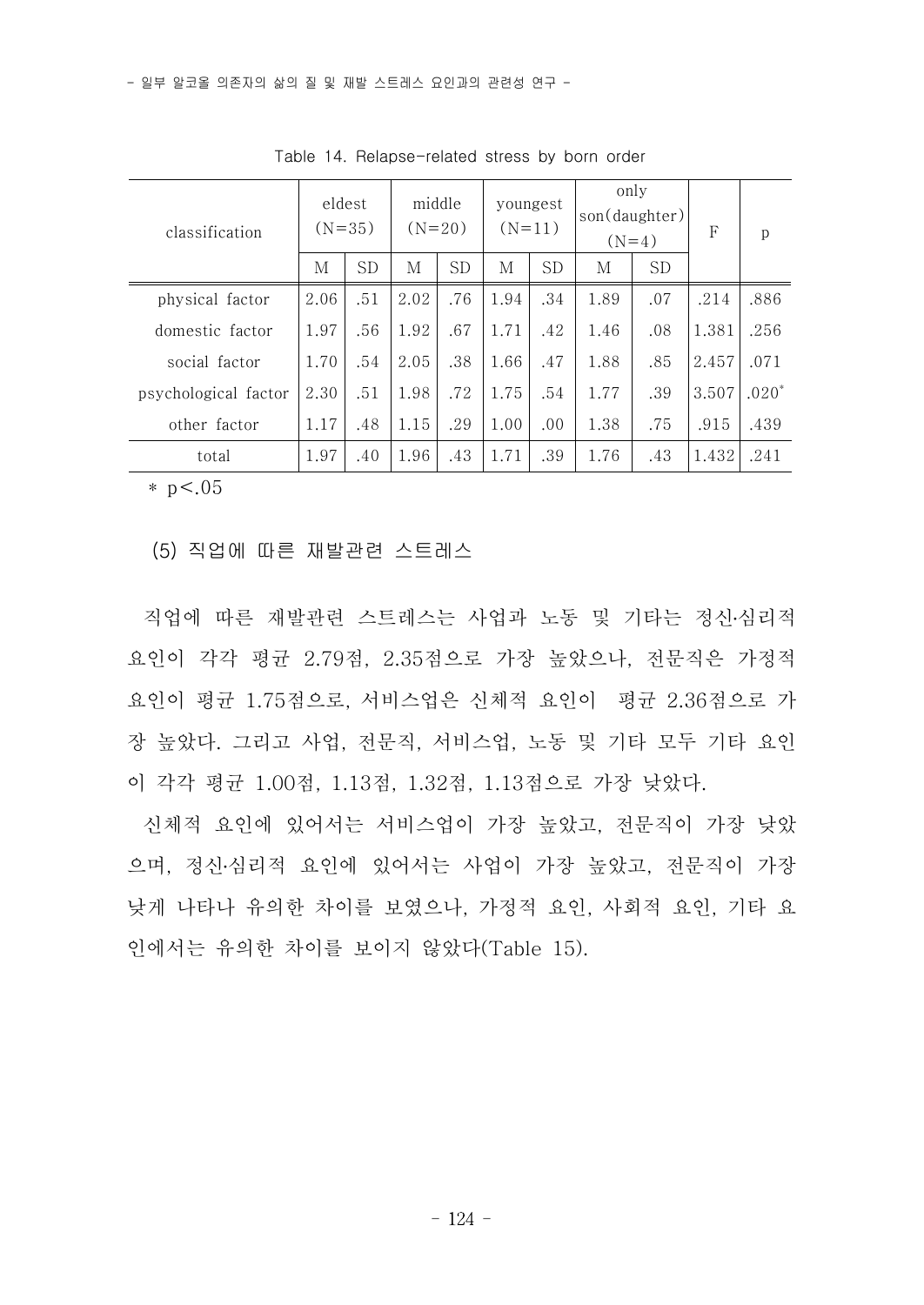| classification       |      | business<br>$(N=9)$ |      | specialist<br>$(N=23)$ | service<br>$(N=14)$ |           | labor &<br>other<br>$(N=24)$ |           | F      | p         |
|----------------------|------|---------------------|------|------------------------|---------------------|-----------|------------------------------|-----------|--------|-----------|
|                      | M    | <b>SD</b>           | М    | SD                     | M                   | <b>SD</b> | M                            | <b>SD</b> |        |           |
| physical factor      | 2.19 | 0.29                | 1.72 | 0.56                   | 2.36                | 0.46      | 2.05                         | 0.55      | 5.038  | $.003*$   |
| domestic factor      | 1.78 | 0.44                | 1.75 | 0.64                   | 2.17                | 0.78      | 1.89                         | 0.31      | 1.775  | .161      |
| social factor        | 1.90 | 0.34                | 1.69 | 0.38                   | 2.04                | 0.84      | 1.75                         | 0.43      | 1.548  | .211      |
| psychological factor | 2.79 | 0.60                | 1.73 | 0.59                   | 1.79                | 0.34      | 2.35                         | 0.37      | 15.130 | $.000***$ |
| other factor         | 1.00 | 0.00                | 1.13 | 0.27                   | 1.32                | 0.64      | 1.13                         | 0.42      | 1.271  | .292      |
| total                | 2.19 | 0.34                | 1.69 | 0.44                   | 1.99                | 0.37      | 1.98                         | 0.33      | 4.700  | $.005***$ |

Table 15. Relapse-related stress by occupation

 $* p < .05$ ,  $* p < .01$ ,  $* * p < .001$ 

(6) 학력에 따른 재발관련 스트레스

학력에 따른 재발관련 스트레스는 고졸은 신체적 요인이 평균 2.28점으 로 가장 높았으나, 대졸 이상은 정신․심리적 요인이 평균 2.09점으로 가 장 높았다. 그리고 고졸과 대졸 이상 모두 기타요인이 각각 평균 1.17점,<br>1.13점으로 가장 낮았다.<br>- 신체적 요인에 있어서는 고졸이 대졸 이상보다 유의하게 높게 나타났으

나 가정적 요인, 사회적, 정신․심리적 요인, 기타 요인에서는 유의한 차이 를 보이지 않았다(Table 16).

|                      |      | high school |      | $\geq$ college |         |           |  |
|----------------------|------|-------------|------|----------------|---------|-----------|--|
| classification       |      | $(N=36)$    |      | $(N=34)$       | t       | p         |  |
|                      | M    | SD.         | M    | <b>SD</b>      |         |           |  |
| physical factor      | 2.28 | .45         | 1.74 | .52            | 4.631   | $.000***$ |  |
| domestic factor      | 2.01 | .52         | 1.75 | .59            | 1.950   | .055      |  |
| social factor        | 1.76 | .58         | 1.85 | .45            | $-.667$ | .507      |  |
| psychological factor | 2.10 | .57         | 2.09 | .65            | .062    | .951      |  |
| other factor         | 1.17 | .48         | 1.13 | .33            | .347    | .730      |  |
| total                | 1.97 | .36         | 1.86 | .46            | 1.077   | .285      |  |

Table 16. Relapse-related stress by graduation

\*\*\* p<.001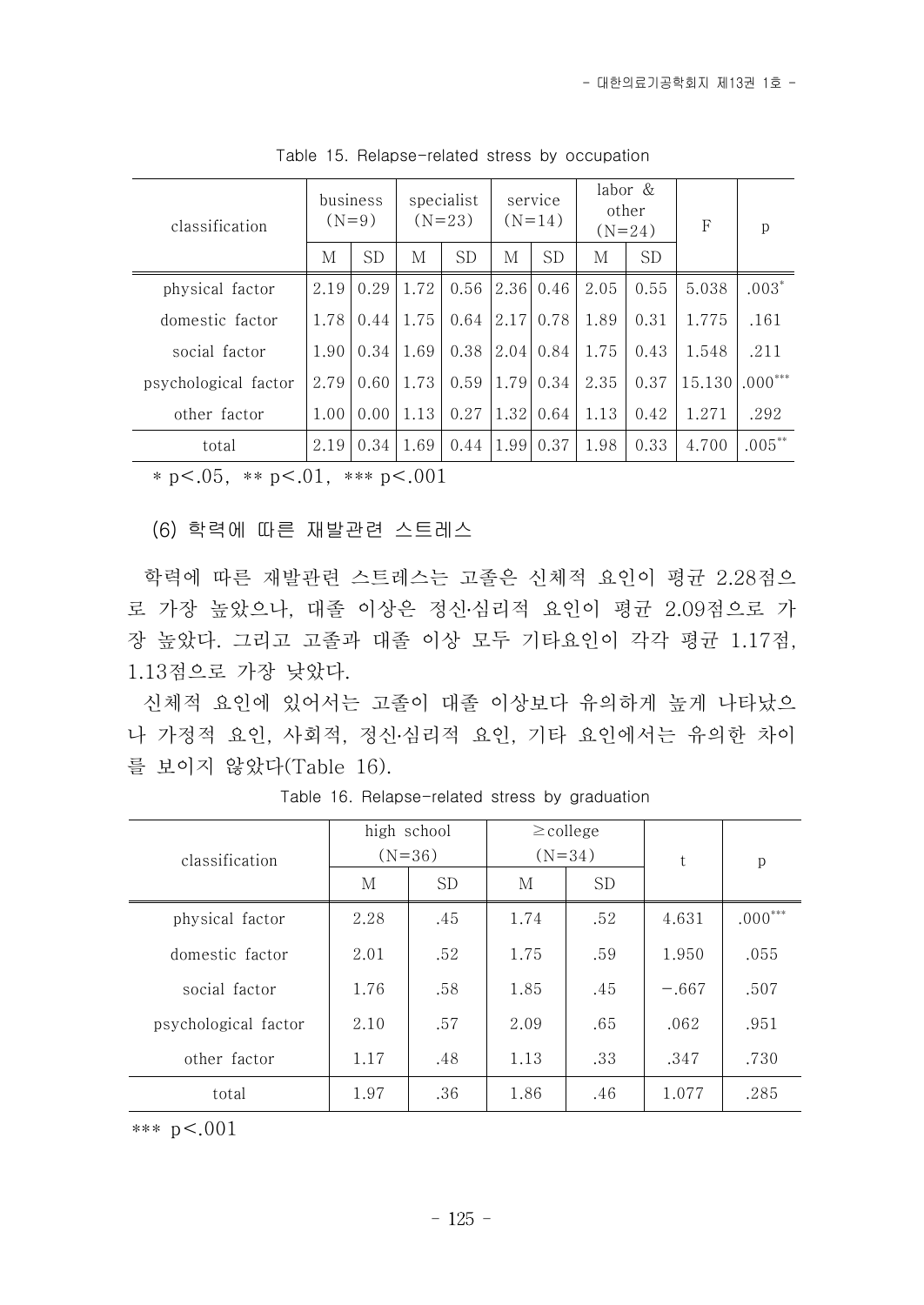#### (7) 입원경력에 따른 재발관련 스트레스

입원경력에 따른 재발관련 스트레스는 입원경력 없음과 1-2회는 정신․ 심리적 요인이 각각 평균 1.98점, 2.35점으로 가장 높았으며, 3-4회는 사회적 요인이 평균 2.82점으로, 5-6회는 가정적 요인이 평균 2.10점으 로, 7회 이상은 신체적 요인이 평균 2.51점으로 가장 높았다. 그리고 없 음, 1-2회, 5-6회, 7회 이상은 기타 요인이 각각 평균 1.14점, 1.00점,<br>1.00점, 1.07점으로 가장 낮았으나, 3-4회는 가정적 요인이 신체적 요인 이 평균 2.17점으로 가장 낮았다.

신체적 요인에 있어서는 입원경력 7회 이상이 가장 높았고, 없음이 가 장 낮았으며, 가정적 요인과 사회적 요인에 있어서는 3-4회가 가장 높았 고, 7회 이상이 가장 낮게 나타났다. 정신․심리적 요인에 있어서는 입원경 력 1-2회가 가장 높았고, 5-6회가 가장 낮았으며, 기타 요인에 있어서는 3-4회가 가장 높았고, 1-2회가 가장 낮게 나타나 통계적으로 유의한 차 이를 보였다(Table 17).

| classification       | none<br>$(N=14)$ |           | $1 - 2$<br>$(N=32)$ |           | $3 - 4$<br>$(N=5)$ |           |                      | $5 - 6$<br>$(N=5)$ | $\geq 7$<br>$(N=14)$ |                  | $\mathsf{F}$ | p         |  |
|----------------------|------------------|-----------|---------------------|-----------|--------------------|-----------|----------------------|--------------------|----------------------|------------------|--------------|-----------|--|
| (times)              | М                | <b>SD</b> | М                   | <b>SD</b> | М                  | <b>SD</b> | M                    | <b>SD</b>          | M                    | <b>SD</b>        |              |           |  |
| physical factor      | 1.68             |           | .45 1.96            |           | $.40$   2.17       |           | .12 1.83             | .94                | 2.51                 | .581             | 5.531        | $.001**$  |  |
| domestic factor      | 1.71             |           | $.37 \mid 1.95$     |           | $.50\, \,2.40$     |           | .68 2.10             | 1.28               | 1.63                 | .30              | 2.558        | $.047*$   |  |
| social factor        | 1.91             |           | $.31 \mid 1.69$     |           | $.40\, 2.82 $      |           | $.33 \mid 1.94 \mid$ | .76                | 1.56 .50             |                  | 8.910        | $.000***$ |  |
| psychological factor | 1.98             |           | $.30\, \,2.35$      |           | .55 2.26           |           | $.38 \mid 1.31$      | .50                | 1.81                 | .72 <sub>1</sub> | 5.724        | $.001**$  |  |
| other factor         | 1.14             |           | $.23 \mid 1.00$     | .00.      | $\vert 2.50 \vert$ |           | .00 1.00             | .00.               | 1.07                 | .27              | 9.231        | $.000***$ |  |
| total                | 1.84             |           | .26 1.96            |           | $.38 \mid 2.45$    |           | .03 1.69             | .72                | 1.79                 | .41              | 3.452        | $.013*$   |  |

Table 17. Relapse-related stress by hospitalization

\* p<.05, \*\* p<.01, \*\*\* p<.001

## 5. 연구대상자의 음주 위험환경요인

#### 1) 음주위험 제 환경요인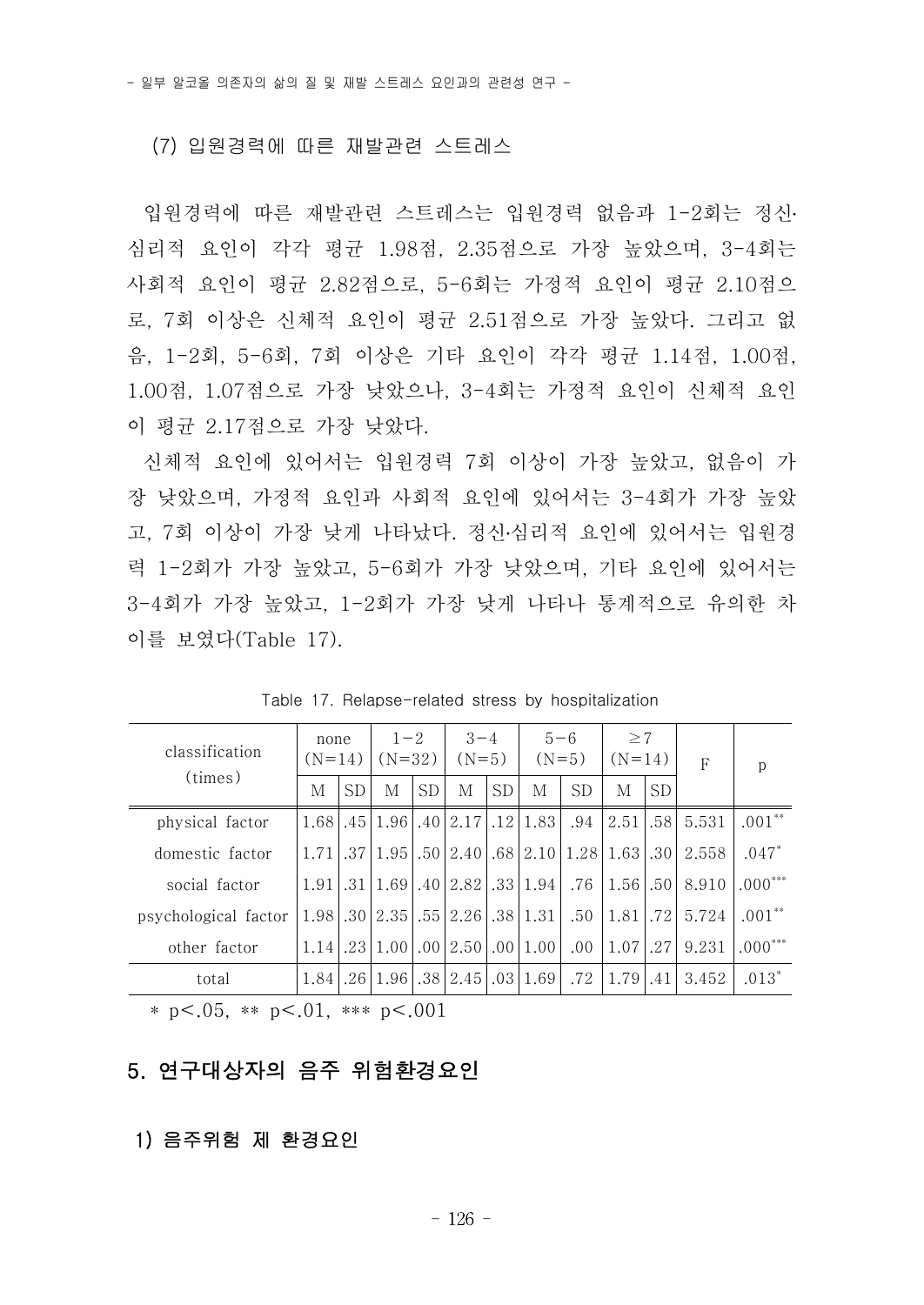음주위험 제 환경요인은 평균 1.45점으로 보통정도인 것으로 나타났으 며, 다른 사람과의 갈등 관계에 있어 가족 친구 문제가 평균 1.75점으로 가장 높게 나타났으며, 다음으로 직장문제 평균 1.62점, 자기통제실험 평 균 1.59점, 기분 나쁜 감정들 평균 1.58점, 음주에 대한 사회적 압력 평 균 1.57점의 순이었다(Table 18).

| classification               | М    | <b>SD</b> |
|------------------------------|------|-----------|
| drinking situation           | 1.45 | 1.01      |
| ill-humored feelings         | 1.58 | 1.01      |
| physical inconvenience       | 1.10 | .99       |
| glad feelings                | 1.29 | 1.12      |
| self-command experiment      | 1.59 | 1.20      |
| desire & temptation          | 1.50 | 1.16      |
| trouble with others          | 1.56 | 1.10      |
| social rejection             | 1.39 | 1.12      |
| job factor                   | 1.62 | 1.19      |
| tension                      | 1.47 | 1.14      |
| family & friend factor       | 1.75 | 1.14      |
| social pressure for drinking | 1.57 | 1.68      |
| joyful time with others      | 1.29 | 1.20      |
| social drinking              | 1.38 | 1.26      |
| intimacy                     | 1.21 | 1.17      |

Table 18. Drinking situation of subject

### 2) 연구대상자의 특성에 따른 음주위험 제 환경요인

(1) 성별에 따른 음주위험 환경요인

성별에 따른 음주위험 환경요인은 남자가 여자 보다 높았으나, 통계적 으로 유의한 차이는 보이지 않았다.

하위요인별로 살펴보면 남자는 가족친구문제가 있을 때 음주하는 상황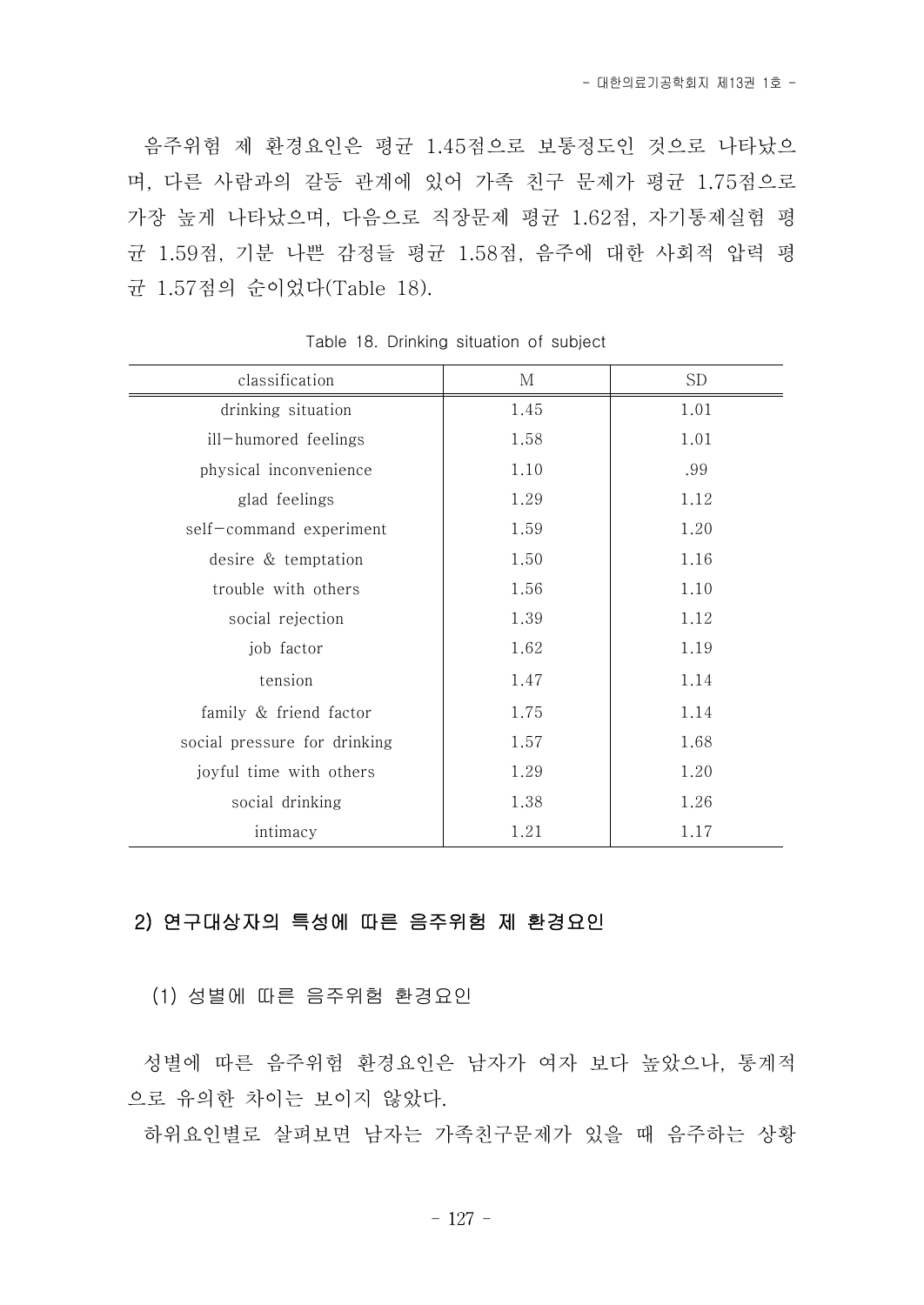이 평균 1.85점으로 가장 높게 나타났으며, 다음으로 음주에 대한 사회적 압력 평균 1.83점, 기분 나쁜 감정들 평균 1.69점의 순이었다. 반면 여자 는 자기통제실험이 있을 때 음주하는 상황이 평균 1.51점으로 가장 높게 나타났으며, 다음으로 가족친구문제 평균 1.49점, 기쁜 감정들 평균 1.29 점의 순이었다.<br>-<br>- 한편 갈망과 유혹, 다른 사람과의 갈등, 사회적 거부, 긴장, 음주에 대한

사회적 압력, 친밀감 등에 있어서 남자가 여자보다 다소 높게 나타나, 유 의한 차이를 보였으나 기분 나쁜 감정들, 신체적 불편감, 기쁜 감정들, 자 기통제실험, 직장문제, 가족친구문제, 사회적 음주에서는 유의한 차이를 보이지 않았다(Table 19).

|                              |      | $male(N=51)$ |      | $female(N=19)$ |         |              |  |
|------------------------------|------|--------------|------|----------------|---------|--------------|--|
| classification               | М    | <b>SD</b>    | М    | <b>SD</b>      | t       | $\mathbf{p}$ |  |
| drinking situation           | 1.58 | 1.08         | 1.10 | .71            | 1.807   | .075         |  |
| ill-humored feelings         | 1.69 | 1.09         | 1.28 | .69            | 1.523   | .132         |  |
| physical inconvenience       | 1.15 | 1.13         | .96  | .44            | .695    | .489         |  |
| glad feelings                | 1.28 | 1.23         | 1.29 | .95            | $-.016$ | .987         |  |
| self-command experiment      | 1.62 | 1.25         | 1.51 | 1.06           | .323    | .748         |  |
| desire & temptation          | 1.66 | 1.20         | 1.05 | .93            | 2.005   | $.049*$      |  |
| trouble with others          | 1.72 | 1.13         | 1.13 | .92            | 2.040   | $.045*$      |  |
| social rejection             | 1.59 | 1.16         | .86  | .83            | 2.510   | $.014*$      |  |
| job factor                   | 1.78 | 1.21         | 1.21 | 1.05           | 1.801   | .076         |  |
| tension                      | 1.67 | 1.15         | .95  | .97            | 2.428   | $.018*$      |  |
| family & friend factor       | 1.85 | 1.18         | 1.49 | .98            | 1.176   | .244         |  |
| social pressure for drinking | 1.83 | 1.80         | .86  | 1.03           | 2.232   | $.029*$      |  |
| joyful time with others      | 1.47 | 1.24         | .82  | .93            | 2.091   | $.040*$      |  |
| social drinking              | 1.54 | 1.26         | .95  | 1.19           | 1.781   | .079         |  |
| intimacy                     | 1.41 | 1.24         | .68  | .76            | 2.371   | $.021*$      |  |

Table 19. Drinking situation by sex

 $*$  p  $< 0.05$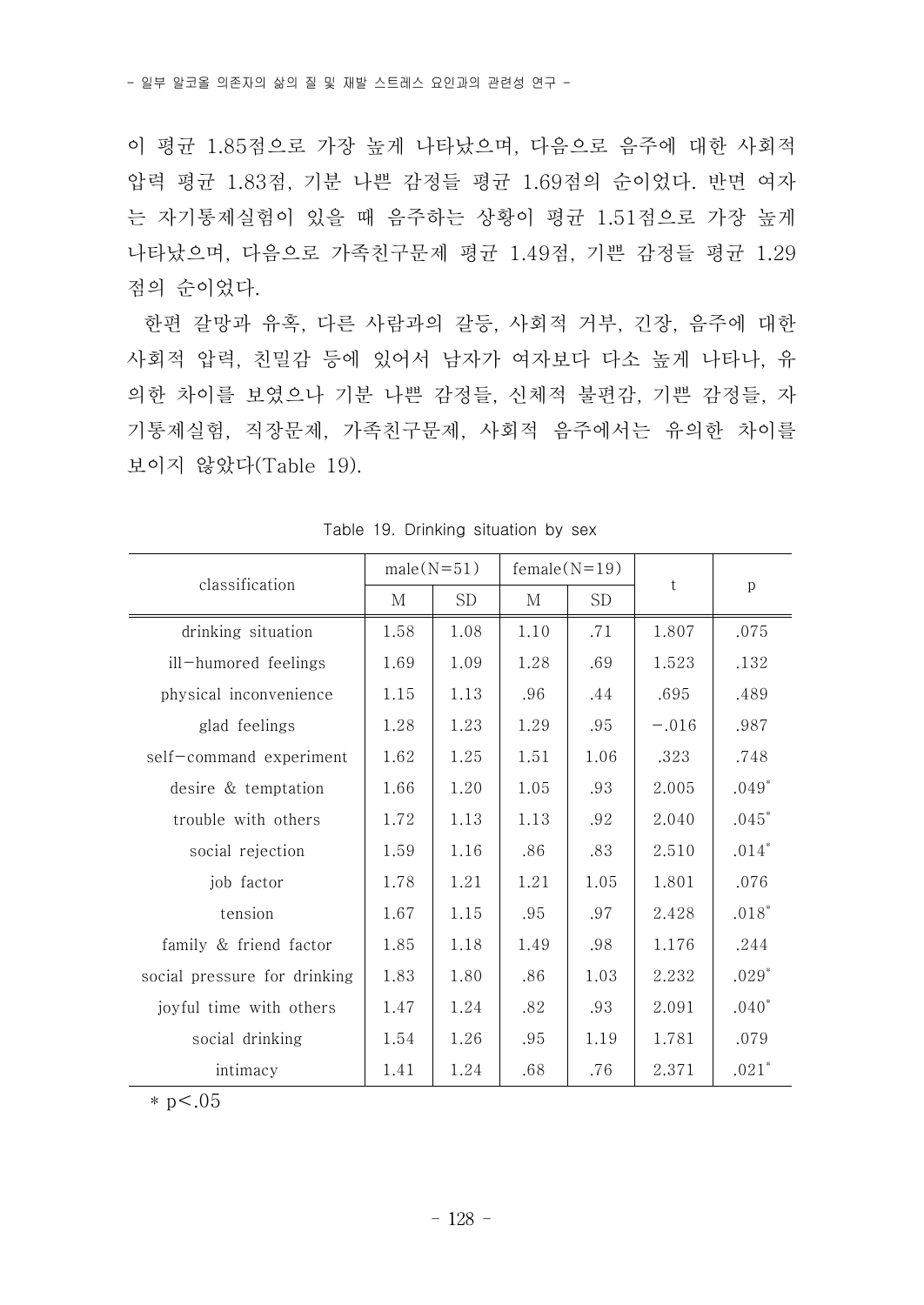(2) 연령에 따른 음주위험 환경요인

연령에 따른 음주위험 환경요인은 30대가 평균 2.01점으로 가장 높았 으며, 다음으로 50대 이상 평균 1.71점, 40대 1.34점, 20대 .24점의 순 으로 유의한 차이를 보였다.

하위요인별로 살펴보면 20대와 30대는 자기통제실험이 각각 평균 .39 점과 2.31점으로 가장 높았고, 40대는 가족친구문제가 평균 1.78점으로,<br>50대 이상은 갈망과 유혹이 평균 2.11점으로 가장 높았다. 그리고 20대,<br>30대. 40대는 신체적 불편감이 각각 평균 .04점, 1.46점, .86점으로 가장 낮았으며, 50대 이상은 친밀감이 평균 1.22점으로 가장 낮았다.

- 한편, 기분 나쁜 감정들, 다른 사람과의 갈등, 사회적 거부, 직장문제,<br>가족친구문제, 음주에 대한 사회적 압력, 사회적 음주, 친밀감에 있어서는 30대가 가장 높았고, 20대가 가장 낮게 나타났다. 신체적 불편감, 기쁜 감정들, 자기통제실험, 갈망과 유혹, 긴장에 있어서는 50대 이상이 가장 높았고, 20대가 가장 낮게 나타나 유의한 차이를 보였으나 다른 사람들과 의 기쁜 시간들에 있어서는 유의한 차이를 보이지 않았다(Table 20).

(3) 결혼상태에 따른 음주위험 환경요인

결혼상태에 따른 음주위험 환경요인은 별거가 평균 2.03점으로 가장 높 았으며, 다음으로 미혼 평균 1.54점, 이혼 1.50점, 기혼 1.27점의 순이었 다. 즉 별거가 가장 높게 나타났고, 기혼이 가장 낮게 나타났으나, 통계적 으로 유의한 차이는 보이지 않았다.

하위요인별로 살펴보면 미혼은 가족친구문제와 사회적 음주가 각 평균 1.77점으로 가장 높았고, 기혼은 가족친구문제가 평균 1.51점으로, 이혼 은 자기통제실험이 평균 2.50점으로, 별거는 기쁜 감정들이 평균 2.71점 으로 가장 높았다. 그리고 미혼, 이혼은 신체적 불편감이 각각 평균 1.04 점, .88점으로 가장 낮았으며, 기혼은 친밀감이 평균 .98점으로, 별거는 음주에 대한 사회적 압력과 사회적 음주가 각 평균 1.43점으로 가장 낮 았다.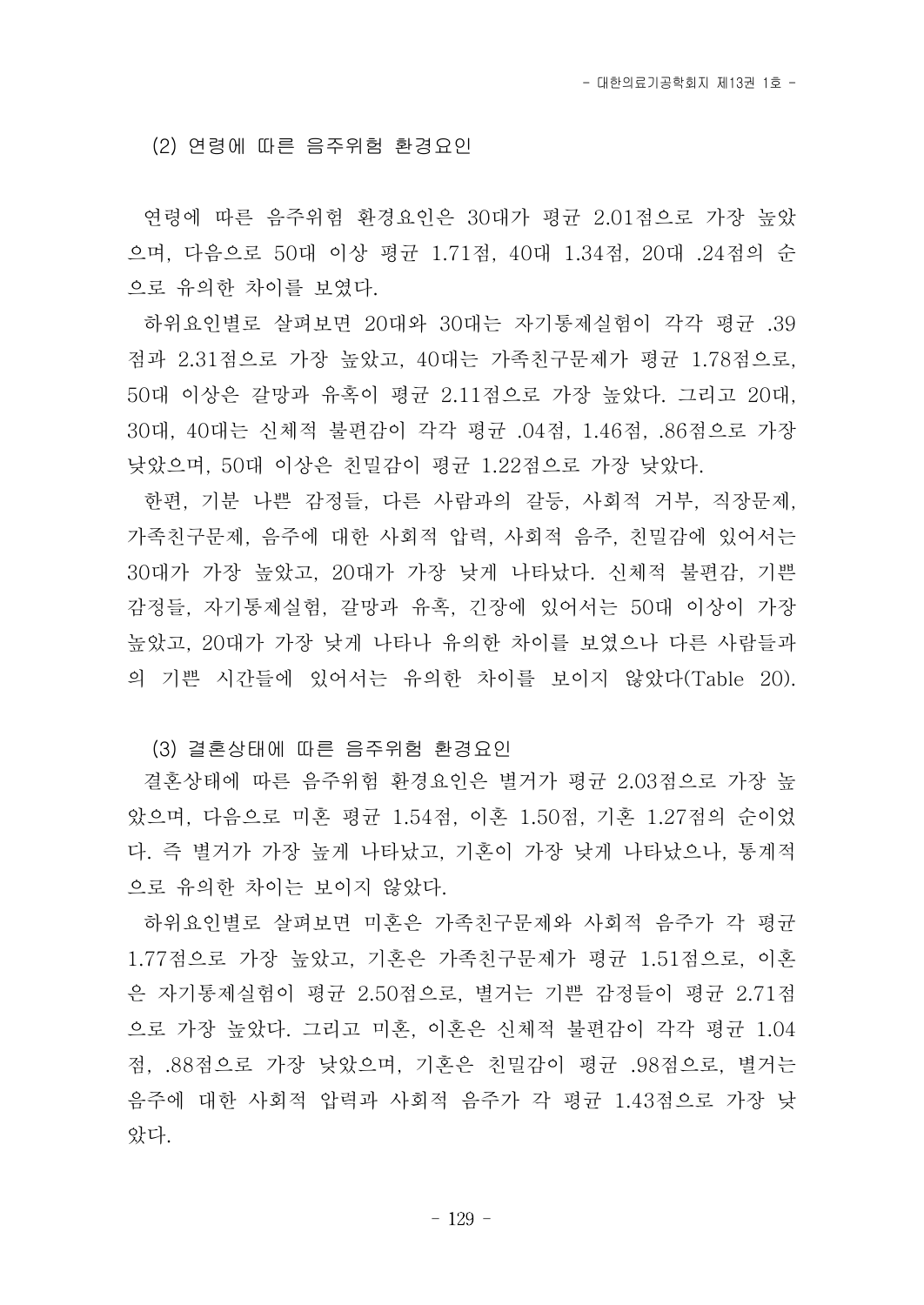기쁜 감정들에 있어서는 별거가 가장 높았고, 이혼이 가장 낮았으며, 자 기통제실험에 있어서는 이혼이 가장 높았고, 기혼이 가장 낮았으며, 유의 한 차이를 보였으나 기분 나쁜 감정들, 신체적 불편감, 갈망과 유혹, 다른 사람과의 갈등, 사회적 거부, 직장문제, 긴장, 가족친구문제, 음주에 대한 사회적 압력, 다른 사람들과의 기쁜 시간들, 사회적 음주, 친밀감에서는 유의한 차이를 보이지 않았다(Table 21).

| classification               |     | $20 - 29$ |          | $30 - 39$                  |      | $40 - 49$                            |                                                               | $\geq 50$ |                                                                    |                |  |
|------------------------------|-----|-----------|----------|----------------------------|------|--------------------------------------|---------------------------------------------------------------|-----------|--------------------------------------------------------------------|----------------|--|
| (yrs)                        |     | $(N=7)$   | $(N=13)$ |                            |      | $(N=32)$                             | $(N=18)$                                                      |           | $\mathbf{F}$                                                       | p              |  |
|                              | М   | <b>SD</b> | М        | <b>SD</b>                  | М    | <b>SD</b>                            | М                                                             | SD.       |                                                                    |                |  |
| drinking situation           | .24 | .64       | 2.01     | 1.10                       | 1.34 | .83                                  | 1.71                                                          | .98       | 6.390                                                              | $.001**$       |  |
| ill-humored feelings         | .25 | .66       | 2.17     | .83                        | 1.46 | .89                                  | 1.86                                                          | .97       | 8.010                                                              | $.000***$      |  |
| physical inconvenience       | .04 | .09       | 1.46     | 1.27                       | .86  | .58                                  | 1.67                                                          |           | $1.12$   $7.442$                                                   | $.000***$      |  |
| glad feelings                | .18 | .47       | 2.15     | 1.01                       | 1.02 | .99                                  | 1.57                                                          | 1.25      | 6.928                                                              | $.000^{***}\,$ |  |
| self-command experiment      | .39 | 1.04      | 2.31     | 1.32 1.38                  |      | .98                                  | 1.92                                                          |           | $1.13 \mid 5.641$                                                  | $.002**$       |  |
| desire & temptation          | .32 | .85       | 2.06     | 1.21                       | 1.18 | .94                                  | 2.11                                                          | 1.06      | 7.658                                                              | $.000^{***}\,$ |  |
| trouble with others          | .26 | .69       |          | $1.96 \mid 1.20 \mid 1.51$ |      | .99                                  | 1.87                                                          |           | $1.04 \mid 5.026$                                                  | $.003***$      |  |
| social rejection             | .14 | .38       |          |                            |      |                                      | $1.87 \mid 1.19 \mid 1.30 \mid 1.00 \mid 1.69 \mid 1.15 \mid$ |           | 4.864                                                              | $.004**$       |  |
| job factor                   | .29 | .76       | 2.23     |                            |      |                                      | $1.28 \mid 1.54 \mid 1.06 \mid 1.85$                          |           | $1.13 \mid 5.118$                                                  | $.003***$      |  |
| tension                      | .29 | .76       |          |                            |      |                                      | $1.64$   1.24   1.41   1.06   1.93                            | 1.05      | 4.087                                                              | $.010*$        |  |
| family & friend factor       | .33 | .88       | 2.08     | 1.26 1.78                  |      | .99                                  | 2.02                                                          |           | $1.04 \mid 5.118$                                                  | $.003***$      |  |
| social pressure for drinking | .25 | .66       | 2.13     |                            |      |                                      | $1.24 \mid 1.74 \mid 2.01 \mid 1.36 \mid$                     | 1.32      | 4.087                                                              | $.010*$        |  |
| joyful time with others      | .21 | .57       | 1.96     |                            |      | $1.23 \mid 1.29 \mid 1.06 \mid 1.25$ |                                                               |           | $1.33 \mid 2.260$                                                  | .090           |  |
| social drinking              | .24 | .63       | 2.08     |                            |      |                                      | 1.23 1.41 1.19 1.28 1.32                                      |           | 3.630                                                              | $.017*$        |  |
| intimacy                     | .19 | .50       | 1.85     |                            |      |                                      |                                                               |           | $\left[1.26\right 1.17\left 1.00\right 1.22\left 1.34\right 3.389$ | $.023*$        |  |

Table 20. Drinking situation by age

\* p <.05, \*\* p <.01, \*\*\* p <.001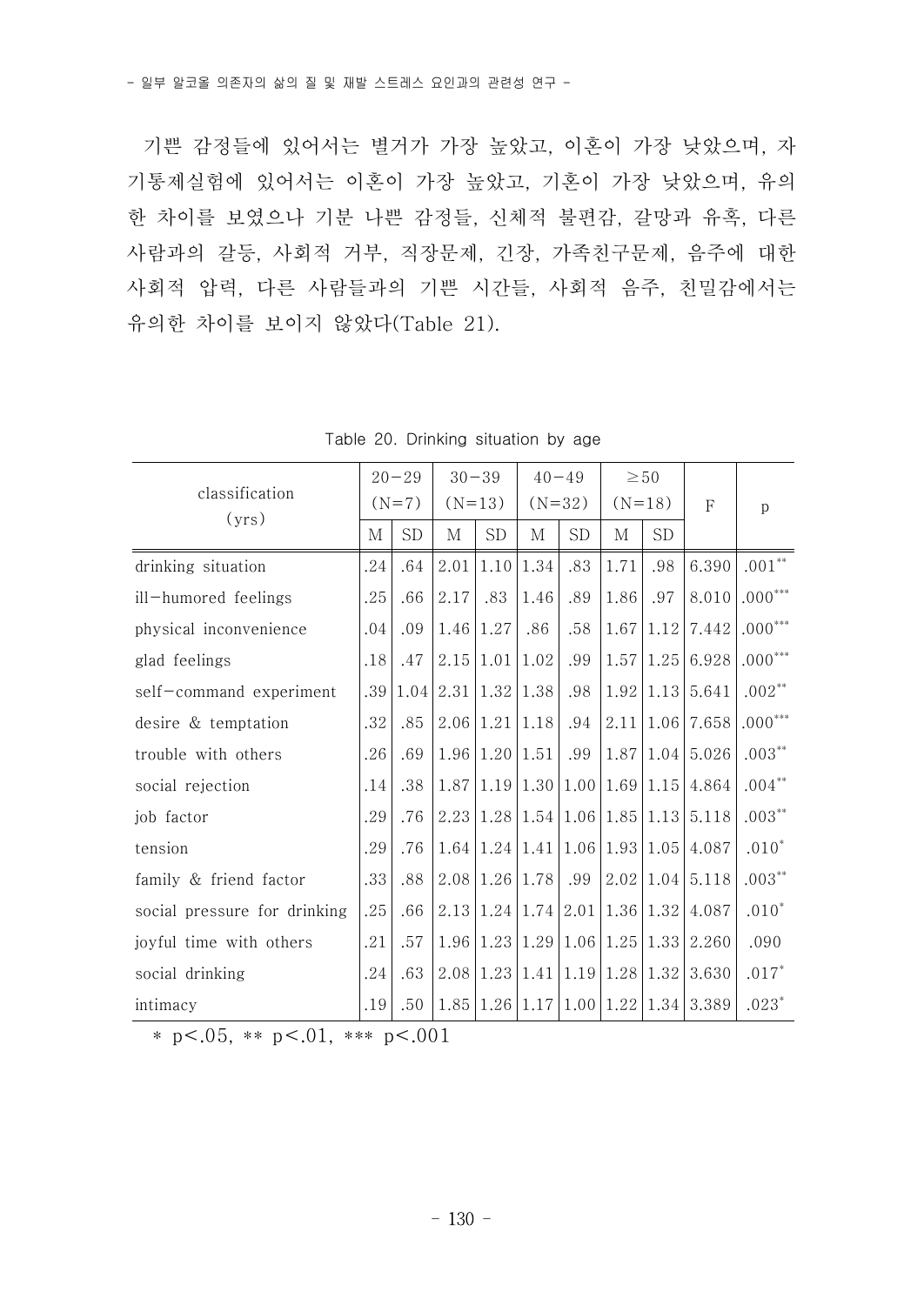|                              | none |                       |                                                                                  | married   | divorce                        |     |                                                              | separation |                                                          |           |  |
|------------------------------|------|-----------------------|----------------------------------------------------------------------------------|-----------|--------------------------------|-----|--------------------------------------------------------------|------------|----------------------------------------------------------|-----------|--|
| classification               |      | $(N=19)$              |                                                                                  | $(N=34)$  | $(N=19)$                       |     | $(N=7)$                                                      |            | $\mathbf{F}$                                             | p         |  |
|                              | М    | SD                    | М                                                                                | <b>SD</b> | М                              | SD. | М                                                            | SD.        |                                                          |           |  |
| drinking situation           |      | $1.54 \mid 1.21$      | 1.27                                                                             |           | $1.00 \mid 1.50 \mid .57 \mid$ |     | 2.03                                                         | .92        | 1.192                                                    | .320      |  |
| ill-humored feelings         |      | 1.70 1.28             | 1.37                                                                             | .94       |                                |     | $1.55$ .60   2.29                                            | .76        | 1.783                                                    | .159      |  |
| physical inconvenience       |      | $1.04 \mid 1.24 \mid$ | .99                                                                              | .90       | .88                            |     | $.41 \,   \, 2.07$                                           | .89        | 2.744                                                    | .050      |  |
| glad feelings                |      | 1.37 1.41             | 1.06                                                                             | .94       | .90                            |     | $.84 \mid 2.71$                                              | .76        | 5.187                                                    | $.003***$ |  |
| self-command experiment      |      |                       | $1.59 \mid 1.48 \mid 1.24 \mid 1.05 \mid$                                        |           |                                |     | 2.50 .68 1.96                                                | .97        | 3.448                                                    | $.021*$   |  |
| desire & temptation          |      | $1.45 \mid 1.35 \mid$ |                                                                                  |           |                                |     | $1.43 \mid 1.12 \mid 1.80 \mid .75 \mid 1.54 \mid 1.40 \mid$ |            | .277                                                     | .842      |  |
| trouble with others          |      |                       | 1.60 1.20 1.40 1.18 1.46 .66 2.36                                                |           |                                |     |                                                              | .73        | 1.517                                                    | .218      |  |
| social rejection             |      |                       | 1.54 1.21 1.24 1.17 1.00 .63 2.29                                                |           |                                |     |                                                              | .76        | 2.356                                                    | .080      |  |
| job factor                   |      |                       | 1.65 1.28 1.45 1.29 1.70 .82 2.29                                                |           |                                |     |                                                              | .76        | .974                                                     | .411      |  |
| tension                      |      |                       | $1.42 \mid 1.20 \mid 1.42 \mid 1.20 \mid 1.17 \mid .88 \mid 2.29$                |           |                                |     |                                                              | .76        | 1.489                                                    | .226      |  |
| family & friend factor       |      |                       | $1.77 \mid 1.28 \mid 1.51 \mid 1.19 \mid 1.97 \mid .53 \mid 2.57 \mid$           |           |                                |     |                                                              | .71        | .132                                                     | .941      |  |
| social pressure for drinking |      |                       | $1.75 \mid 1.28 \mid 1.47 \mid 2.09 \mid 1.65 \mid .79 \mid 1.43 \mid 1.51 \mid$ |           |                                |     |                                                              |            | 1.489                                                    | .226      |  |
| joyful time with others      |      |                       | $1.64 \mid 1.24 \mid 1.03 \mid 1.21 \mid 1.38 \mid .78 \mid 1.50 \mid 1.43 \mid$ |           |                                |     |                                                              |            | .132                                                     | .941      |  |
| social drinking              |      |                       |                                                                                  |           |                                |     |                                                              |            | $1.77 1.30 1.09 1.24 1.60 .99 1.43 1.51 1.168$           | .329      |  |
| intimacy                     | 1.51 | 1.22                  | .98                                                                              |           |                                |     |                                                              |            | $1.20 \mid 1.17 \mid .71 \mid 1.57 \mid 1.36 \mid 1.073$ | .366      |  |

Table 21. Drinking situation by marital status

 $* p < .05$ ,  $* p < .01$ 

(4) 출생력에 따른 음주위험 환경요인

출생력에 따른 음주위험 환경요인은 중간이 평균 1.92점으로 가장 높았 으며, 다음으로 외동아들(딸) 평균 1.39점, 장자 1.32점, 막내 1.02점의 순이었으나, 통계적으로 유의한 차이는 보이지 않았다.

하위요인별로 살펴보면 장자는 자기 통제실험이 평균 1.64점으로 가장 높았고, 중간과 외동아들(딸)은 가족친구문제가 각 평균 2.35점, 2.08점으 로, 막내는 음주에 대한 사회적 압력이 평균 1.73점으로 가장 높았다. 그 리고 장자는 친밀감이 평균 .96점으로 가장 낮았으며, 중간과 막내는 기 쁜 감정들이 각 평균 1.56점, .27점으로, 외동아들(딸)은 신체적 불편감이 평균 .81점으로 가장 낮았다.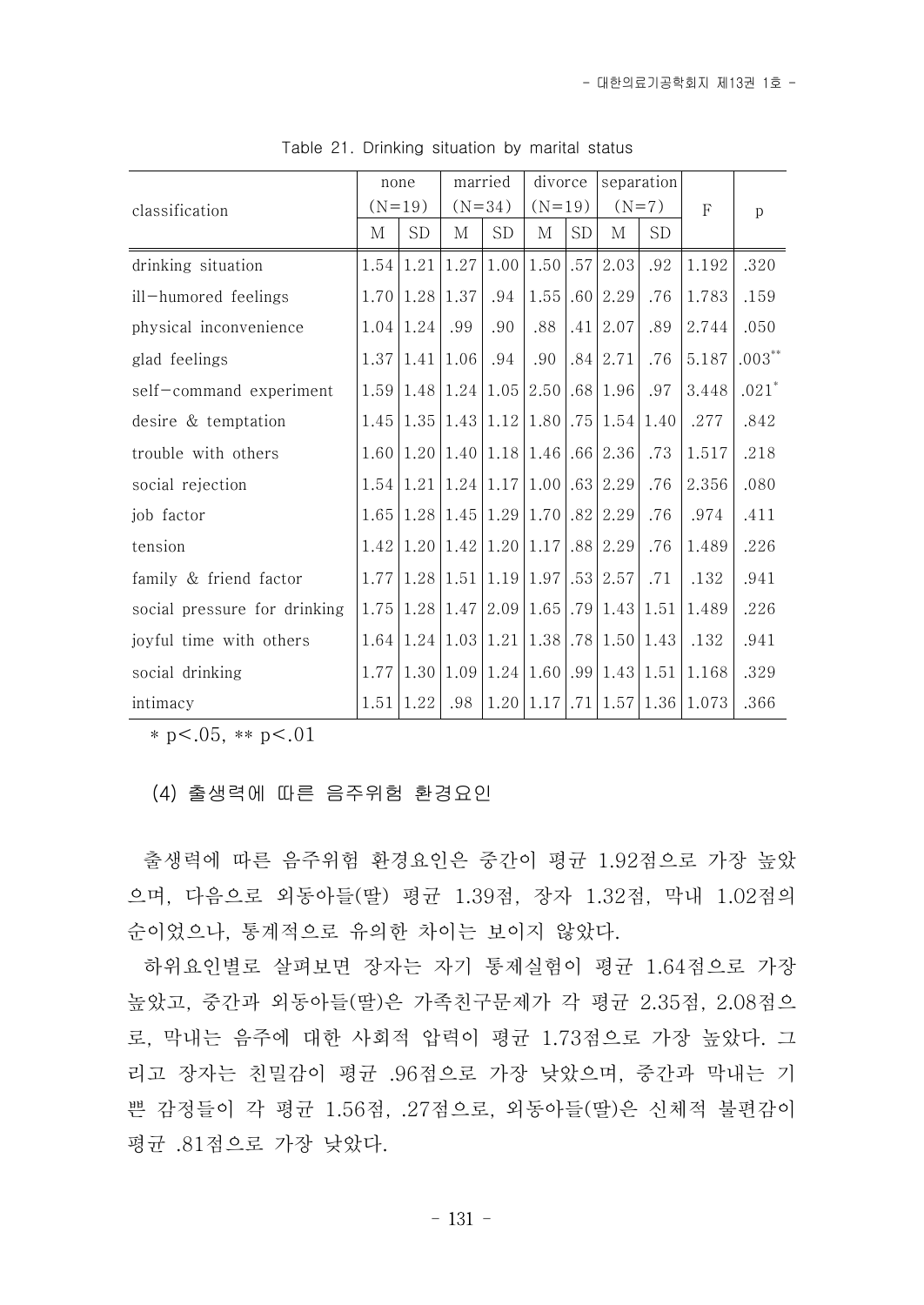신체적 불편감, 기쁜 감정들, 자기통제실험, 가족 친구문제에 있어서는 중간이 가장 높았고, 막내가 가장 낮게 나타났고, 갈망과 유혹에 있어서 는 외동아들(딸)이 가장 높았고, 막내가 가장 낮았다. 사회적 거부에서는 중간이 가장 높았고, 외동아들(딸)이 가장 낮았으며, 긴장에 있어서는 중 간이 가장 높았고, 장자가 가장 낮게 나타나 유의한 차이를 보였으나 기 분 나쁜 감정들, 다른 사람과의 갈등, 직장문제, 음주에 대한 사회적 압 력, 다른 사람들과의 기쁜 시간들, 사회적 음주, 친밀감에서는 유의한 차 이를 보이지 않았다(Table 22).

| classification                                                     | eldest | $(N=35)$                                                           | middle<br>$(N=20)$         |                                      | youngest<br>$(N=11)$ |           |      | only son<br>(daugahter)<br>$(N=4)$ | F     | $\mathbf{p}$ |
|--------------------------------------------------------------------|--------|--------------------------------------------------------------------|----------------------------|--------------------------------------|----------------------|-----------|------|------------------------------------|-------|--------------|
|                                                                    | M      | SD                                                                 | М                          | <b>SD</b>                            | M                    | <b>SD</b> | М    | <b>SD</b>                          |       |              |
| drinking situation                                                 | 1.32   | $1.08 \mid 1.92$                                                   |                            | 1.01                                 | 1.02                 | .67       | 1.39 | .20                                | 2.427 | .073         |
| ill-humored feelings                                               |        | $1.44 \mid 1.10 \mid 1.75$                                         |                            | .87                                  | 1.61                 | 1.17      | 1.75 | .00                                | .433  | .730         |
| physical inconvenience                                             | 1.04   | .99                                                                | $1.65 \mid 1.05$           |                                      | .36                  | .38       | .81  | .38                                | 4.910 | $.004**$     |
| glad feelings                                                      | 1.45   |                                                                    | $1.22 \mid 1.56 \mid 1.18$ |                                      | .27                  | .34       | 1.25 | .00                                | 3.846 | $.013*$      |
| self-command experiment                                            |        | $1.64$   1.28   2.05   1.09                                        |                            |                                      | .52                  | .48       | 1.81 | .63                                | 4.592 | $.006**$     |
| desire & temptation                                                |        | 1.53 1.22 1.84 1.19                                                |                            |                                      | .64                  | .62       | 1.88 | .25                                | 3.008 | $.036*$      |
| trouble with others                                                | 1.35   | $1.18 \mid 2.12 \mid 1.03 \mid 1.26$                               |                            |                                      |                      | .85       | 1.46 | .25                                | 2.616 | .058         |
| social rejection                                                   |        | 1.19 1.17                                                          |                            | $2.00 \mid 1.10 \mid 1.15$           |                      | .81       | .75  | .17                                | 3.225 | $.028*$      |
| job factor                                                         |        | 1.56 1.38 2.05 1.01 1.18                                           |                            |                                      |                      | .83       | 1.25 | .50                                | 1.559 | .208         |
| tension                                                            | 1.15   | $1.21 \mid 2.08 \mid 1.05 \mid 1.27$                               |                            |                                      |                      | .87       | 1.75 | .17                                | 3.319 | $.025*$      |
| family & friend factor                                             |        | $1.48 \mid 1.15 \mid 2.35 \mid 1.06 \mid 1.43 \mid 1.06 \mid 2.08$ |                            |                                      |                      |           |      | .17                                | 3.235 | $.028*$      |
| social pressure for drinking $ 1.16 1.30 2.26 2.34 1.73 1.27 1.19$ |        |                                                                    |                            |                                      |                      |           |      | .38                                | 2.006 | .122         |
| joyful time with others                                            |        | $1.07 \mid 1.22 \mid 1.80 \mid 1.33 \mid 1.21$                     |                            |                                      |                      | .81       | 1.00 | .34                                | 1.769 | .162         |
| social drinking                                                    |        | $1.17 \mid 1.31 \mid 1.80 \mid 1.40 \mid 1.36$                     |                            |                                      |                      | .92       | 1.17 | .34                                | 1.097 | .357         |
| intimacy                                                           | .96    |                                                                    |                            | $1.18 \mid 1.80 \mid 1.30 \mid 1.06$ |                      | .71       | .84  | .33                                | 2.575 | .061         |

Table 22. Drinking situation by born order

\* p  $< .05$ , \*\* p  $< .01$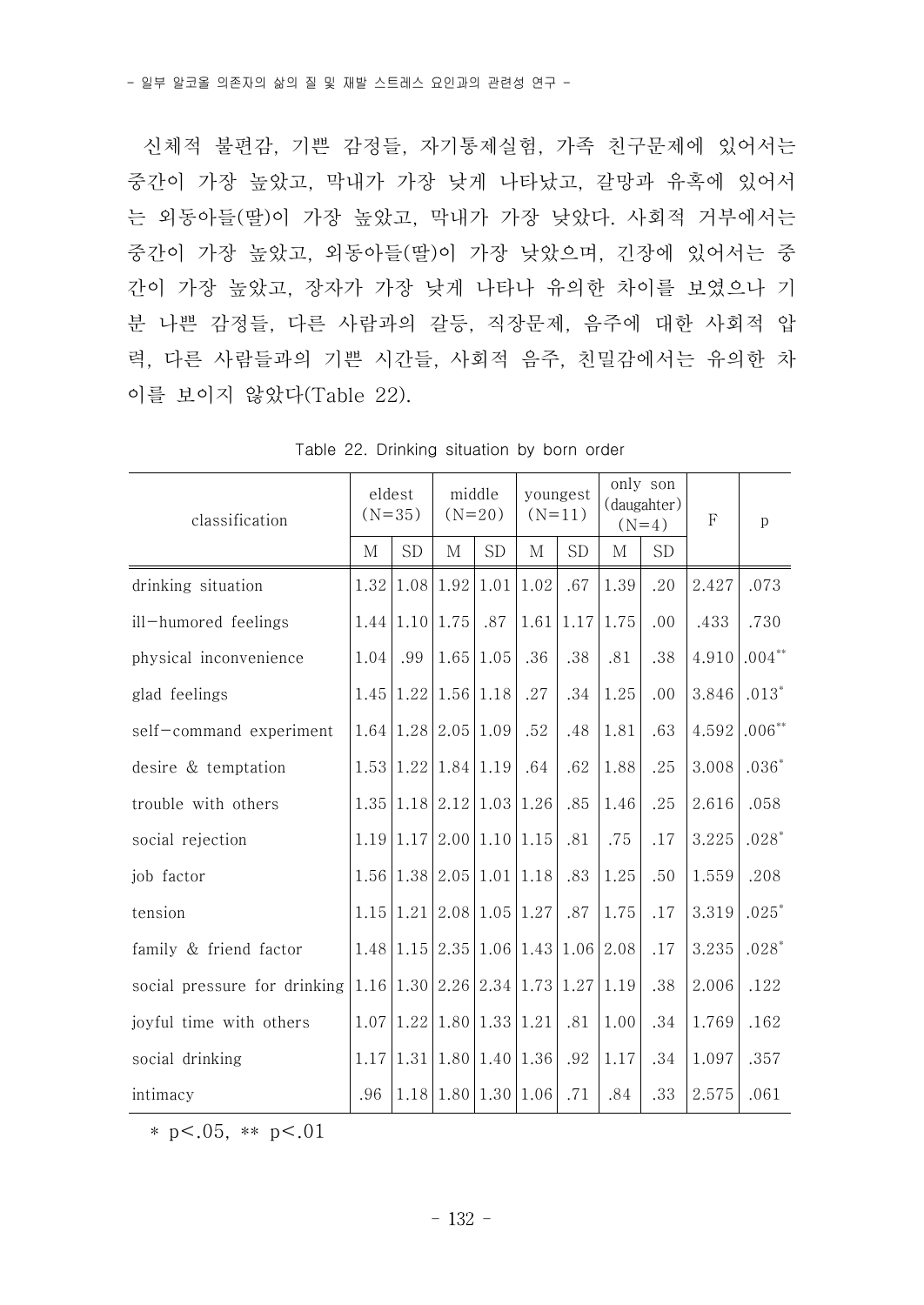(5) 직업에 따른 음주위험 환경요인

직업에 따른 음주위험 환경요인은 사업이 평균 1.79점으로 가장 높았으 며, 다음으로 서비스업 평균 1.74점, 노동 및 기타 1.31점, 전문직 1.29 점의 순이었으나 통계적으로 유의한 차이는 보이지 않았다.

하위요인별로 살펴보면 사업은 기쁜 감정들이 평균 2.17점으로 가장 높 았고, 전문직은 직장문제가 평균 1.62점으로, 서비스업은 자기통제실험이 평균 2.63점으로, 노동 및 기타는 가족친구문제가 평균 1.77점으로 가장 높았다. 그리고 사업은 긴장이 평균 1.33점으로 가장 낮았으며, 전문직은 신체적 불편감이 평균 .80점으로, 서비스업은 기쁜 감정들이 평균 .95점 으로, 노동 및 기타는 친밀감이 평균 .97점으로 가장 낮았다.

자기통제실험에 있어서는 서비스업이 가장 높았고, 전문직이 가장 낮게 나타나 유의한 차이를 보였으나, 기분 나쁜 감정들, 신체적 불편감, 기쁜 감정들, 갈망과 유혹, 다른 사람과의 갈등, 사회적 거부, 직장문제, 긴장,<br>가족친구문제, 음주에 대한 사회적 압력, 다른 사람들과의 기쁜 시간들,<br>사회적 음주, 친밀감에서는 유의한 차이를 보이지 않았다(Table 23).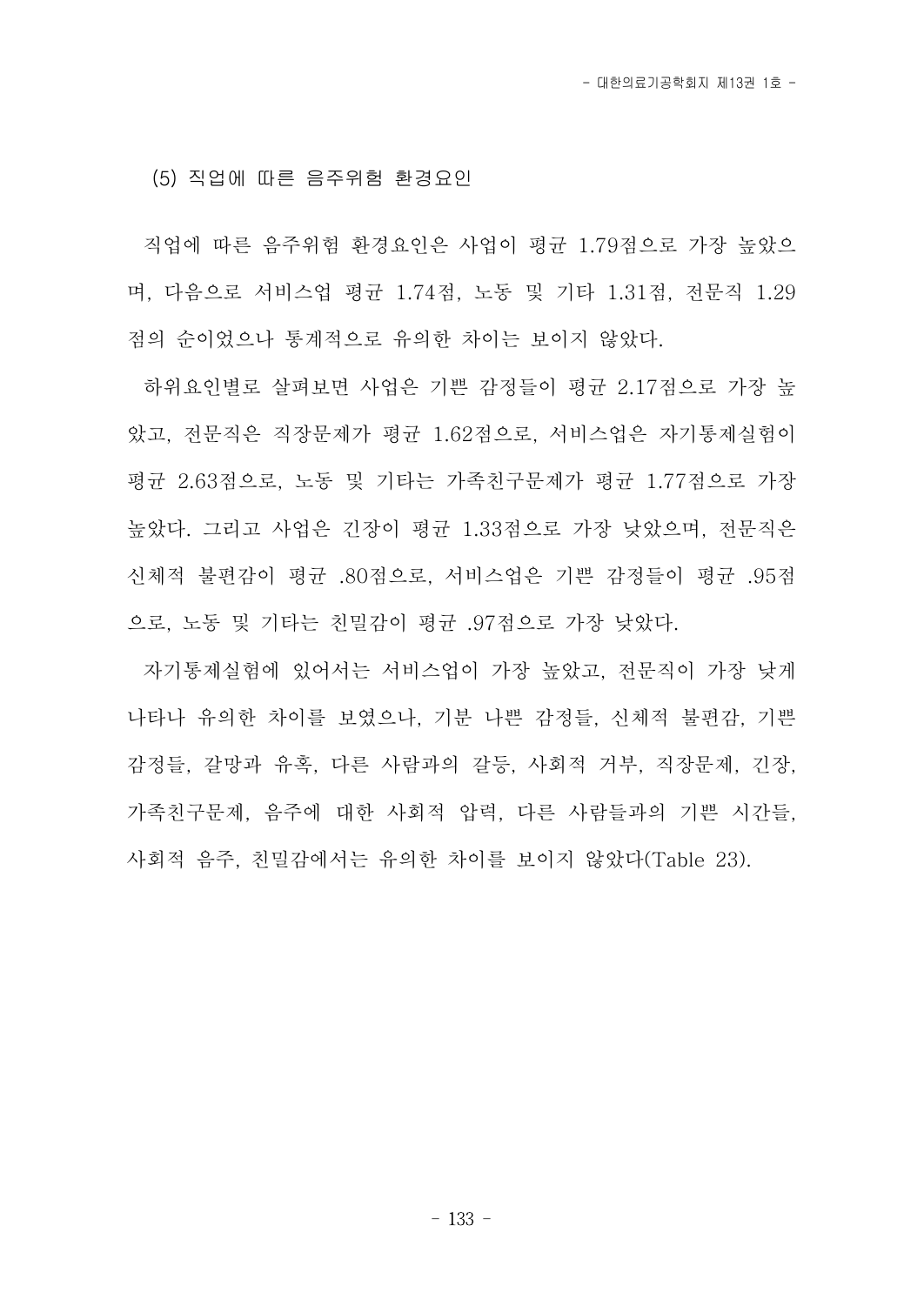| classification               | business<br>$(N=9)$ |                                                | specialist<br>$(N=23)$ |                | service<br>$(N=14)$ |     | labor &<br>others<br>$(N=24)$ |                  | $\mathbf{F}$                                    | p         |  |
|------------------------------|---------------------|------------------------------------------------|------------------------|----------------|---------------------|-----|-------------------------------|------------------|-------------------------------------------------|-----------|--|
|                              | М                   | SD                                             | М                      | <b>SD</b>      | М                   | SD  | М                             | SD.              |                                                 |           |  |
| drinking situation           | 1.79                | 1.24                                           | 1.29                   | .98            | 1.74                | .65 |                               |                  | $1.31 \mid 1.11 \mid 1.072$                     | .367      |  |
| ill-humored feelings         | 1.92                | .88                                            | 1.41                   | $1.00\,  1.61$ |                     | .51 |                               | $1.58 \mid 1.28$ | .533                                            | .661      |  |
| physical inconvenience       |                     | $1.33 \mid 1.25$                               | .80                    | .76            |                     |     |                               |                  | (1.29 1.00 1.18 1.08 1.055)                     | .374      |  |
| glad feelings                |                     | $2.17 \mid 1.07 \mid 1.13$                     |                        | 1.14           | .95                 | .71 |                               |                  | $1.30 \mid 1.31 \mid 2.416$                     | .074      |  |
| self-command experiment      |                     | $2.00 \mid 1.50 \mid 1.09$                     |                        | .82            | 2.63                | .60 |                               |                  | $1.31 \mid 1.27 \mid 7.145$                     | $.000***$ |  |
| desire & temptation          |                     | $1.75 \mid 1.35 \mid 1.43 \mid 1.10 \mid 2.04$ |                        |                |                     | .75 |                               |                  | $1.15 \mid 1.25 \mid 2.005$                     | .122      |  |
| trouble with others          |                     | $1.64 \mid 1.32 \mid 1.51 \mid 1.15 \mid 1.73$ |                        |                |                     | .73 | 1.48 1.21                     |                  | .173                                            | .915      |  |
| social rejection             |                     | $1.67 \mid 1.32 \mid 1.33 \mid 1.15 \mid 1.36$ |                        |                |                     | .88 | 1.36 1.20                     |                  | .204                                            | .893      |  |
| job factor                   |                     | $1.89 \mid 1.42 \mid 1.62 \mid 1.28 \mid 1.79$ |                        |                |                     | .70 |                               | $1.43 \mid 1.28$ | .436                                            | .728      |  |
| tension                      |                     | $1.33 \mid 1.32 \mid 1.61 \mid 1.17 \mid 1.55$ |                        |                |                     | .98 | $1.35$ 1.19                   |                  | .262                                            | .853      |  |
| family & friend factor       |                     | $1.67 \mid 1.32 \mid 1.49 \mid 1.10 \mid 2.21$ |                        |                |                     | .62 |                               |                  | $1.77 \mid 1.30 \mid 1.196$                     | .318      |  |
| social pressure for drinking |                     | $1.92 \mid 1.44 \mid 1.59 \mid 2.36 \mid 1.95$ |                        |                |                     | .87 | $1.20$   1.30                 |                  | .750                                            | .526      |  |
| joyful time with others      |                     | 1.89 1.42 1.01 1.17 1.74                       |                        |                |                     | .94 |                               |                  | $1.09$   $1.19$   $2.165$                       | .100      |  |
| social drinking              |                     |                                                |                        |                |                     |     |                               |                  | $1.89 1.42 1.04 1.19 1.91 1.02 1.21 1.32 2.080$ | .111      |  |
| intimacy                     |                     | 1.89   1.42                                    | .97                    | 1.16 1.57      |                     | .97 | .97                           |                  | 1.10 2.218                                      | .094      |  |

Table 23. Drinking situation by occupation

\*\*\* p<.001

(6) 학력에 따른 음주위험 환경요인

학력에 따른 음주위험 환경요인은 고졸과 대졸이상이 각 평균 1.45점으 로 같아, 통계적으로 유의한 차이는 보이지 않았다.

하위요인별로 살펴보면 고졸과 대졸이상 모두 가족친구문제가 있을 때 음주하는 상황이 평균 1.66점으로 가장 높게 나타났다. 다음으로 고졸은 자기통제 실험 평균 1.81점, 갈망과 유혹 평균 1.56점의 순이었으며, 대 졸 이상은 직장문제 평균 1.75점, 다른 사람과의 갈등 평균 1.75점의 순 이었다.<br>-<br>- 그러나 각 하위요인 모두 즉 기분 나쁜 감정들, 신체적 불편감, 기쁜 감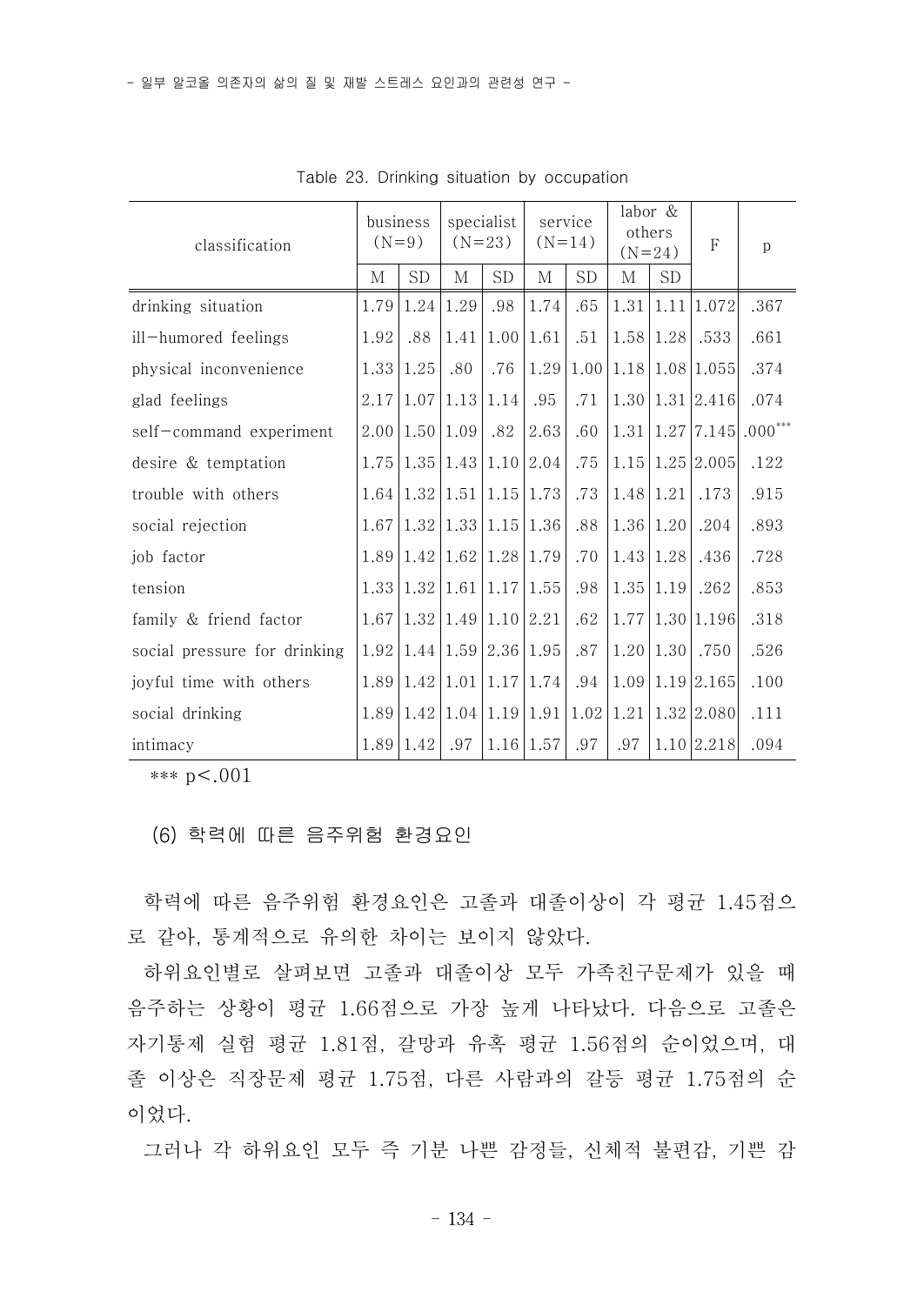정들, 자기통제실험, 갈망과 유혹, 다른 사람과의 갈등, 사회적 거부, 직장 문제, 긴장, 가족친구문제, 음주에 대한 사회적 압력, 다른 사람들과의 기 쁜 시간들, 사회적 음주, 친밀감에서는 유의한 차이를 보이지 않았다 (Table 24).

|                              | high school |           | $\geq$ college |           |          |      |  |
|------------------------------|-------------|-----------|----------------|-----------|----------|------|--|
| classification               | $(N=36)$    |           | $(N=34)$       |           | t        | p    |  |
|                              | М           | <b>SD</b> | М              | <b>SD</b> |          |      |  |
| drinking situation           | 1.45        | 1.19      | 1.45           | .79       | .002     | .998 |  |
| ill-humored feelings         | 1.49        | 1.13      | 1.66           | .88       | $-.695$  | .489 |  |
| physical inconvenience       | 1.26        | 1.24      | .93            | .62       | 1.399    | .166 |  |
| glad feelings                | 1.16        | 1.16      | 1.42           | 1.16      | $-.936$  | .353 |  |
| self-command experiment      | 1.81        | 1.39      | 1.36           | .92       | 1.574    | .120 |  |
| desire & temptation          | 1.56        | 1.29      | 1.43           | 1.01      | .490     | .626 |  |
| trouble with others          | 1.44        | 1.24      | 1.68           | .94       | $-.901$  | .371 |  |
| social rejection             | 1.29        | 1.24      | 1.50           | .99       | $-.790$  | .433 |  |
| job factor                   | 1.50        | 1.28      | 1.75           | 1.10      | $-.892$  | .375 |  |
| tension                      | 1.33        | 1.27      | 1.62           | .99       | $-1.044$ | .300 |  |
| family & friend factor       | 1.66        | 1.31      | 1.85           | .92       | $-.722$  | .473 |  |
| social pressure for drinking | 1.53        | 1.30      | 1.61           | 2.02      | $-.204$  | .839 |  |
| joyful time with others      | 1.40        | 1.26      | 1.19           | 1.13      | .738     | .463 |  |
| social drinking              | 1.50        | 1.33      | 1.26           | 1.20      | .808     | .422 |  |
| intimacy                     | 1.30        | 1.25      | 1.12           | 1.09      | .635     | .528 |  |

Table 24. Drinking situation by graduation

(7) 입원경력에 따른 음주위험 환경요인

입원경력에 따른 음주위험 환경요인은 입원경력 3-4회가 평균 1.95점 으로 가장 높았으며, 다음으로 7회 이상 평균 1.81점, 1-2회 평균 1.31 점, 없음 평균 1.54점, 5-6회 평균 .63점의 순이었으나 통계적으로 유의 하지 않았다.

하위요인별로 살펴보면 1-2회와 5-6회는 가족친구문제가 각각 평균 1.61점과 .93점으로 가장 높았고, 없음은 음주에 대한 사회적 압력이 평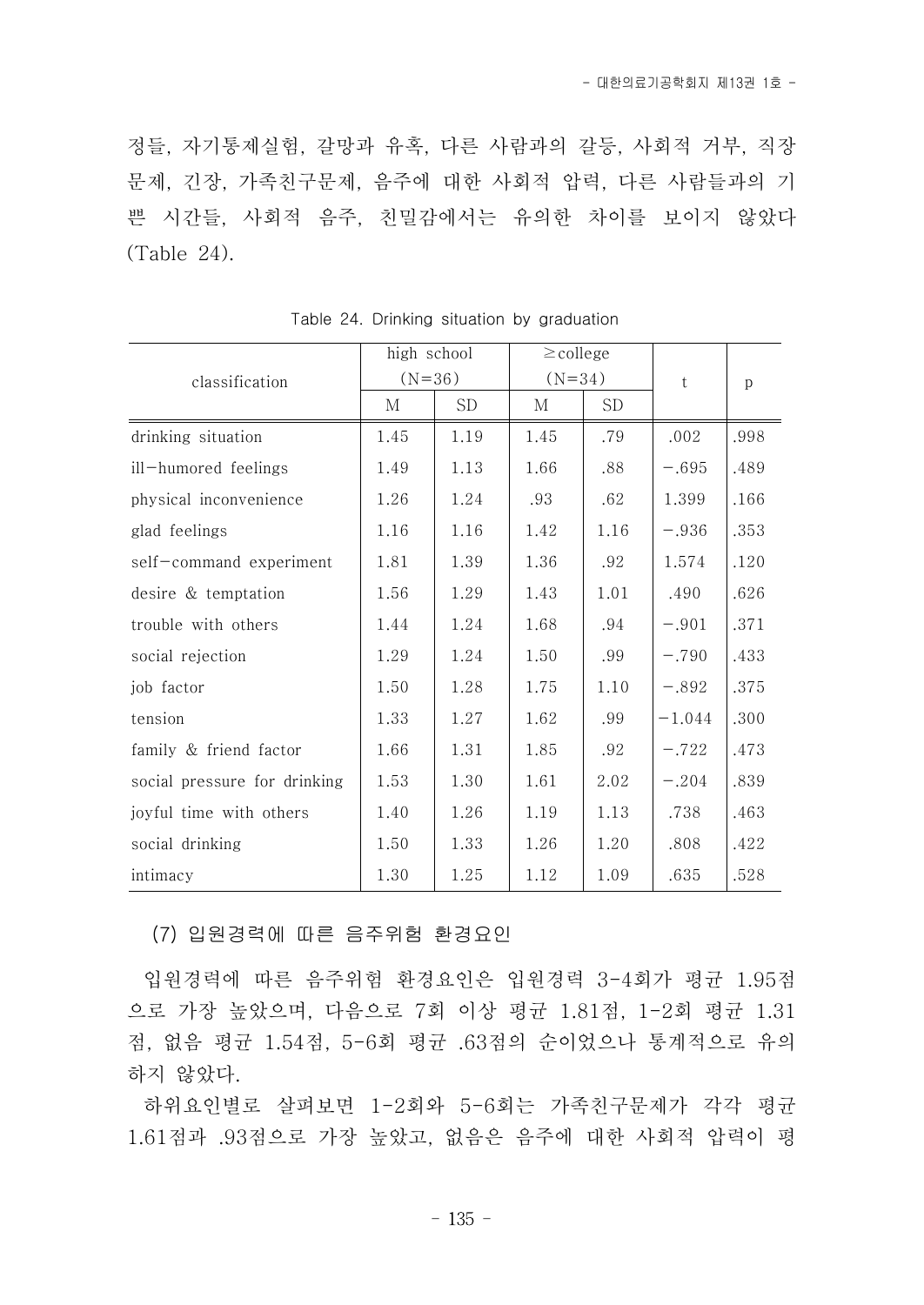균 2.68점으로, 3-4회는 자기통제실험이 평균 2.85점으로, 7회 이상은 가족친구문제와 음주에 대한 사회적 압력이 각 평균 1.93점으로 가장 높 았다. 그리고 없음과 3-4회는 신체적 불편감이 각 평균 .75점, .55점으로 가장 낮았으며, 5-6회 7회 이상은 기쁜 감정들이 각 평균 .10점, 1.38점 으로, 1-2회는 친밀감이 평균 .89점으로 가장 낮았다.

신체적 불편감에 있어서는 7회 이상이 가장 높았고, 3-4회가 평 가장 낮았으며, 기쁜 감정들, 다른 사람들과의 기쁜 시간들, 친밀감에 있어서는 7회 이상이 가장 높았고, 5-6회가 가장 낮게 나타났다. 자기통제실험, 사 회적 음주에 있어서는 입원경력 3-4회가 가장 높았고, 5-6회가 가장 낮 았으며, 음주에 대한 사회적 압력에 있어서는 입원경력 없음이 가장 높았 고, 5-6회가 가장 낮게 나타나 유의한 차이를 보였으나 기분 나뿐 감정 들, 갈망과 유혹, 다른 사람과의 갈등, 사회적 거부, 직장문제, 긴장, 가족 친구문제에 있어서는 유의한 차이를 보이지 않았다(Table 25).

| classification                             | none     |           | $1 - 2$                               |           | $3 - 4$                          |           | $5 - 6$      |           | $\geq$ 7 |           | F                                                     |         |  |
|--------------------------------------------|----------|-----------|---------------------------------------|-----------|----------------------------------|-----------|--------------|-----------|----------|-----------|-------------------------------------------------------|---------|--|
| (times)                                    | $(N=14)$ |           | $(N=32)$                              |           | $(N=5)$                          |           | $(N=5)$      |           | $(N=14)$ |           |                                                       | p       |  |
|                                            | М        | SD        | М                                     | <b>SD</b> | М                                | <b>SD</b> | $\mathbf{M}$ | <b>SD</b> | М        | <b>SD</b> |                                                       |         |  |
| drinking situation                         | 1.54     | .92       | 1.31                                  | .94       | $1.95$ . $14.63$ . 86            |           |              |           |          |           | $1.81 \mid 1.31 \mid 1.835$                           | .133    |  |
| ill-humored feelings                       | 1.91     | .65       |                                       |           |                                  |           |              |           |          |           | $1.43 1.02 2.15 .34.801.10 1.64 1.25 1.783$           | .143    |  |
| physical inconvenience                     | .75      | .54       | 1.09                                  | .87       | .55                              |           |              | .21.40.55 |          |           | $ 1.91 1.39 4.529 .003**$                             |         |  |
| glad feelings                              | .88      | .78       |                                       |           |                                  |           |              |           |          |           | $1.60 1.26 1.35 .14.10.14 1.38 1.32 2.589$            | $.045*$ |  |
| self-command experiment                    | .91      | .82       |                                       |           |                                  |           |              |           |          |           | $1.59 1.09 2.85 .14.20 1.64 1.96 1.39 3.413 $         | $.014*$ |  |
| desire & temptation                        |          |           |                                       |           |                                  |           |              |           |          |           | $1.14 1.04 1.44 1.11 2.45 .11.901.23 1.86 1.34 1.982$ | .108    |  |
| trouble with others                        |          |           | $1.77 1.09 1.40 1.05 2.10 .22.63$ .87 |           |                                  |           |              |           |          |           | 1.84 1.32 1.770                                       | .146    |  |
| social rejection                           |          |           | 1.69 1.11 1.22 1.08 1.40 .28.40.55    |           |                                  |           |              |           |          |           | 1.83 1.33 2.081                                       | .093    |  |
| job factor                                 |          |           | 1.71 1.12 1.54 1.24 2.53 .45.67.91    |           |                                  |           |              |           |          |           | 1.74 1.28 1.684                                       | .164    |  |
| tension                                    |          |           | $1.79 1.10 1.25 1.12 1.87 .18.53$ .73 |           |                                  |           |              |           |          |           | 1.86 1.33 2.087                                       | .093    |  |
| family & friend factor                     |          |           |                                       |           |                                  |           |              |           |          |           | $1.91 1.17 1.61 1.00 2.60 .37.931.28 1.93 1.38 1.694$ | .162    |  |
| social pressure for drinking $ 2.68 2.55 $ |          |           | .97                                   |           |                                  |           |              |           |          |           | $ 1.20 2.15 .22.70$ .96 $ 1.93 1.38 3.708 .009**$     |         |  |
| joyful time with others                    |          | 1.74 1.09 | .93                                   |           | $ 1.15 1.77 $ .37.40.55          |           |              |           |          |           | 1.85 1.37 3.237                                       | $.017*$ |  |
| social drinking                            |          | 1.86 1.10 | .97                                   |           | $1.20 \mid 2.33 \mid .62.40$ .55 |           |              |           |          |           | $ 1.86 1.41 3.859 .007**$                             |         |  |
| intimacy                                   |          | 1.62 1.10 | .89                                   |           | 1.13 1.20 .18.40.55              |           |              |           |          |           | $ 1.83 1.35 2.928 0.27$ *                             |         |  |

Table 25. Drinking situation by hospitalization

\* p <.05, \*\* p <.01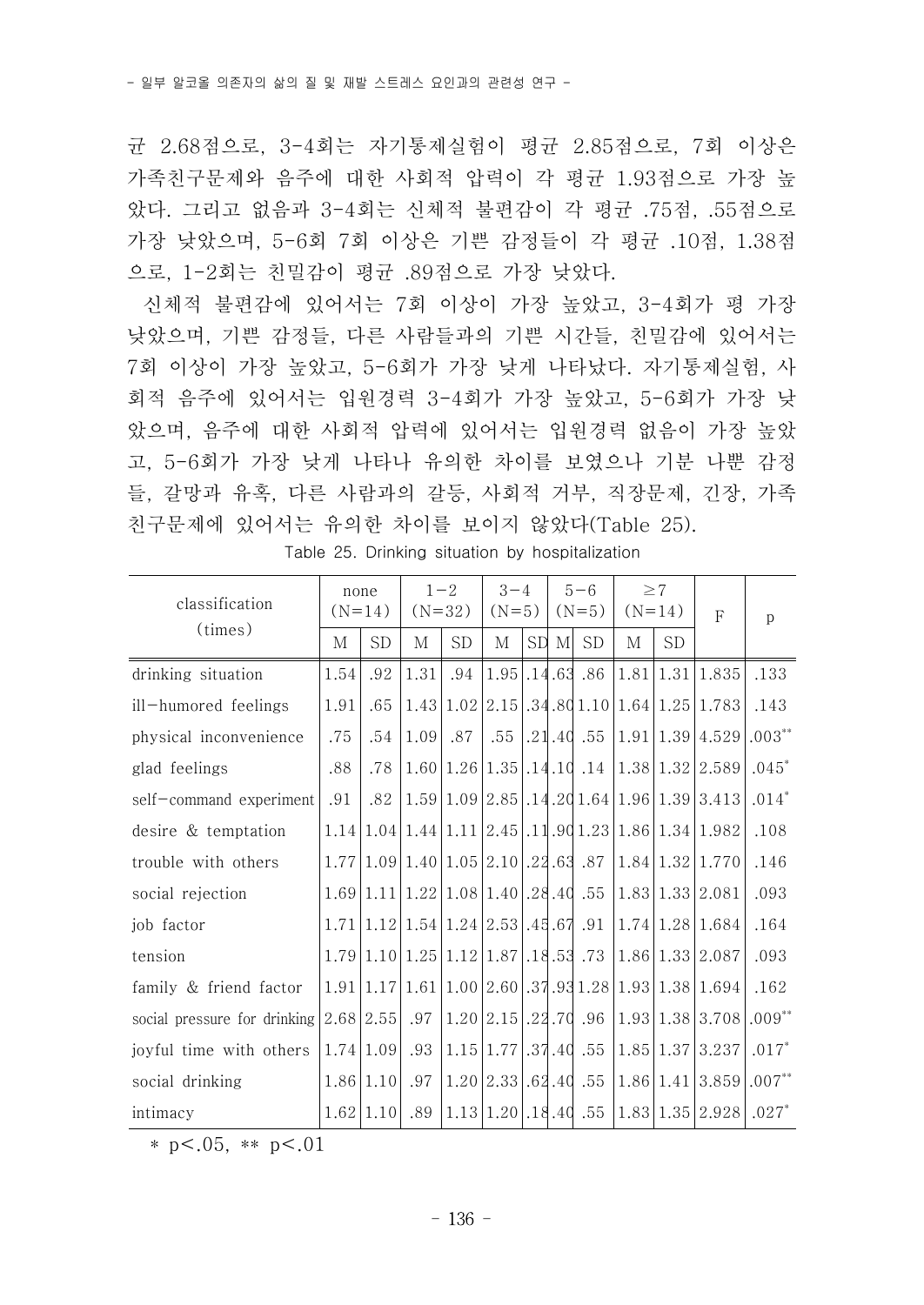### 6. 각 요인간의 상관관계 분석

- 본 연구 표본의 일반적인 특성, 건강관련 삶의 질, 재발관련 스트레스,<br>음주위험 환경요인 간의 상관관계는 <Table 26>과 같다.<br>- 먼저 연구대상자의 일반적인 특성과 건강관련 삶의 질, 재발관련 스트

레스, 음주위험 환경요인 간의 상관관계에 있어 연령은 재발관련 스트레 스와 부적인 상관관계(r=-.280, p<.05)를 보였으며, 결혼상태는 건강관련 삶의 질과 부적인 상관관계(r=-.467, p<.001), 재발관련 스트레스와 정적 인 상관관계(r=.462, p<.001)를 보였다. 또한 학력은 건강관련 삶의 질과 정적인 상관관계(r=.412, p<.001)를 보였고, 입원경력은 건강관련 삶의 질과 부적인 상관관계(r=-.244, p<.5)를 보였다.

한편 건강관련 삶의 질은 재발관련 스트레스와 부적인 상관관계 (r=-.365, p<.01), 음주위험 환경요인과 부적인 상관관계(r=-.681, p<.001)를 보였으며, 재발관련 스트레스는 음주위험 환경요인과 정적인 상관관계(r=.571, p<.001)를 보였다.

| classification            | sex     | age                    | marital<br>status                          | order | on    | on    | born occupati graduati hospitali HRQoL -related situatio<br>zation |                       | stress | relapse drinking<br>$\mathbf n$ |
|---------------------------|---------|------------------------|--------------------------------------------|-------|-------|-------|--------------------------------------------------------------------|-----------------------|--------|---------------------------------|
| sex                       | 1.000   |                        |                                            |       |       |       |                                                                    |                       |        |                                 |
| age                       | $-.173$ | 1.000                  |                                            |       |       |       |                                                                    |                       |        |                                 |
| marital status            | $-.208$ | $-.298^*$              | 1.000                                      |       |       |       |                                                                    |                       |        |                                 |
| born order                |         | $.289$ $.569$ $^{***}$ | $-.229$                                    | 1.000 |       |       |                                                                    |                       |        |                                 |
| occupation                | .101    | $.409***$              | $-.401$ ** $.241$ *                        |       | 1.000 |       |                                                                    |                       |        |                                 |
| graduation                | .143    | $.362**$               | $-.371$ ** $.343$ **                       |       | .100  | 1.000 |                                                                    |                       |        |                                 |
| hospitalizagion           | $-.064$ |                        | $-.079$ $.300^*$ $-.286^*$ $-.135$ $-.300$ |       |       |       | 1.000                                                              |                       |        |                                 |
| HRQoL                     | .068    | .223                   | $-.467***$ .216 .089 .412***               |       |       |       | $-.244*$                                                           | 1.000                 |        |                                 |
| relapse-related<br>stress | .213    | $-.280^*$              | $.462***$ -.141 -.125 -.130                |       |       |       | .099                                                               | $-.365$ **            | 1.000  |                                 |
| drinking<br>situation     | .214    | .038                   | .176                                       | .127  | .100  | .000  | $-.045$                                                            | $-.681$ ** $.571$ *** |        | 1.000                           |

Table 38. Correlation coefficients among the factors

\* p <.05, \*\* p <.01, \*\*\*p <.001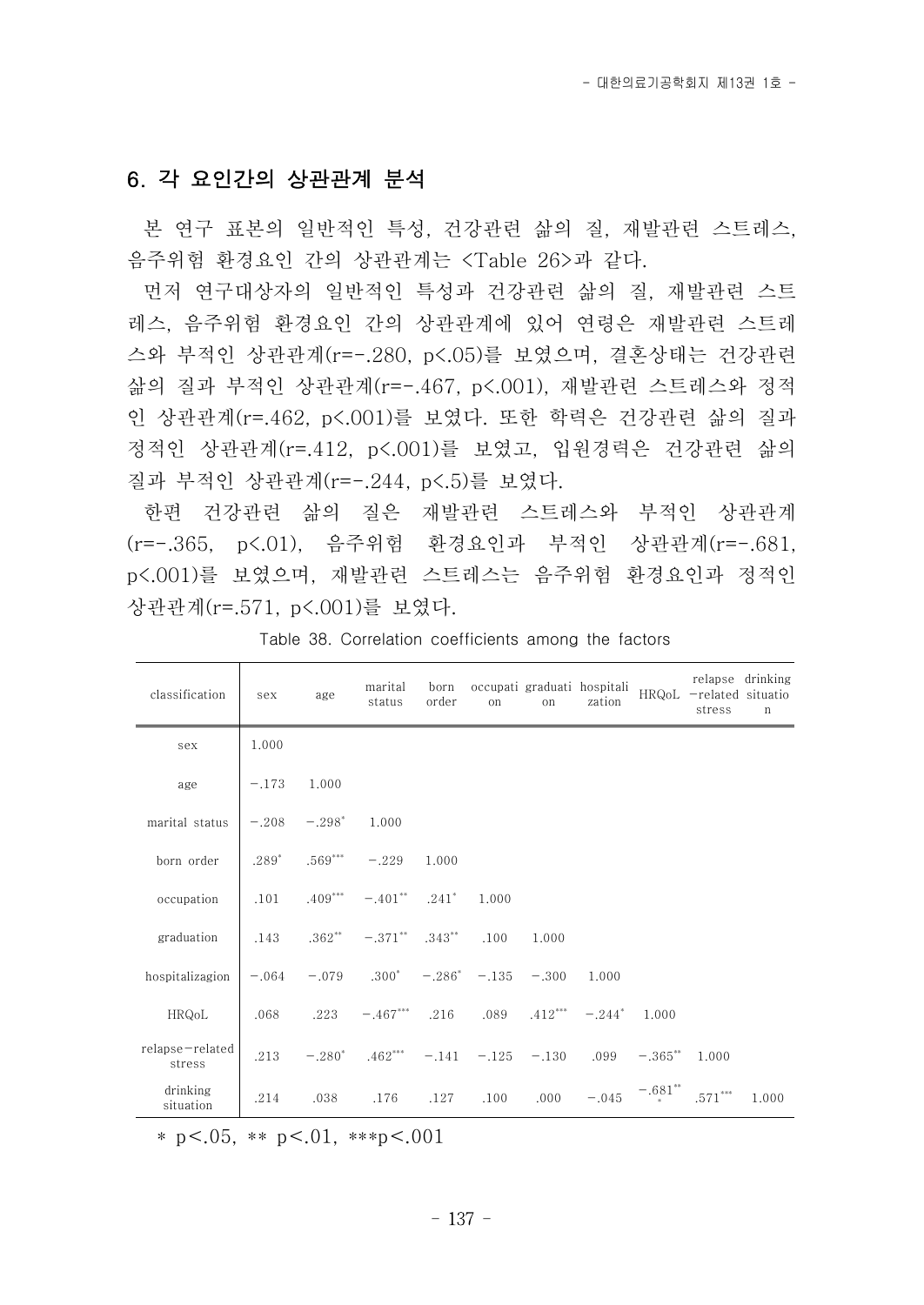## Ⅳ. 고찰

지나친 음주로 인한 사회경제적 손실이 한해에만 20조원을 넘으며 20 세 이상 성인 4명 중 1명은 적극적인 관리가 필요한 '고도위험 음주자'라 고 보고되었다. 보건복지부에 따르면 과음으로 인한 의료비 지출과 조기 사망, 생산성 감소 등의 비용은 2004년 기준으로 무려 20조990억 원에 이른 것으로 나타났다. 2000년 14조9000억원에 비해 4년 만에 30% 이 상 증가했다1).

알코올의존(증), 간질환, 심장질환 등 음주관련 질병치료에 들어가는 비 용은 연간 2조7917억원으로 추산됐고 음주교통사고로 인한 사망자는 연 평균 1000명, 부상자는 5만명이 넘었다. 2001년 복지부 정신질환실태 역 학조사결과에 따르면 전 인구의 6.8%인 221만 명이 알코올 사용 장애(습 관성 음주를 절제하지 못하는 단계)를 겪고 있었으며 음주단일요인으로 인한 사망자가 전체 사망자의 8.7%(2만2000명)를 차지하고 있었다1).

- 이런 폐해에도 불구하고 한국인의 음주량은 해마다 증가추세에 있다.<br>여성 음주율이 2001년 27.7%에서 2005년 36.3%로 증가하는 등 전체 성인 음주율이 50%를 넘어섰다. 2004년 주류공업협회 통계에 따르면 한 해 동안 한국 성인 1명이 소비한 술은 소주 72병, 맥주 108병에 이르렀 다1).

무엇보다 1회 평균 음주량이 소주 1병(여성은 소주 5잔·소주 2홉들이 1 병은 8잔 분량임)을 넘어서는 '고도위험 음주자'의 증가폭이 크다. 2001 년만 해도 전 인구의 19.1%만이 '고도위험군'으로 분류됐지만 2005년에 는 26.1%로 증가했다1).

본 연구에 참가한 대상자들의 연령분포는 40대가 가장 많았고, 다음으 로 50대와 30대, 20대의 순으로 많았는데, 이 결과는 Kolb와 Brodie8)가 알코올 장애환자의 5/6는 30-50세라는 보고와 일치하였다. 이것은 생의 가장 생산적 연령 군이며, 그에 따라 사회적, 가정적, 정신적 스트레스를 가장 많이 받는 30대 후반이나 40대에서 알코올의존(증)이 문제가 된다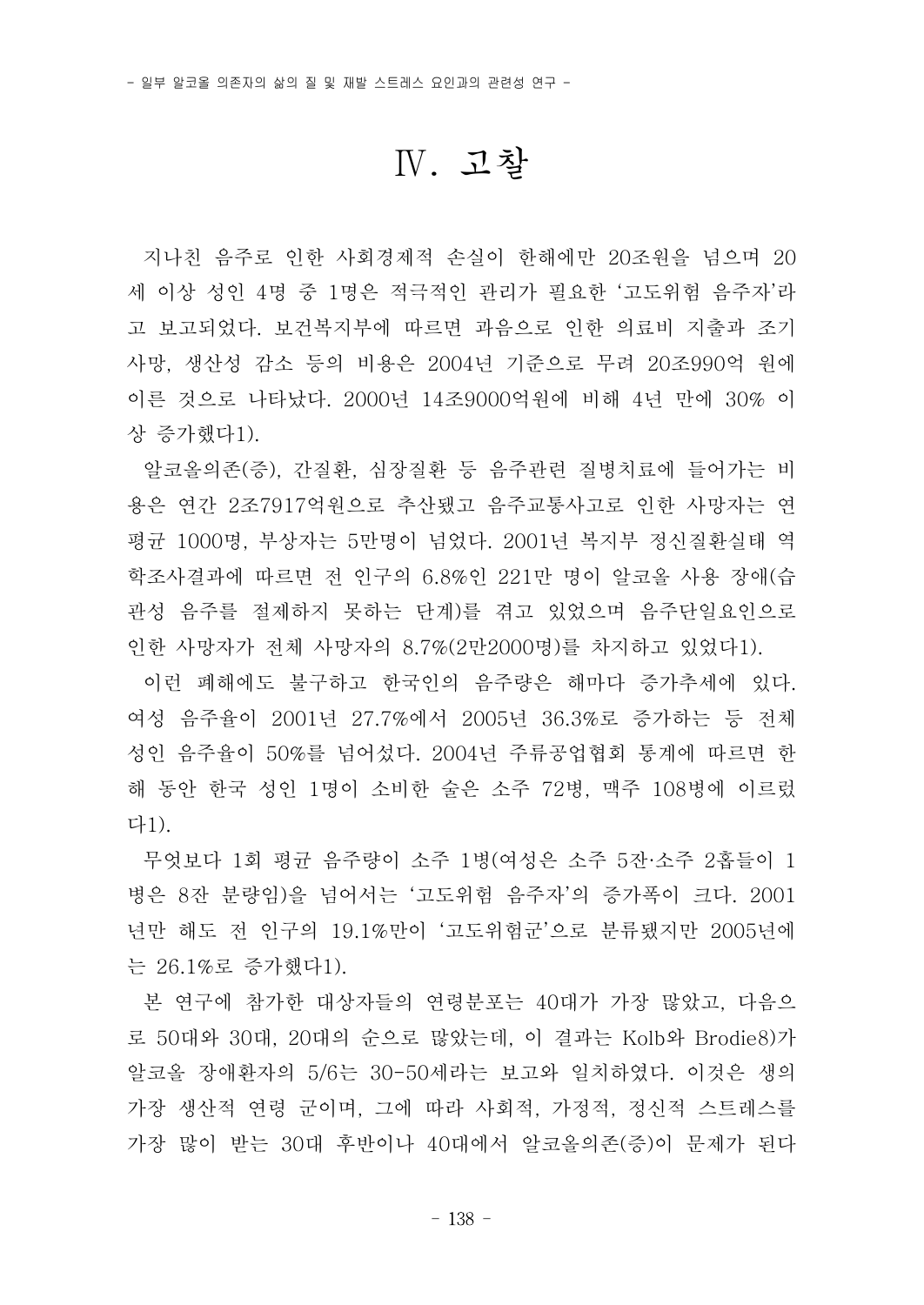- 대한의료기공학회지 제13권 1호 -

는 것을 보여준다. 또한 여성에 비해 남성의 비율이 높았는데 이는 국내 의 다른 연구9,10)들과 동일한 결과로 여성의 음주를 허용하지 않는 사회 문화적 태도 때문으로 보인다11). 그러나 최근 여성의 사회적 지위향상과 이에 따른 활발한 사회 직업적 활동으로 인한 음주여성의 증가와 더불어 점점 여성의 알코올의존(증)이 늘어가고 있는 추세1)에 있다.

그리고 알코올 의존자의 일반적 특성으로 장자가 많았는데, 그 원인으 로는 부모가 장자에게 보호와 기대수준을 높게 설정해 놓을 뿐만 아니라,<br>청·장년기에 가서는 부모와 동생들에 대한 사회적인 책임 때문에 오는 부 담감과 긴장이 크기 때문이다12). 그러나 알코올 의존(증)의 원인과 출생 순위와는 연관성이 없다는 외국의 보고13)도 있는 것을 볼 때 사회문화 적인 특성과의 차이로 인한 것으로 생각된다. 또한 조사자 모두가 고졸이 상의 고학력이었다는 것은 IMF 이후의 실업률과 명예퇴직 등, 경제상황 과도 관련이 있을 것으로 사료된다. 이 외에도 스스로 입원하는 경우가 가장 낮았는데 이는 결코 본인이 알코올의존(증)을 병으로 인식하여 자기 스스로 자원하는 경우가 매우 적다고 할 수 있다. 많은 기혼자가 정상적 인 결혼생활을 하고 있었는데, 최근 한국사회의 이혼하는 부부가 늘어가 고 있는 추세와 차이가 있었다. 이러한 이유는 서양사회와의 가족 구조 및 유교 등 전통적인 사회문화적 차이 등이 결혼파탄을 예방해 주는 것으 로 볼 수 있다.

본 연구의 삶의 질은 전반적으로 비교적 양호하였다. 통증이 가장 높게 나타났으며, 일반적 건강상태는 가장 낮은 것으로 나타났다. 이러한 요인 으로는 알코올로 인한 근육무력과 진통효과의 소실, 운동부족과 한 번 술 을 마시게 되면 알코올 의존자의 특성상 식사도 하지 않고 술을 마시게 되는 경우가 일반적인 현상으로, 이로 인한 영양부족 등이 큰 원인이라 할 수 있다.<br>- 삶의 질 수준은 20대가 가장 높았고, 30대가 가장 낮았으며, 결혼상태

에 따라서는 기혼이 가장 높았고, 이혼이 가장 낮았다. 이는 기혼인 사람 들이 미혼이나 이혼인 경우보다 주관적 삶의 질이 높다는 연구결과들 14-17)과 일치하는 결과를 보이고 있기 때문에 배우자나 가족의 지지체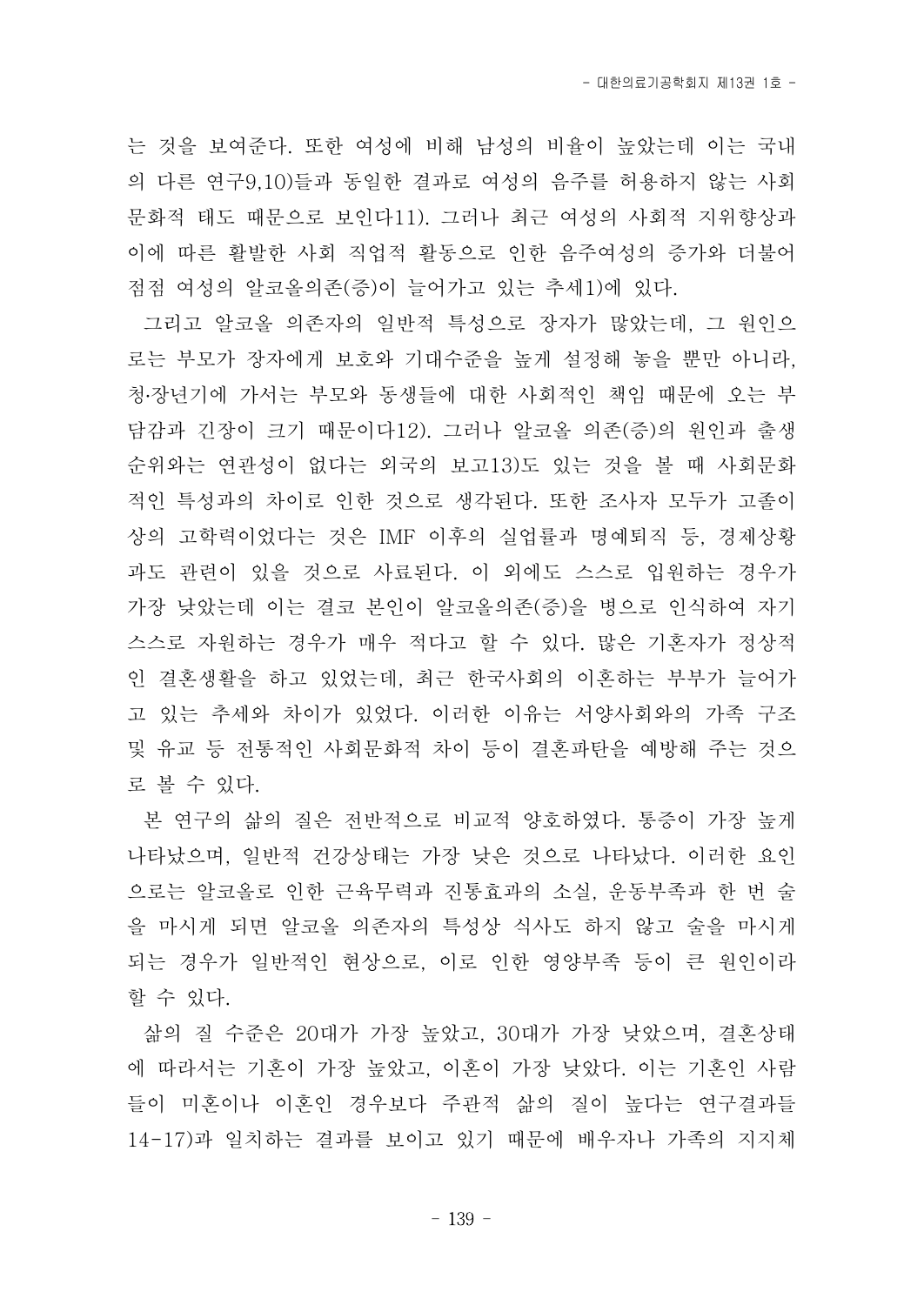계 유무가 알코올 중독자의 삶의 질에 영향을 미치는 것으로 영향을 미치 는 것으로 유추해 볼 수 있다. 출생력에 따라서는 외동아들(딸)이 가장 높았고 장자가 가장 낮았는데, 외동아들(딸)에 대한 가족내에서의 우대와 장자(녀)에 대한 책임감에 따르는 문화적 특성과 관련이 있을 것으로 사 료되며, 직업에 따라서는 전문직이 가장 높았고, 서비스업이 가장 낮았고 학력에 따라서는 대졸이상이 고졸보다 높게 나타났는데, 경제적인 소득수

준과 연관지어 생각해 볼 수 있다.<br>- 입원경력에 따라서는 입원경력이 많을수록 삶의 질이 낮게 나타났다.<br>알코올의존(증)은 그 경과가 만성적이고 진행적이기 때문에 잦은 재발을 경험하게 되는 것으로 알려져 있으며14), 이에 따라 삶의 질도 낮아지게

됨을 확인할 수 있었다.<br>- 알코올의존(증)은 원인이 명확하게 규명되지 않았고 동일한 경과나 양 상을 보이지 않으며 효과적인 치료방법이 없을 뿐 아니라 치료효과가 지 속적이지 못하다18). 특히 만성적이고 진행적으로 재발하는 특성은 알코 올의존(증) 치료영역에서 직면하는 가장 심각한 문제19,20)이다. 재발가 능성의 감소가 치료의 주요한 목적임에도 불구하고 치료된 알코올 의존자 의 50%˜60%가 3개월 이내에 재발한다21).

대부분의 알코올 의존자들은 일생을 통해 다양한 치료 프로그램에 참여 하게 되고, 매 치료 후 얼마 지나지 않아 다시 재발하게 된다. 소수를 대 상으로 한 단기간의 연구이므로 일반화하기 어렵지만 우리나라에서 실시 된 연구 결과를 보면 우리나라 알코올 의존자의 치료 후 재발율은 약 70%에 이르며 대다수의 재발 시기는 6개월이다22). 재발 요인으로는 신 체적, 가정적, 사회심리적 요인 등 여러 가지가 있으며, 또한 각종 환경적 요인들을 들 수 있다. 본 연구에서 재발스트레스요인은 1.92로 비교적 낮 은 편이었으며, 재발관련 스트레스에 있어서 정신 심리적 요인이 가장 높 고 다음으로 신체적, 가정적, 사회적, 기타요인의 순이었는데, 이는 알코 올이 뇌세포에 영향을 미치고, 술에 대한 갈망을 높이기 때문에 스스로 의지에 의하여 술을 조절할 수 없다는 사실을 말해준다. 따라서 재발관련 스트레스가 높을 때 음주에 대한 갈망도 높아지고 그만큼 음주위험 상황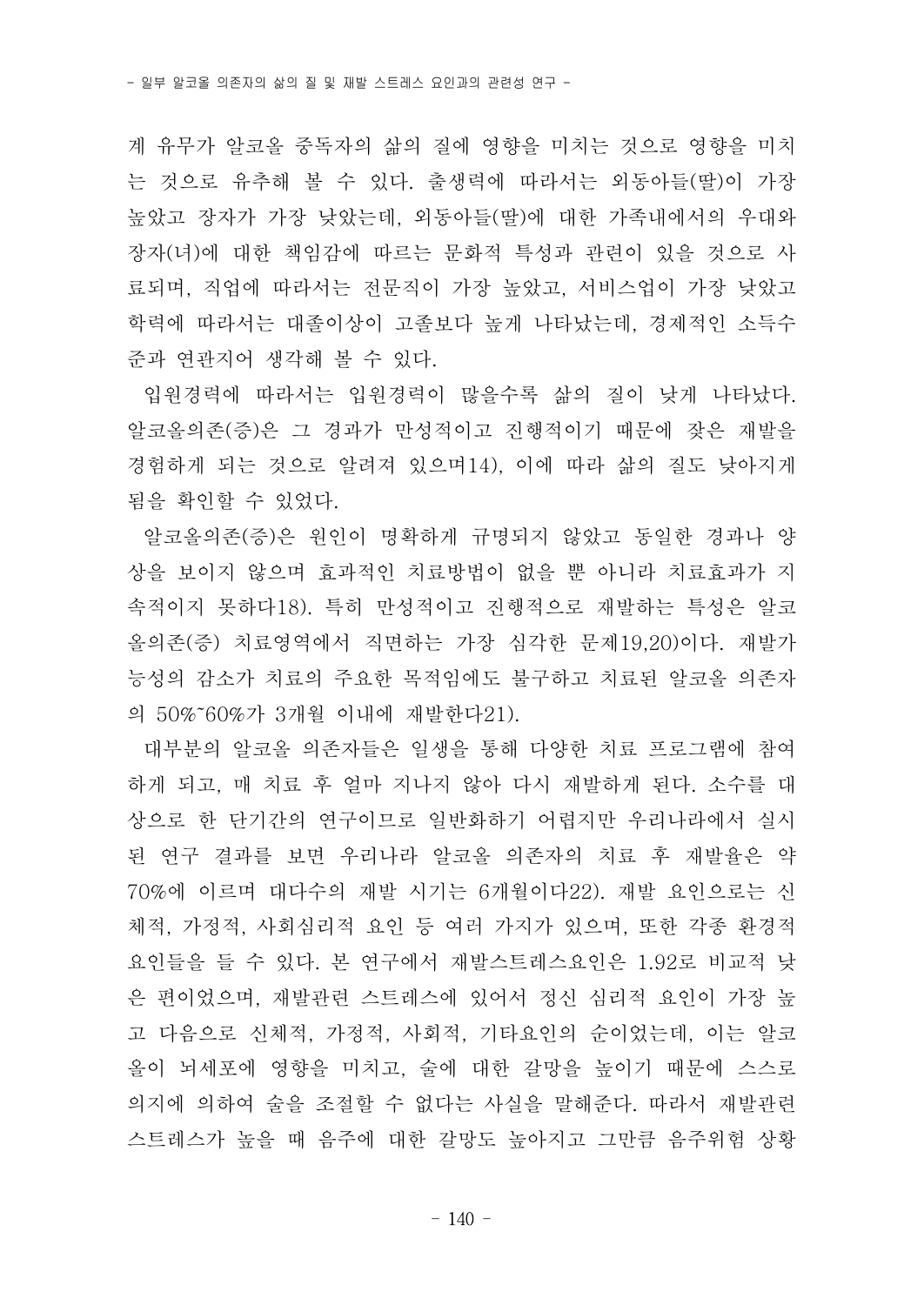이 높게 나타난다는 것을 볼 수 있었다. 또한 알코올 의존자의 재발관련 스트레스, 음주위험환경요인 등은 건강관련 삶의 질에 부의 영향을 미치 는 것으로 나타나 알코올 의존자의 스트레스 등이 높을수록 음주위험상황 도 높아지며 그에 따라 삶의 질도 낮아짐을 볼 수 있었다. 따라서 삶의 질이 높아지면 그만큼 재발 스트레스가 낮아지며, 음주위험상황도 줄어들 게 되어 알코올의존(증) 재발의 위험성을 줄일 수 있다고 보여진다.<br>-<br>이상의 결과를 살펴보면, 연령이나 결혼상태, 직업 등 인구학적 요인이

알코올의존(증) 재발에 영향을 미치는 것으로 나타났으며, 아울러 재발스 트레스요인 등이 음주위험환경요인과 함께 알코올의존(증) 재발에 영향을 미치고 있음을 알 수 있었다. 특히 삶의 질이 낮을수록 재발스트레스요 인, 음주위험환경요인을 높이는 것으로 나타나 알코올의존(증) 재발의 예 방에는 삶의 질을 높이는 방안이 강구되어야 할 것으로 사료된다.

본 연구의 한계점으로는 전국의 AA를 다 찾아갈 수가 없었다는 한계가 있었으며, 일부 지방의 모임은 본 연구자가 운영하는 사이버 상의 모임을 통해서 설문에 대한 응답을 받는 등의 한계가 있었다. 또한 알코올 의존 자 중에서도 한 번 이상 재발을 경험한 환자들을 대상으로 하여, 그 수가 제한되어 있는 관계로 많은 수의 표본을 선정할 수 없었으며, 설문의 내 용이 개방형으로 환자 자신의 기입에 의존한 점이 많아서 그 것을 해석하 는데 연구자의 주관적 판단이 불가피한 경우가 있어서 객관적인 평가가 되지 못한 한계가 있다.

## Ⅴ.결론

알코올 의존자의 건강관련 삶의 질과 재발관련 스트레스 등을 분석하여 재발방지 대책 마련을 위한 기초자료를 제공하고자 과거에 알코올의존 (증)으로 입원치료를 받아 단주상태에 있었으나 재발하게 된 환자들을 대 상으로 구조화된 설문지를 작성하여 건강관련 삶의 질과 재발관련 스트레 스, 그리고 음주위험 환경요인에 대해 분석한 결과 다음과 같은 결론을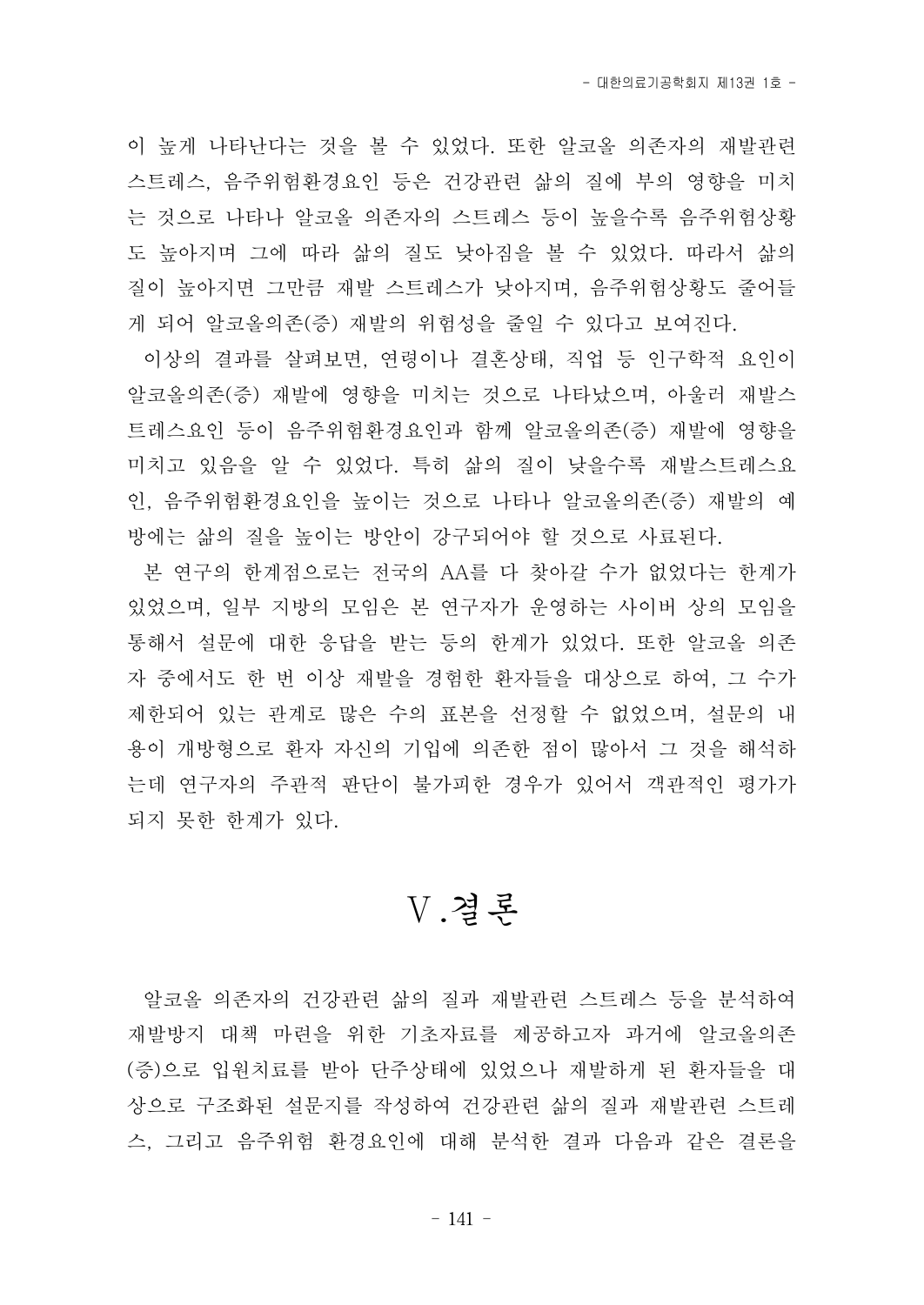얻었다.

- 1. 성별로는 남자, 연령별로는 40대, 출생력별로는 장자, 결혼상태별로는 기혼이 가장 많았고, 직업별로는 노동 및 기타가, 학력별로는 모두 고졸이상, 입원경 력별로는 1-2회가 가장 많았으며, 입원 시 병원 종류로는 정신과가 가장 많 았으며, 입원경로별로는 자의반 타의반 입원이 가장 많았다.
- 2. 연구대상자의 삶의 질을 살펴보면 전체적인 삶의 질 수준은 비교적 양호한 것으로 나타났다. 하위요인별로는 통증이 가장 높게 나타났으며, 일반적 건강 상태가 가장 낮게 나타났다.<br>3. 연구대상자의 재발관련 스트레스 수준을 살펴보면 정신∙심리적 요인이 가장
- 높게 나타났으며, 다음으로 신체적 요인, 가정적 요인, 사회적 요인, 기타요인 의 순이었다.
- 4. 연구대상자의 음주위험 환경요인에 있어, 전체적인 음주위험 환경요인은 보통 정도인 것으로 나타났으며, 다른 사람과의 갈등 관계에 있어 가족 친구 문제 로 음주하는 상황이 가장 높게 나타났으며, 다음으로 직장문제, 자기통제실험,<br>기분 나쁜 감정들, 음주에 대한 사회적 압력의 순이었다.<br>5. 연구대상자의 일반적 특성과 건강관련 삶의 질, 재발관련 스트레스, 음주위험
- 환경요인과의 상관관계를 살펴보면 다음과 같다.
- 건강관련 삶의 질은 외아들인 경우, 전문직, 고학력, 입원경력이 없는 경우가 삶 의 질이 높게 나타났고, 재발스트레스요인과 관련해서는 장자인 경우가 스트 레스가 높게 나타났다.
- 7. 삶의 질과 재발관련 스트레스와 음주위험 환경요인간의 상관관계를 살펴보면 삶의 질이 낮을수록 재발 스트레스, 음주위험 환경요인이 높게 나타났다.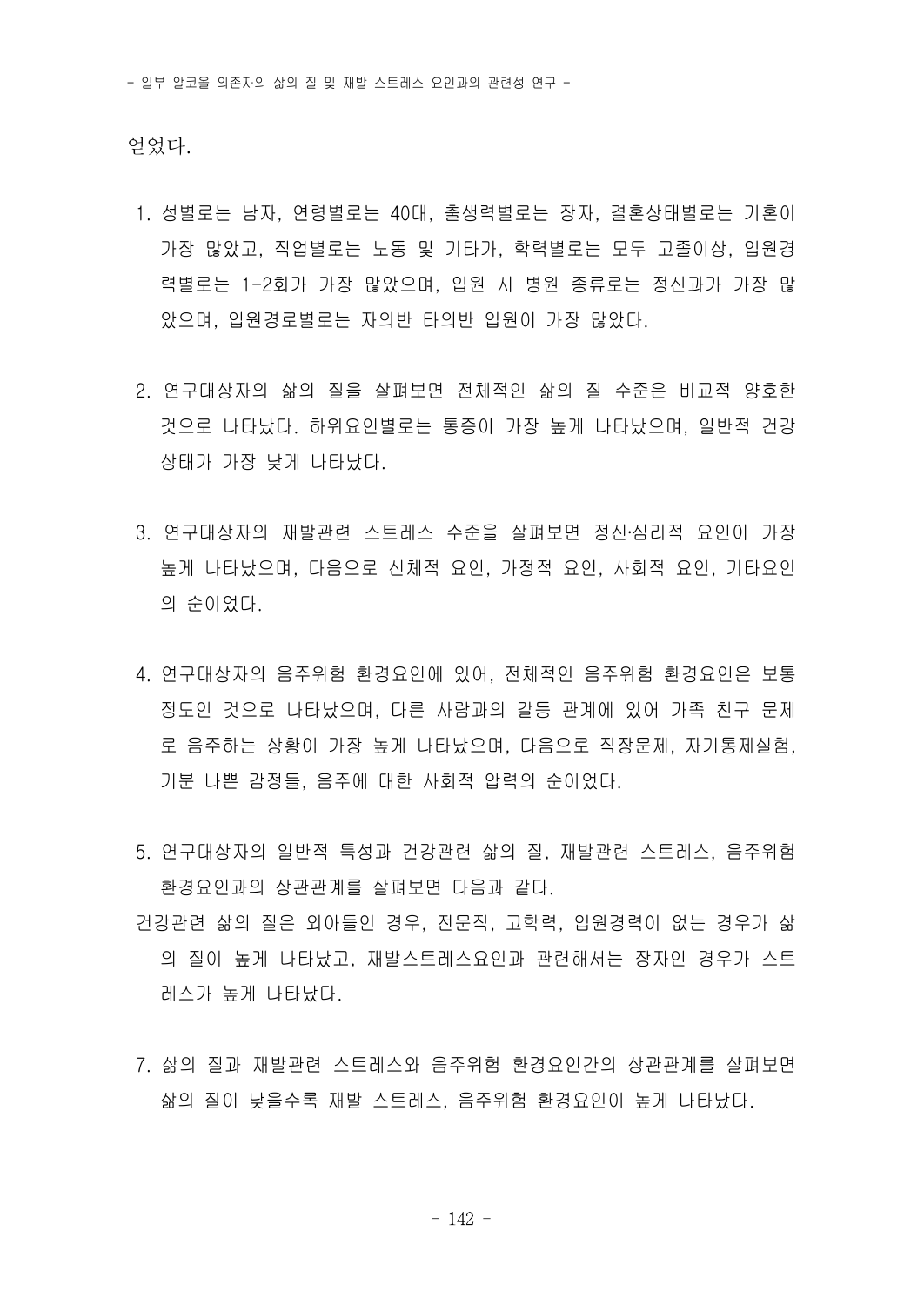이상의 결과를 살펴보면, 연령이나 결혼상태, 직업 등 인구학적 요인이 알코올의존(증) 재발에 영향을 미치는 것으로 나타났으며, 재발스트레스 요인 등이 음주위험환경요인과 함께 알코올의존(증) 재발에 영향을 미치 고 있음을 알 수 있었다. 특히 삶의 질이 낮을수록 재발스트레스요인, 음 주위험환경요인을 높이는 것으로 나타나 알코올의존(증) 재발의 예방에는 삶의 질을 높이는 방안을 강구해야 할 것으로 사료된다.

## Ⅵ. 참고문헌

- 1. 보건복지부 : 건강생활 실천사업 안내, 2007, 보건복지부
- 2. 서재관 : 「주취자 보호 등에 관한 법률」제정 국회공청회 자료, 서재관의원실, 2004.
- 3. Ware JE, Kosinski M, Dewey JE, Gandek B : How to score and interpret single-item health status measure : a manual for users of the SF-8 health survey, Lincoln (RI), Quality Metric Incorpotated, 2001.
- 4. 신영전, 유원섭, 양영란, 김완호, 임재영 : 재가 장애인의 기능 및 삶의 질 평가 척도개발, 한양대학교 지역사회보건연구소, 2001.
- 5. 천주의 성 요한 알코올 상담치료센터 : 회복에 이르는 길, 서울, 하나의학사, 2006.
- 6. Annis HM : Inventory of Drinking situations, Toronto, Ontario, Canada, Addiction Research foundation, 1982.
- 7. 윤명숙 : 알코올 중독자 실태조사 및 재활모형개발에 관한 연구, 보건복지부, 2000.
- 8. Kolb LC, Brodie HK : Modern Clinical Psychiatry, 10th ed. Philadelphia, sounders Co., 1982.
- 9. 신수철, 정한용, 한선호 : 신경정신과에 입원한 알코올리즘 환자에 대한 임상적 고 찰, 신경정신의학, 1990; 29(6): 1372-1380.
- 10. 오태원, 윤석하 : 종합병원 정신과에 입원한 알콜성장애자들, 신경정신의학, 1980; 19(3): 221-233.
- 11. 조호철, 김정휘, 이시형 : 한국인의 음주양태에 관한 연구, 신경정신의학, 1975;  $14(1): 1-14.$
- 12. 이영호 : 알코올 장애자에 관한 임상적 연구, 신경정신의학, 1980; 19(2): 63-68.
- 13. De Lint JE : Alcoholism, birth rank and parental deprivation. Am J